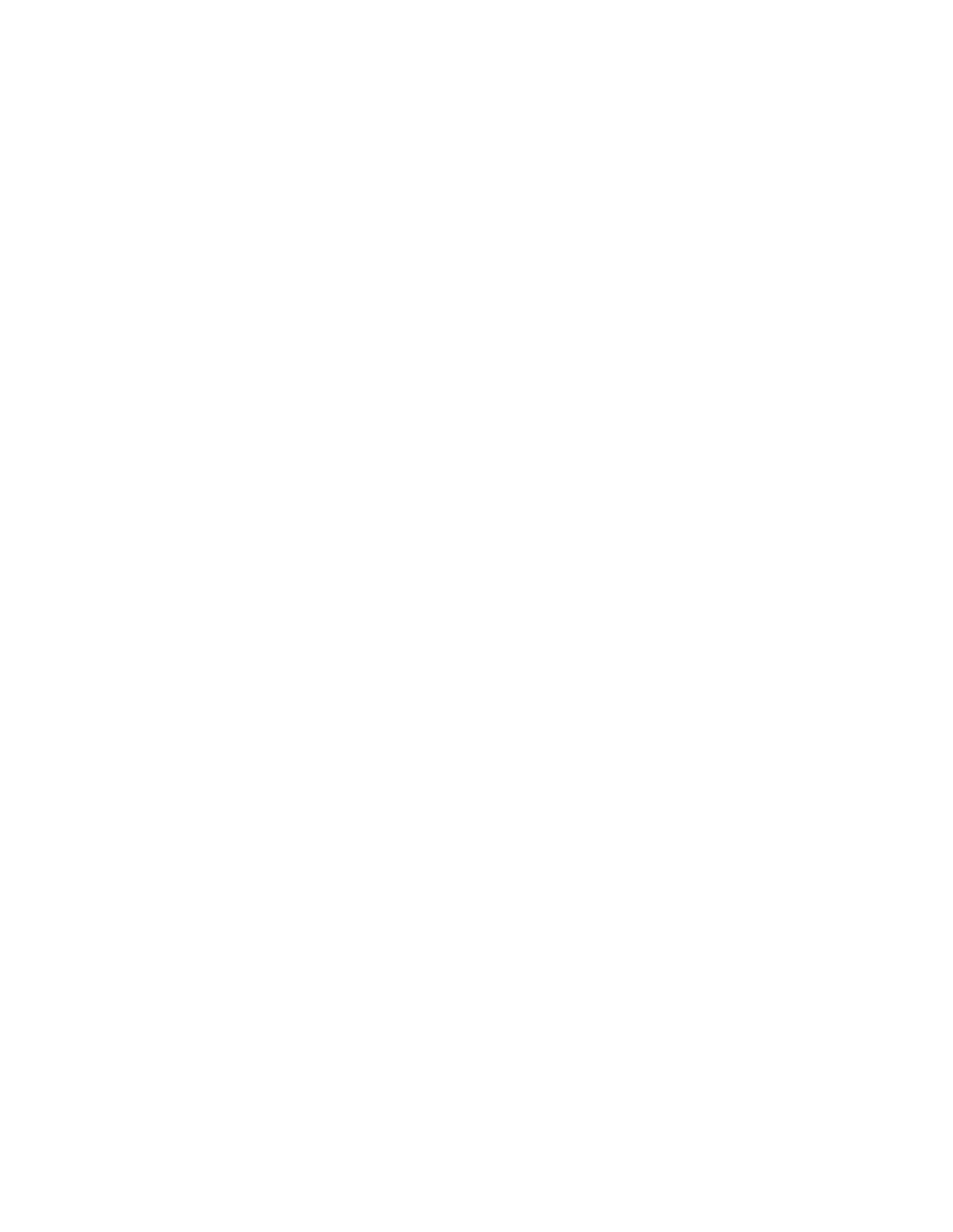|          | $1.1011$ and $1, 0.011$ and $2, 1, 0.01$<br>$-0.1$                                                                                                                                                                                                                                                                                                                                                                                                                                                                                                                                                                                                                                                                                                                                                                                                                                                                                                                                                                                                            |
|----------|---------------------------------------------------------------------------------------------------------------------------------------------------------------------------------------------------------------------------------------------------------------------------------------------------------------------------------------------------------------------------------------------------------------------------------------------------------------------------------------------------------------------------------------------------------------------------------------------------------------------------------------------------------------------------------------------------------------------------------------------------------------------------------------------------------------------------------------------------------------------------------------------------------------------------------------------------------------------------------------------------------------------------------------------------------------|
| 8:15 AM  | Arrive and welcome (3M-2)                                                                                                                                                                                                                                                                                                                                                                                                                                                                                                                                                                                                                                                                                                                                                                                                                                                                                                                                                                                                                                     |
|          | Richard O'Neill, Federal Energy Regulatory Commission (Washington, DC)                                                                                                                                                                                                                                                                                                                                                                                                                                                                                                                                                                                                                                                                                                                                                                                                                                                                                                                                                                                        |
| 8:45 AM  | Session M1 (Meeting Room 3M-2)<br>Hybrid Approach for Incorporating Uncertainty in CAISO's Market Operations<br>Khaled Abdul-Rahman, Hani Alarian, Clyde Loutan, California ISO (Folsom, CA)<br>Applying Robust Optimization to MISO Look Ahead Unit Commitment<br>Yonghong Chen, MISO (Carmel, IN)<br>Xing Wang, Alstom Grid (Redmond, WA)<br>Yongpei Guan, University of Florida (Gainesville, FL)<br>Mixed Integer Programming (MIP) for Faster and More Optimal Solutions: The NYISO Proof<br>of Concept Experience<br>Matthew Musto, Muhammad Marwali, NYISO (Rensselaer, NY)<br>Preventive-Corrective Control for Contingency Modeling In AC PF Based SCUC<br>Petar Ristanovic, California ISO (Folsom, CA)<br>James Frame, Siemens (Minneapolis, MN)                                                                                                                                                                                                                                                                                                   |
| 10:45 AM | <b>Break</b>                                                                                                                                                                                                                                                                                                                                                                                                                                                                                                                                                                                                                                                                                                                                                                                                                                                                                                                                                                                                                                                  |
| 11:00 AM | Session M2 (Meeting Room 3M-2)<br><b>External Network Model Expansion and Energy Imbalance Market at CAISO</b><br>George Angelidis, Mark Rothleder, James Price, California ISO (Folsom, CA)<br>Modeling, Simulation, and Computational Needs for RTOs: A PJM Perspective<br>Paul Sotkiewicz, PJM Interconnection, LLC (Norristown, PA)<br>Co-optimization of Congestion Revenue Rights in ERCOT Day-Ahead Market<br>Chien-Ning Yu, Vladimir Brandwajn, Show Chang, ABB/Ventyx (Santa Clara, CA)<br>Sainath M. Moorty, ERCOT (Taylor, TX)<br>Pricing Mechanism for Time-Coupled Multi-interval Real-Time Dispatch<br>Tengshun Peng, Dhiman Chatterjee, MISO (Carmel, IN)                                                                                                                                                                                                                                                                                                                                                                                      |
| 1:00 PM  | Lunch                                                                                                                                                                                                                                                                                                                                                                                                                                                                                                                                                                                                                                                                                                                                                                                                                                                                                                                                                                                                                                                         |
| 1:45 PM  | Session M3 (Meeting Room 3M-2)<br>Practical Experience Developing Software for Large-Scale Outage Coordination<br>John Condren, James David, Boris Gisin, PowerGEM (Clifton Park, NY)<br><b>Automated Transmission Outage Analysis Using Nodal Based Model</b><br>Nancy Huang, Dan Moscovitz, PJM Interconnection (Norristown, PA)<br>John Condren, PowerGEM (Clifton Park, NY)<br>Pricing Scheme for Two-Stage Market Clearing Model<br>Jinye Zhao, Eugene Litvinov, Tongxin Zheng, Feng Zhao, ISO New England (Holyoke, MA)<br>Stochastic Unit Commitment by Progressive Hedging In Parallel with Dynamic Reserves<br>Garret LaBove, Kory Hedman, Arizona State University (Tempe, AZ)                                                                                                                                                                                                                                                                                                                                                                      |
| 3:45 PM  | <b>Break</b>                                                                                                                                                                                                                                                                                                                                                                                                                                                                                                                                                                                                                                                                                                                                                                                                                                                                                                                                                                                                                                                  |
| 4:00 PM  | Session M4 (Meeting Room 3M-2)<br><b>Multi-Area Security Constrained Economic Dispatch</b><br>Raquel Lim, Muhammad Marwali, New York Independent System Operator (Rensselaer, NY)<br>Stochastic Unit Commitment: Stochastic Process Modeling for Load and Renewables<br>David Woodruff, University of California Davis (Davis, CA)<br>Sarah Ryan, Iowa State University (Ames, IA)<br>Jean-Paul Watson, Sandia National Laboratories (Albuquerque, NM)<br><b>Stochastic Unit Commitment: Scalable Computation and Experimental Results</b><br>Jean-Paul Watson, Sandia National Laboratories (Albuquerque, NM)<br>Sarah Ryan, Iowa State University (Ames, IA)<br>David Woodruff, University of California Davis (Davis, CA)<br>An Application of High Performance Computing to Transmission Switching<br>Zhu Yang, Shmuel S. Oren, University of California Berkeley (Berkeley, CA)<br>Anthony Papavasiliou, Catholic University of Louvain (Louvain-La-Neuve, Belgium)<br>Kory Hedman, Pranavamoorthy Balasubramanian, Arizona State University (Tempe, AZ) |
| 6:00 PM  | Adjourn                                                                                                                                                                                                                                                                                                                                                                                                                                                                                                                                                                                                                                                                                                                                                                                                                                                                                                                                                                                                                                                       |

Monday, June 24, 2013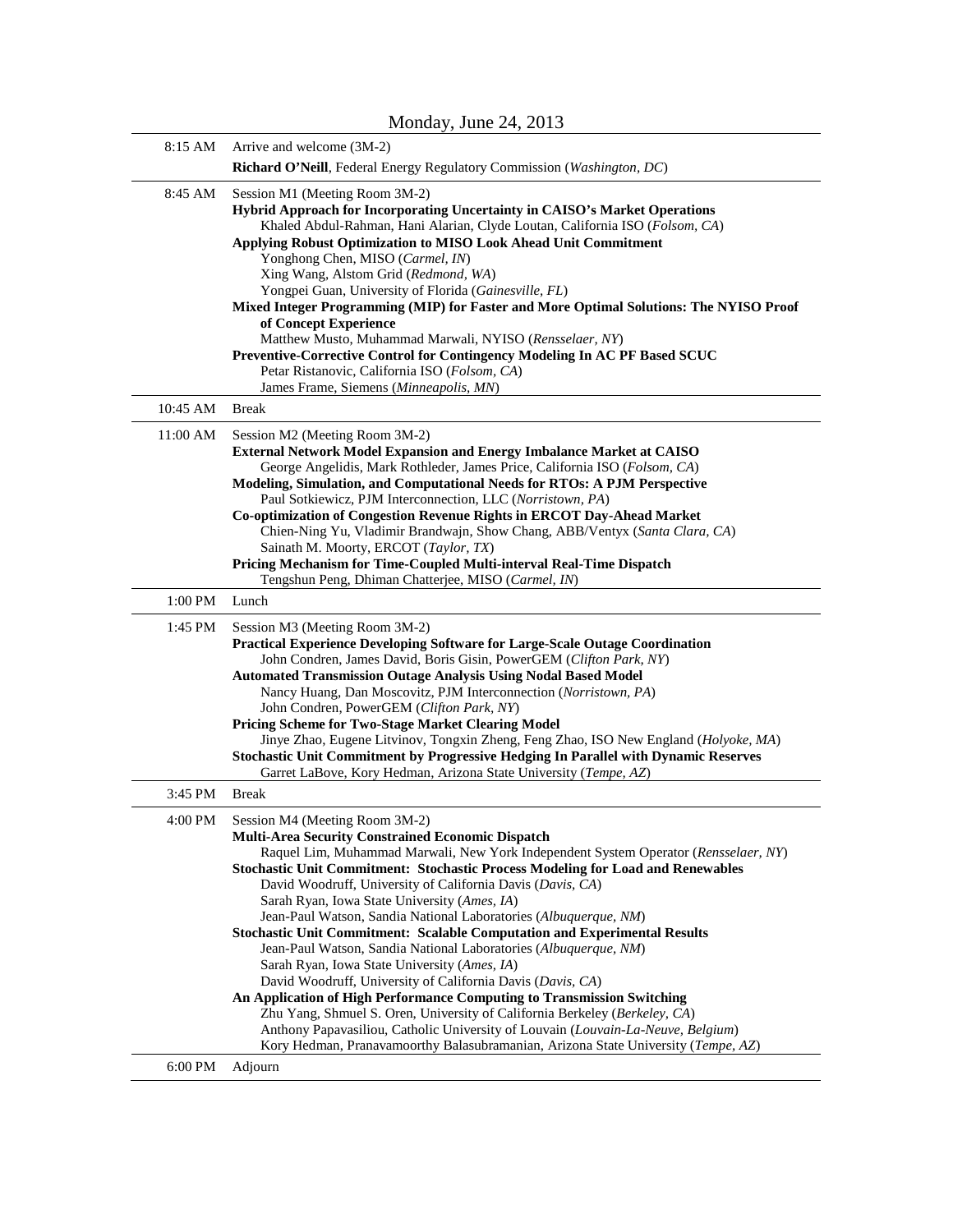| 8:15 AM  | Arrive and welcome (3M-2)                                                                                                                                                                                                                                                                                                                                                                                                                                                                                                                                                                                                                                                                                                                                                                                                                                                                                            |
|----------|----------------------------------------------------------------------------------------------------------------------------------------------------------------------------------------------------------------------------------------------------------------------------------------------------------------------------------------------------------------------------------------------------------------------------------------------------------------------------------------------------------------------------------------------------------------------------------------------------------------------------------------------------------------------------------------------------------------------------------------------------------------------------------------------------------------------------------------------------------------------------------------------------------------------|
| 8:30 AM  | Session T1-A (Meeting Room 3M-2)<br><b>SMART-ISO: Modeling Uncertainty in the Electricity Markets</b><br>Hugo Simao, Warren Powell, Boris Defourny, Princeton University (Princeton, NJ)<br>Multifaceted Solution for Managing Flexibility with High Penetration of Renewable Resources<br>Nivad Navid, MISO (Carmel, IN)<br>Secure Planning and Operations of Systems with Stochastic Sources, Energy Storage and Active<br><b>Demand</b><br>Ray Zimmerman, C. Lindsay Anderson, Robert J. Thomas, Cornell University (Ithaca, NY)<br>Carlos Murillo-Sánchez, National University of Colombia (Manizales, Caldas, Colombia)<br><b>Clustering-Based Strategies for Stochastic Programs</b><br>Victor M. Zavala, Argonne National Laboratory (Lemont, IL)                                                                                                                                                             |
|          | Session T1-B (Meeting Room 3M-4)<br><b>Application of Semidefinite Programming to Large-scale Optimal Power Flow Problems</b><br>Daniel Molzahn, Bernard Lesieutre, Christopher DeMarco, Michael Ferris, University of<br>Wisconsin ( <i>Madison</i> , <i>WI</i> )<br><b>AC-Nonlinear Chance Constrained Optimal Power Flow</b><br>Daniel Bienstock, Columbia University (New York, NY)<br>Michael Chertkov, Russell Bent, Los Alamos National Laboratory (Los Alamos, NM)<br>Price Responsive Demand for Operating Reserves in Co-Optimized Electricity Markets with<br><b>Wind Power</b><br>Audun Botterud, Zhi Zhou, Argonne National Laboratory (Argonne, IL)<br>A Novel Parallel Approach to Solving Constrained Linear Optimization Problems<br>Stephen Elbert, Kurt Glaesemann, Karan Kalsi, Pacific Northwest National Laboratory                                                                            |
| 10:30 AM | (Richland, WA)<br><b>Break</b>                                                                                                                                                                                                                                                                                                                                                                                                                                                                                                                                                                                                                                                                                                                                                                                                                                                                                       |
| 10:45 AM | Session T2-A (Meeting Room 3M-2)<br>Multi-Stage Robust Unit Commitment Considering Wind and Demand Response Uncertainties<br>Yongpei Guan, Chaoyue Zhao, University of Florida (Gainesville, FL)<br>Jianhui Wang, Argonne National Laboratory (Argonne, IL)<br>Jean-Paul Watson, Sandia National Laboratories (Albuquerque, NM)<br><b>Robust and Dynamic Reserve Policies</b><br>Joshua Lyon, Kory Hedman, Fengyu Wang, Muhong Zhang, Arizona State University<br>(Tempe, AZ)<br><b>Stochastic Programming for Improved Electricity Market Operations with Renewable Energy</b><br>Audun Botterud, Canan Uckun, Argonne National Laboratory (Argonne, IL)<br>John Birge, University of Chicago (Chicago, IL)<br>Tight and Compact MIP Formulations for Unit Commitment Problems<br>Germán Morales-España, Jesus M. Latorre, Javier García-González, Andres Ramos, Universidad<br>Pontificia Comillas (Madrid, Spain) |
|          | Session T2-B (Meeting Room 3M-4)<br><b>Computational Performance of Solution Techniques Applied to the ACOPF</b><br>Anya Castillo, Richard P. O'Neill, Federal Energy Regulatory Commission (Washington, DC)<br>Modeling of Hardware- and Systems-Related Transmission Limits: The Use of AC OPF for<br><b>Relaxing Transmission Limits to Enhance Reliability and Efficiency</b><br>Marija Ilic, Jeffrey Lang, NETSS, Inc (Sudbury, MA)<br>Low-Rank Solution for Nonlinear optimization over AC Transmission Networks<br>Javad Lavaei, Ramtin Madani, Columbia University (New York, NY)<br>Somayeh Sojoudi, California Institute of Technology (Pasadena, CA)<br>Valid Inequalities for the Alternating Current Optimal Power Flow Problem<br>Chen Chen, Shmuel Oren, Alper Atamturk, University of California Berkeley (Berkeley, CA)                                                                             |
| 12:45 PM | Richard O'Neill, Federal Energy Regulatory Commission (Washington, DC)<br>Lunch                                                                                                                                                                                                                                                                                                                                                                                                                                                                                                                                                                                                                                                                                                                                                                                                                                      |
|          |                                                                                                                                                                                                                                                                                                                                                                                                                                                                                                                                                                                                                                                                                                                                                                                                                                                                                                                      |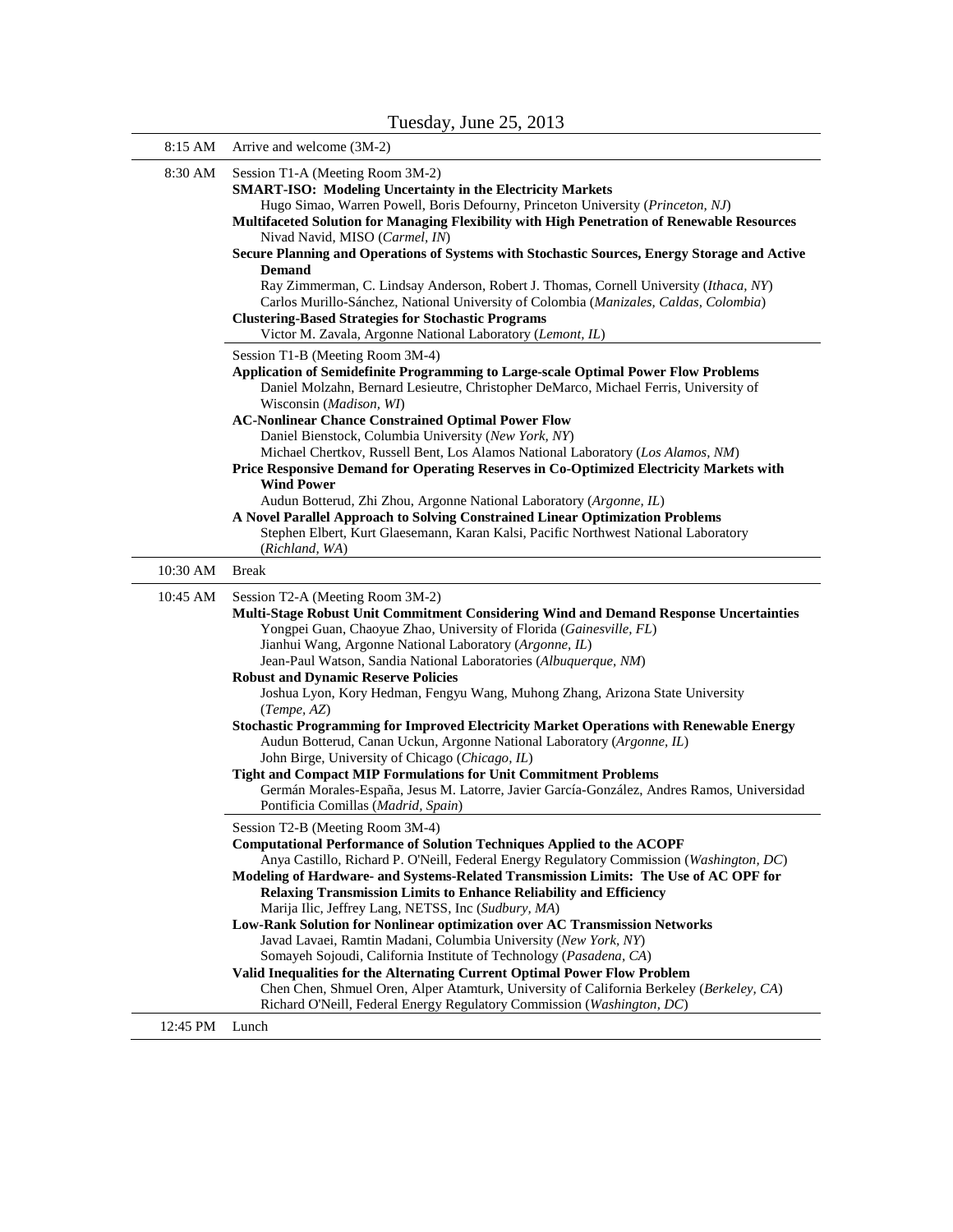| 1:30 PM |                                                                                                      |
|---------|------------------------------------------------------------------------------------------------------|
|         | Session T3-A (Meeting Room 3M-2)                                                                     |
|         | <b>Flexibility Management in Day-Ahead Unit Commitment</b>                                           |
|         | Daniel Kirschen, Yury Dvorkin, Hrvoje Pandzic, University of Washington (Seattle, WA)                |
|         | <b>Incorporating Variability and Uncertainty Into Reserve Requirement Methodologies</b>              |
|         | Erik Ela, Michael Milligan, Bri-Mathias Hodge, Brendan Kirby, Ibrahim Krad, Mark O'Malley,           |
|         | National Renewable Energy Laboratory (Golden, CO)                                                    |
|         | <b>Optimal Unit Commitment under Uncertainty in Electricity Markets</b>                              |
|         |                                                                                                      |
|         | Fernando Alvarado, University of Wisconsin, Christensen Associates (Madison, WI)                     |
|         | Rajesh Rajaraman, Chrisensen Associates (Madison, WI)                                                |
|         | <b>MIP Based System Flexible Capacity Requirements Determination</b>                                 |
|         | Alex Papalexopoulos, ECCO International (San Francisco, CA)                                          |
|         | Session T3-B (Meeting Room 3M-4)                                                                     |
|         | <b>Scalable Strategies for Large-scale AC-SCOPF Problems</b>                                         |
|         | Nai-Yuan Chiang, Victor M. Zavala, Argonne National Laboratory (Lemont, IL)                          |
|         | Andreas Grothey, University of Edinburgh (Edinburgh, UK)                                             |
|         | An AC-Feasible Linear Approximation Approach to Finding the Optimal Power Flow                       |
|         | Paula Lipka, Shmuel Oren, Clay Campaigne, University of California Berkeley (Berkeley, CA)           |
|         | Richard P. O'Neill, Federal Energy Regulatory Commission (Washington, DC)                            |
|         | Mehrdad Pirnia, University of Waterloo (Waterloo, Canada)                                            |
|         |                                                                                                      |
|         | Security Constrained AC Optimal Power Flow (SC-OPF): Current Status, Implementation                  |
|         | <b>Issues and Future Directions</b>                                                                  |
|         | Guorui Zhang, Quanta Technology (Raleigh, NC)                                                        |
|         | Xiaoming Feng, ABB USCRC (Raleigh, NC)                                                               |
|         | Large-scaled Optimal Power Flow with No Guarantee on Feasibility                                     |
|         | Sylvain Mouret, Arnaud Renaud, Manuel Ruiz, Pierre Girardeau, Artelys (Paris, France)                |
|         | Jean Maeght, Stéphane Fliscounakis, Patrick Panciatici, RTE (Paris, France)                          |
| 3:30 PM | <b>Break</b>                                                                                         |
| 3:45 PM | Session T4-A (Meeting Room 3M-2)                                                                     |
|         | <b>Multi-Settlement Simulation of Stochastic Reserve Determination</b>                               |
|         | Aidan Tuohy, Robert Entriken, EPRI (Palo Alto, CA)                                                   |
|         |                                                                                                      |
|         | Taiyou Yong, Eversource Consulting (Folsom, CA)                                                      |
|         | Russ Philbrick, Power System Optimization (Shoreline, WA)                                            |
|         | Stochastic Unit Commitment with Intermittent Distributed Wind Generation via Markovian               |
|         | <b>Analysis and Optimization</b>                                                                     |
|         |                                                                                                      |
|         | Yaowen Yu, Peter B. Luh, Mikhail A. Bragin, University of Connecticut (Storrs, CT)                   |
|         | Eugene Litvinov, Tongxin Zheng, Feng Zhao, Jinye Zhao, ISO New England (Holyoke, MA)                 |
|         | A Synergistic Combination of Surrogate Lagrangian Relaxation and Branch-and-Cut for MIP              |
|         | <b>Problems in Power Systems</b>                                                                     |
|         | Peter Luh, Mikhail A. Bragin, Yaowen Yu, University of Connecticut (Storrs, CT)                      |
|         |                                                                                                      |
|         | Joseph Yan, Gary Stern, Nanpeng Yu, Southern California Edison (Rosemead, CA)                        |
|         | N-1-1 Contingency-Constrained Grid Operations                                                        |
|         | Richard Chen, Jean-Paul Watson, Sandia National Laboratories (Livermore, CA)                         |
|         | Neng Fan, University of Arizona (Tuscon, AZ)                                                         |
|         | Session T4-B (Meeting Room 3M-4)                                                                     |
|         | <b>Optimal Load Control for Frequency Regulation</b>                                                 |
|         | Steven Low, Changhong Zhao, Lina Li, California Institute of Technology (Pasadena, CA)               |
|         | Ufuk Topcu, University of Pennsylvania (Philladelphia, PA)                                           |
|         | <b>Advances in Topology Control Algorithms (TCA)</b>                                                 |
|         | Pablo Ruiz, T. Bruce Tsuchida, The Brattle Group (Cambridge, MA)                                     |
|         | Michael C. Caramanis, Justin M. Foster, Evgeniy A. Goldis, Xiaoguang Li, Boston University           |
|         | (Boston, MA)                                                                                         |
|         | C. Russ Philbrick, Polaris Systems Optimization (Shoreline, WA)                                      |
|         | Aleksandr M. Rudkevich, Newton Energy Group (Newton, MA)                                             |
|         | Richard D. Tabors, Across The Charles (Cambridge, MA)                                                |
|         |                                                                                                      |
|         | <b>Inclusion of Post-Contingency Actions in Security Constrained Scheduling</b>                      |
|         | Peng Peng, Show Chang, ABB/Ventyx (Santa Clara, CA)                                                  |
|         | An Affine Arithmetic Method to Solve Stochastic Optimal Power Flow Problems                          |
|         | Mehrdad Pirnia, Claudio Canizares, Kankar Bhattacharya, University of Waterloo<br>(Waterloo, Canada) |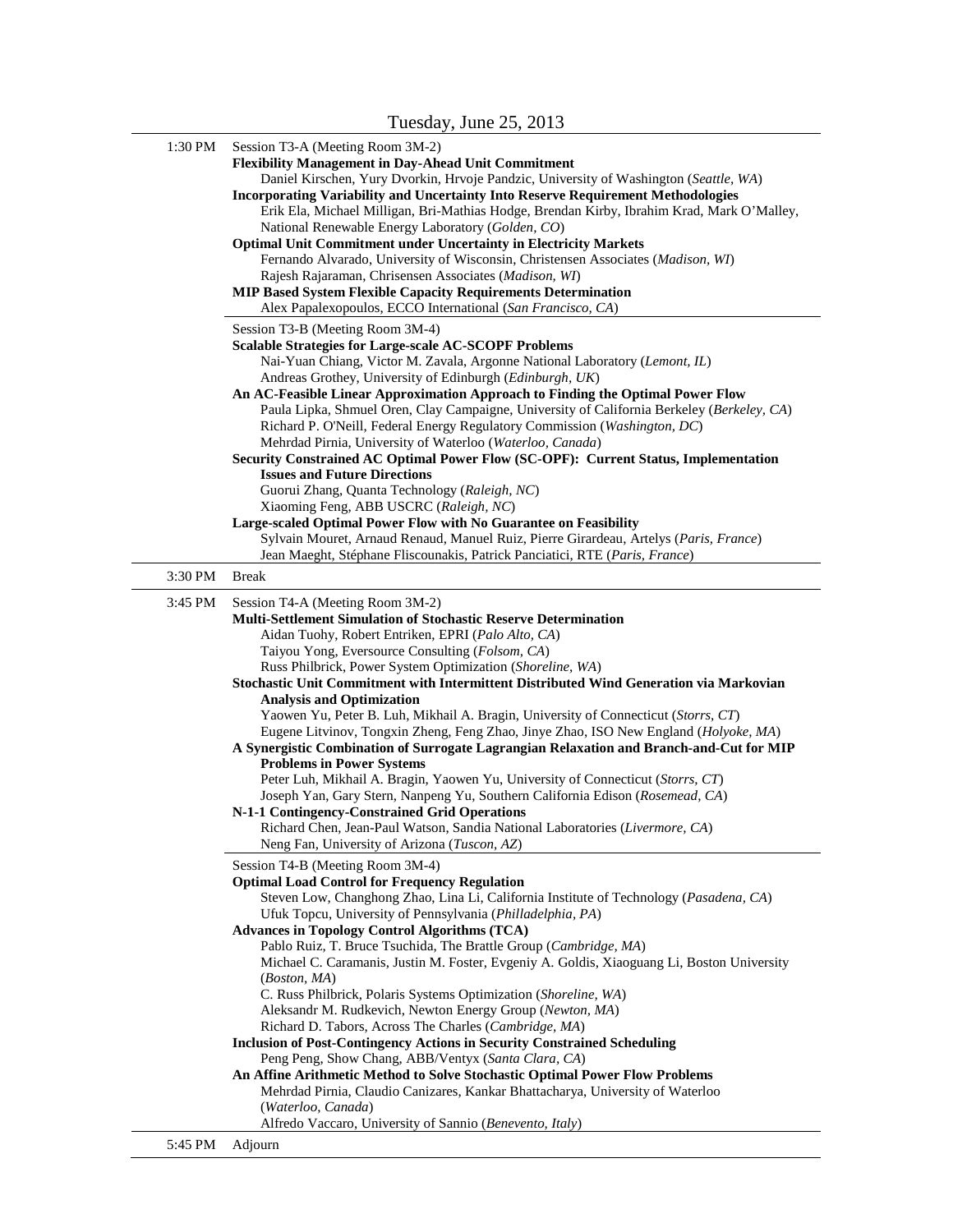| 8:15 AM  | Arrive and welcome (3M-2)                                                                                                                                                                                                                                                                                                                                                                                                                                                                                                                                                                                                                                                                                                                                                                                                                                                                                                                                                                                                                                                                                                                                                                                                                                                                                                                                                                                                                    |
|----------|----------------------------------------------------------------------------------------------------------------------------------------------------------------------------------------------------------------------------------------------------------------------------------------------------------------------------------------------------------------------------------------------------------------------------------------------------------------------------------------------------------------------------------------------------------------------------------------------------------------------------------------------------------------------------------------------------------------------------------------------------------------------------------------------------------------------------------------------------------------------------------------------------------------------------------------------------------------------------------------------------------------------------------------------------------------------------------------------------------------------------------------------------------------------------------------------------------------------------------------------------------------------------------------------------------------------------------------------------------------------------------------------------------------------------------------------|
| 8:30 AM  | Session W1-A (Meeting Room 3M-2)<br>Study of Transmission Switching Under Contingencies: Formulations and Algorithms<br>Bo Zeng, Long Zhao, Wei Yuan, University of Southern Florida (Tampa, FL)<br>Security-Constrained Optimal Power Flow with Sparsity Control and Efficient Parallel<br><b>Algorithms</b><br>Dzung Phan, IBM T.J. Watson Research Center (Yorktown Heights, NY)<br>Andy Sun, Georgia Institute of Technology (Atlanta, GA)<br><b>Candidate Selection for Transmission Switching in Large Power Networks</b><br>Kwok Cheung, Jun Wu, Alstom Grid (Redmond, WA)<br><b>Transmission Switching for Improving Wind Power Utilization</b><br>Feng Qiu, Jianhui Wang, Argonne National Laboratory (Argonne, IL)<br>Session W1-B (Meeting Room 3M-3)<br><b>ACOPF Models: Extending Data, Formulations, and Solution Methodology</b><br>Michael Ferris, Zev Friedman, Daniel Molzahn, Christopher DeMarco, Bernard Lesieutre,<br>University of Wisconsin (Madison, WI)<br>Decomposition Approaches to Transmission Switching under N-1 Reliability Requirements<br>John Siirola, Jean-Paul Watson, Sandia National Laboratories (Albuquerque, NM)<br><b>Decomposition Methods for Stochastic Unit Commitment Problems</b><br>Suvtrajeet Sen, University of Southern California (Los Angeles, CA)<br>New Methods For Measuring Voltage Stability Limits Utilizing HELM Tools<br>Stephen Krak, Jason Black, Battelle (Columbus, OH) |
| 10:30 AM | <b>Break</b>                                                                                                                                                                                                                                                                                                                                                                                                                                                                                                                                                                                                                                                                                                                                                                                                                                                                                                                                                                                                                                                                                                                                                                                                                                                                                                                                                                                                                                 |
| 10:45 AM | Session W2-A (Meeting Room 3M-2)<br>Smart Wire Grid: Providing Advanced Power Flow Control for the Grid<br>Stewart Ramsay, Smart Wire Grid, Inc. (Oakland, CA)<br>HVDC Grid Technology - Benefits of Hybrid AC/DC Grids and Optimal Power Flow Modeling<br>Considerations<br>Xiaoming Feng, ABB (Raleigh, NC)<br>Tres Amigas: Uniting the Electric Power Grid<br>Laura Manz, L J Manz Consulting (San Diego, CA)<br>Kenneth Laughlin, Tres Amigas, LLC. (Santa Fe, NM)<br>Beyond Real Time: the Computational Challenges of Forecasting Dynamic Line Ratings<br>Eric Hsieh, Nexans (Bethel, CT)<br>Stuart Malkin, Nexans (Portland, OR)                                                                                                                                                                                                                                                                                                                                                                                                                                                                                                                                                                                                                                                                                                                                                                                                      |
|          | Session W2-B (Meeting Room 3M-3)<br><b>Scalable Parallel Analysis of Power Grid Models Using Swift</b><br>Ketan Maheshwari, Victor M Zavala, Justin Wozniak, Mark Hereld, Michael Wilde, Argonne<br>National Laboratory (Argonne, IL)<br><b>Improving Market Planning and Efficiency Software Through Dynamic Integration of High</b><br><b>Ouality Data</b><br>Christopher Vizas, SmartSenseCom, Inc. (Washington, DC)<br>Highly Dispatchable and Distributed Demand Response for the Integration of Distributed<br><b>Generation</b><br>Chris Knudsen, Amit Narayan, AutoGrid Systems (Palo Alto, CA)<br>Solving MPEC Models with the KNITRO Nonlinear Solver<br>Richard Waltz, Jorge Nocedal, Ziena Optimization LLC (Evanston, IL)                                                                                                                                                                                                                                                                                                                                                                                                                                                                                                                                                                                                                                                                                                       |
| 12:45 PM | Arnaud Renaud, Sylvain Mouret, Artelys (Paris, France)<br>Adjourn                                                                                                                                                                                                                                                                                                                                                                                                                                                                                                                                                                                                                                                                                                                                                                                                                                                                                                                                                                                                                                                                                                                                                                                                                                                                                                                                                                            |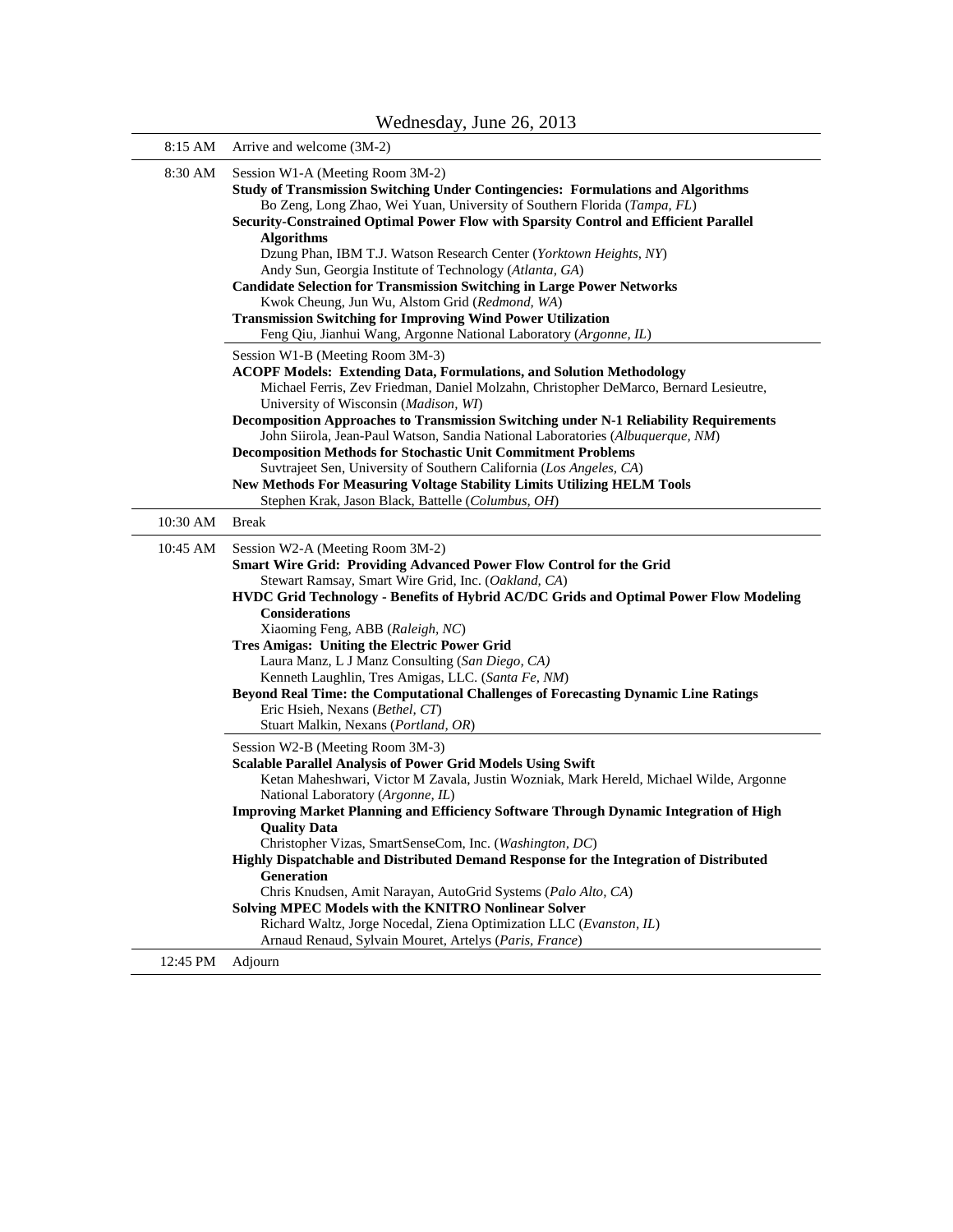## **Staff Technical Conference on Increasing Real-Time and Day-Ahead Market Efficiency through Improved Software**

#### **Abstracts**

Monday, June 24

Session M1 (Monday, June 24, 8:45 AM, Meeting Room 3M-2)

## **HYBRID APPROACH FOR INCORPORATING UNCERTAINTY IN CAISO'S MARKET OPERATIONS**

**Dr. Khaled Abdul-Rahman**, Executive Director, California ISO (*Folsom, CA*) **Mr. Hani Alarian**, Director, California ISO (*Folsom, CA*) **Dr. Clyde Loutan**, Sr. Advisor, California ISO (*Folsom, CA*)

The California ISO has taken several measures to incorporate the uncertainty due to Wind and Solar variability into the unit commitment and dispatch algorithms used in market operations. A hybrid approach that recognizes the need to incorporate uncertainties in operation of Day-ahead and real-time markets is presented. The hybrid approach is based on leveraging different forecasting techniques related to supply, demand, system flexibility, and deliverability requirements for both dayahead and real-time applications. Incorporation of different requirement uncertainties into specific optimization constraints is described.

#### **APPLYING ROBUST OPTIMIZATION TO MISO LOOK AHEAD UNIT COMMITMENT**

**Dr. Yonghong Chen**, Consulting Engineer, MISO (*Carmel, IN*)

**Dr. Xing Wang**, Manager, Optimization Applications, Alstom Grid (*Redmond, WA*)

**Dr. Yongpei Guan**, Associate Professor, University of Florida (*Gainesville, FL*)

Many research efforts have been conducted on stochastic unit commitment ("UC") and robust optimization because of the uncertainty introduced by renewable integration. MISO is collaborating with Alstom and University of Florida to explore the possibility of applying robust and/or stochastic optimization based unit commitment to address real world operational issues caused by uncertainty. The project team developed a robust optimization based prototype on MISO Look-Ahead Security Constrained Unit Commitment (LAC) and configured the optimization model based on the discussion with MISO operations. LAC is used by MISO operators primarily to make decisions on the commitment of fast-start resources. The team is also implementing recently proposed "Unified Stochastic and Robust Unit Commitment" approach. The next step is to expand the prototype to Reliability Assessment Commitment so that the commitment of slow-start resources can ensure enough on-line capacity and fast-start resources available to cover the uncertainties in real time.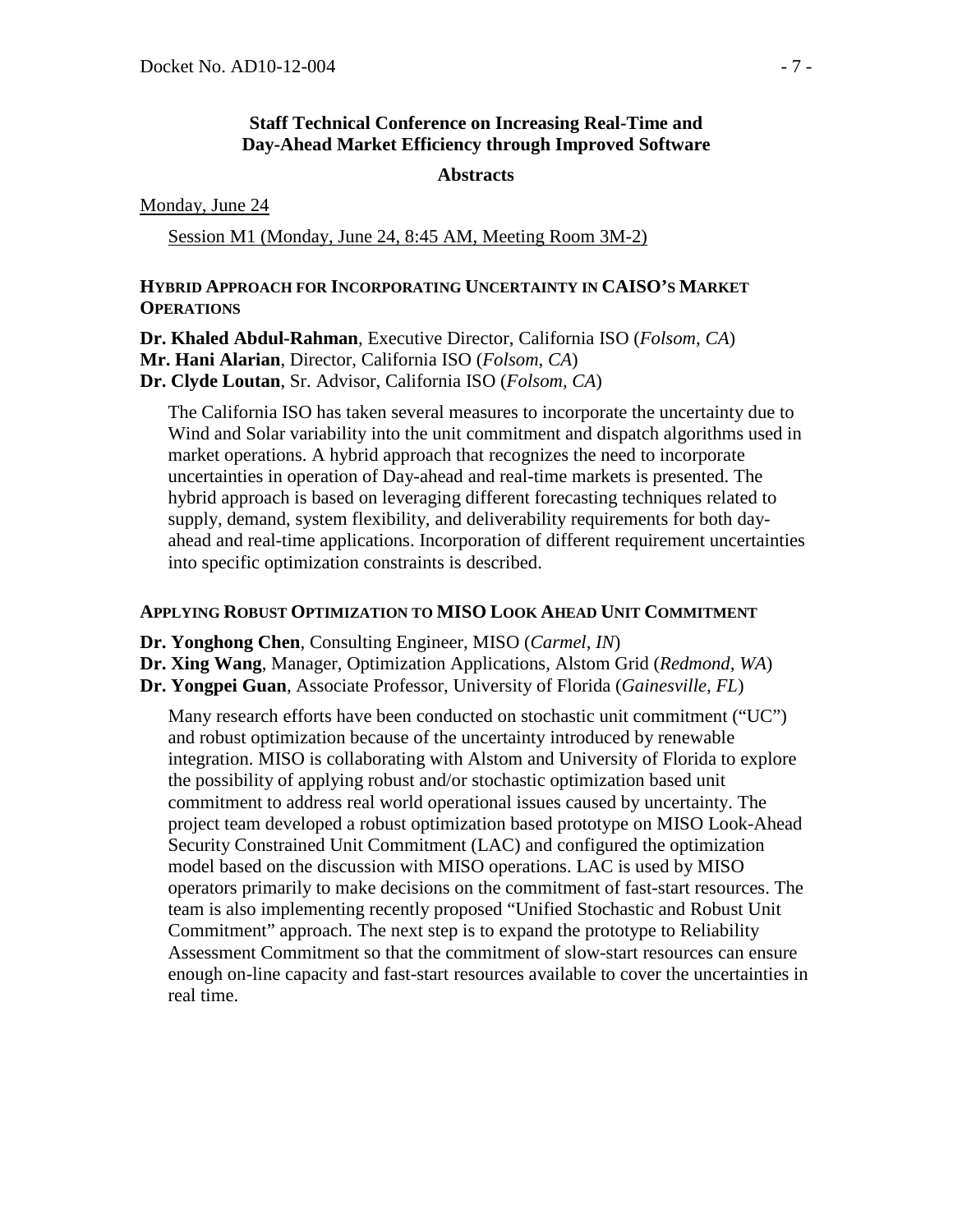#### **MIXED INTEGER PROGRAMMING (MIP) FOR FASTER AND MORE OPTIMAL SOLUTIONS: THE NYISO PROOF OF CONCEPT EXPERIENCE**

- **Mr. Matthew Musto**, Senior Project Manager Ops and Reliability, NYISO (*Rensselaer, NY*)
- **Dr. Muhammad Marwali**, Manager of Energy Market Products, NYISO (*Rensselaer, NY*)

This presentation will describe the NYISO's experience replacing the legacy Lagrangian Relaxation (LR) with a Mixed Integer Programming unit commitment. We will describe the driving forces and technical hurdles associated with the migration while highlighting risks and rewards the proof of concept (POC) allowed us to take. Details of this presentation include; describing a novel approach to offloading computationally intensive workloads to a cluster of high performance Linux machines, various iterations of POC tests and feedback improving the next POC, added benefits to the NYISO market efficiency, and technology decisions which will allow more open and low cost exploration of advanced MIP, complex modeling and solution methodologies.

#### **PREVENTIVE-CORRECTIVE CONTROL FOR CONTINGENCY MODELING IN AC PF BASED SCUC**

**Mr. Petar Ristanovic**, Vice President, Technology, California ISO (*Folsom, CA*) **Mr. James Frame**, Senior Staff Engineer, Siemens (*Minneapolis, MN*)

The California ISO is in the process of enhancing the contingency model in its market optimization to handle the post contingency corrective actions. With this enhancement the market optimization advances from a pure preventive mode to a preventive-corrective mode, where both pre contingency dispatches and post contingency re-dispatches are co-optimized to meet the reliability standards. With the mandatory system operating limits standards incorporated into the market optimization, the need for operator's manual out of market interventions to comply with the system operating limit standards will significantly decrease.

Session M2 (Monday, June 24, 11:00 AM, Meeting Room 3M-2)

## **EXTERNAL NETWORK MODEL EXPANSION AND ENERGY IMBALANCE MARKET AT CAISO**

- **Dr. George Angelidis**, Principal, Power Systems Technology, California ISO (*Folsom, CA*)
- **Mr. Mark Rothleder**, VP, Market Quality and Renewable Integration, California ISO (*Folsom, CA*)
- **Dr. James Price**, Senior Advisor Engineering Specialist, California ISO (*Folsom, CA*)

Due to several reliability-related recommendations by FERC, the California ISO has started a process of modeling the fully looped network of the external WECC entities in CAISOs Full Network Model. This initiative improves reliability modeling and market solution accuracy by accurately modeling loop flows of external area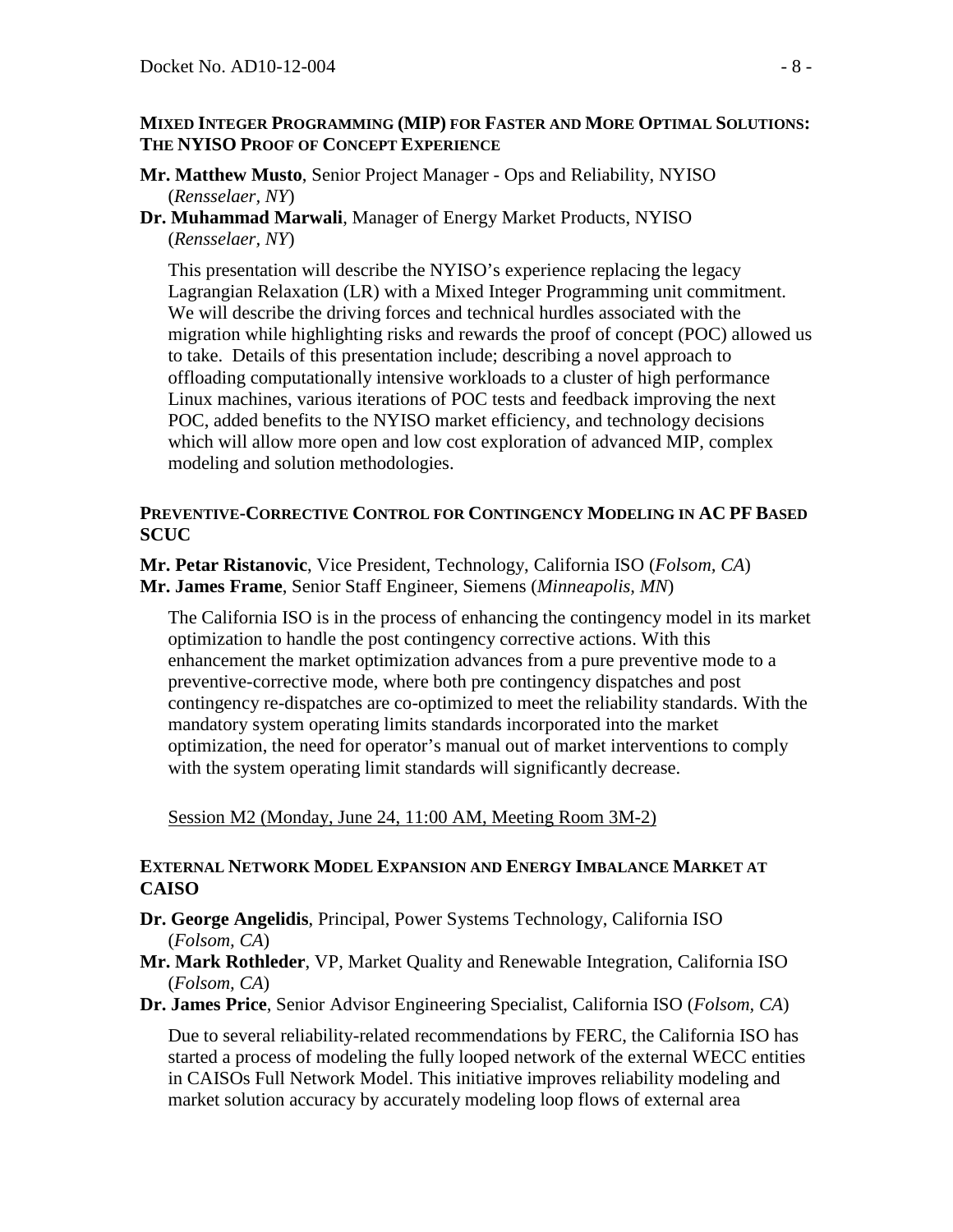schedules through the ISO network in DAM, RTM, and EMS operation with reduced reliance on compensating injections calculation, enhancing contingency analysis by accurately enforcing contingency constraints and eliminating many nomograms that don't accurately reflect the operational changes in the network topology and the impact on nomogram coefficients and limit. In addition, the CAISO has started an effort for west-wide Energy Imbalance Market for the balancing areas in the westen interconnection which results in more efficient inter-regional dispatch across balancing authorities, especially with renewable integration.

## **MODELING, SIMULATION, AND COMPUTATIONAL NEEDS FOR RTOS: A PJM PERSPECTIVE**

**Dr. Paul Sotkiewicz**, Chief Economist, PJM Interconnection, LLC (*Norristown, PA*)

The design of wholesale electricity markets must account for the intent nonconvexities that are endemic to power system operations and planning. Moreover, there are inherent uncertainties related short- and long-term load forecasting, intermittent renewable resource output in operations, and policy implementations that affect planning.

PJM's electricity markets endeavor to meet reliability criteria while offering the greatest possible flexibility to market participants introduces even more nonconvexities and uncertainty that must be accounted for in electricity market design. To date, PJM has managed these challenges given the constraints of known software and algorithm limitations. However, recent events have shown that improvements in software and algorithms in combinatorial and stochastic optimization may enhance the efficiency of wholesale electricity markets, operations, and planning through faster solutions and more flexibility for market participants.

From PJM's perspective, there is still room for improvement with respect to combinatorial and stochastic optimization algorithms that can reduce computational burdens and clock time to solutions that will result in more efficient commitment of resources, better price formation, a reduction in uplift, and overall lower cost solutions. Improved algorithms and software may also permit the introduction of even greater flexibility for market participants and drive more optimal reliability solutions.

# **CO-OPTIMIZATION OF CONGESTION REVENUE RIGHTS IN ERCOT DAY-AHEAD MARKET**

**Dr. Chien-Ning Yu**, Consulting Engineer, ABB/Ventyx (*Santa Clara, CA*) **Dr. Vladimir Brandwajn**, Sr. Principal Consultant, ABB/Ventyx (*Santa Clara, CA*) **Dr. Show Chang**, Sr. Principal Engineer, ABB/Ventyx (*Santa Clara, CA*) **Mr. Sainath M. Moorty**, Principal, ERCOT (*Taylor, TX*)

In ERCOT Day-Ahead Market (DAM), Congestion Revenue Right (CRR) obligations and options are co-optimized with other energy and reserve bids and offers via a centralized auction. This enables market participants to acquire financial transmission rights in DAM to hedge their real-time congestion costs. ERCOT market results have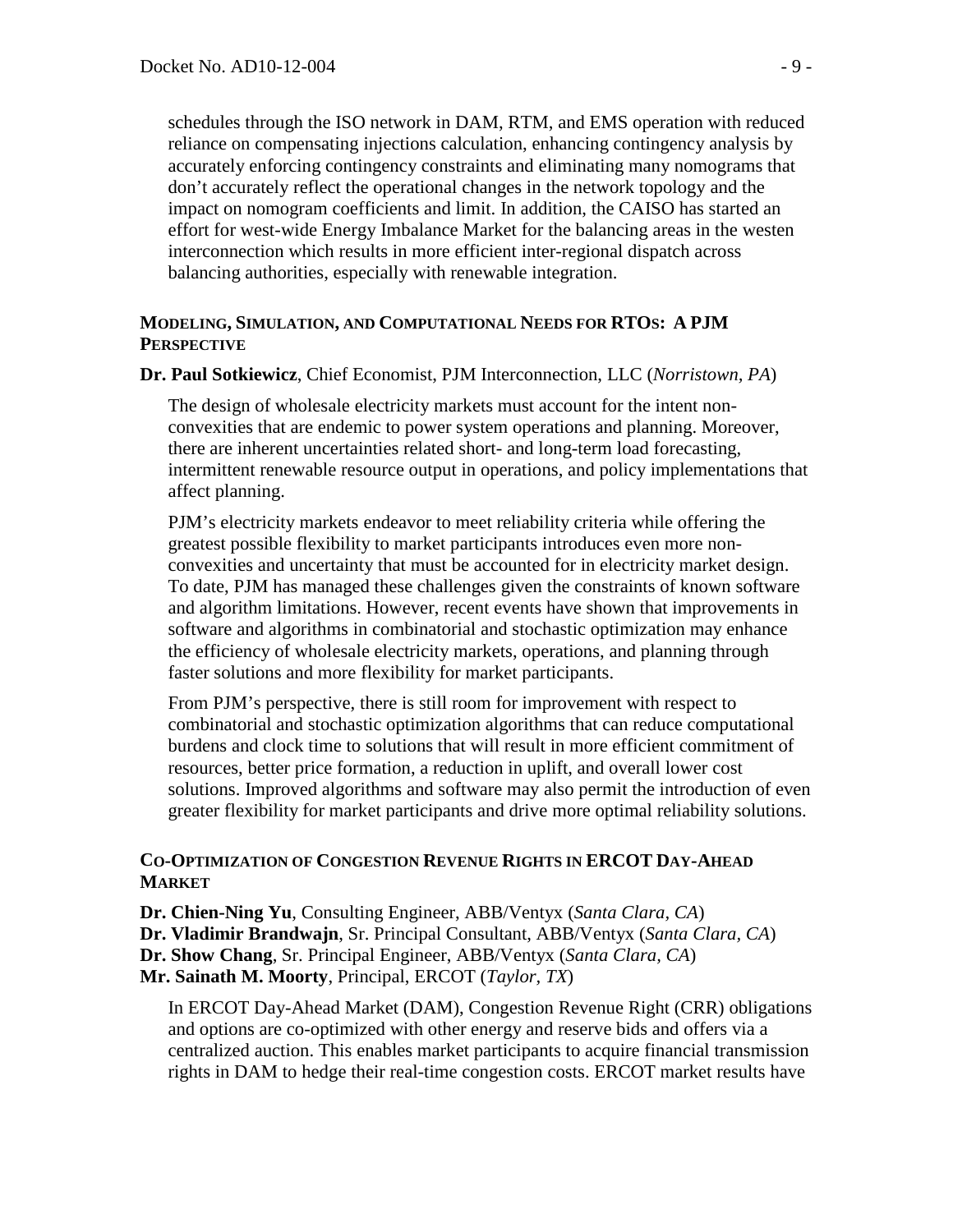demonstrated that incorporation of CRRs into the DAM has facilitated the convergence of the Day-Ahead and Real-Time Markets.

Due to the unidirectional flows incurred by CRR options, each option need to be evaluated separately instead of super-posing the option flows. This makes the CRR processing very time consuming. For example, the ERCOT model includes 2500 contingencies and for a case of 100 CRR options submitted for a 24-hour DAM run, the solution engine needs to perform 6 million fast forward/backward matrix operations. In order to reduce this prohibitive computational burden, a new contingency analysis procedure combined with modern parallel computing techniques is developed. This novel algorithm has resulted significant performance improvement of the CRR processing and has enabled timely solution of a large-scale Security Constrained Unit Commitment (SCUC) problem, including CRR co-optimization, within the DAM timeframe.

The presentation will discuss various practical issues related to the introduction of CRRs including: how to process bus splitting contingencies; how to deal with "deadbus" gaming and virtual power flow divergence problems.

# **PRICING MECHANISM FOR TIME-COUPLED MULTI-INTERVAL REAL-TIME DISPATCH**

**Ms. Tengshun Peng**, Principle Engineer, MISO (*Carmel, IN*) **Mr. Dhiman Chatterjee**, Manager, MISO (*Carmel, IN*)

Abstract: How to establish efficient price for the real time market is always a hot topic. Currently, MISO's real time dispatch and price are designed for a single dispatch interval ten minutes into the future. This will remain unchanged when FERC approved ELMP pricing logic is implemented in production. MISO is studying the ramifications of transforming from this single interval dispatch system to a timecoupled, multiple interval dispatch. This brings up a pricing calculation problem. Several key issues tied to the price formation process under a time-coupled multiple interval dispatch are under evaluation by MISO. For instance, how should cost incurred in the past affect current and future prices? Under what types of conditions will such past costs be treated as sunk costs? This presentation will summarize two options relating to the treatment of past costs under a time-coupled, multiple interval dispatch: A look-forward only option, and combined look-back and look-forward option. We will demonstrate the pricing and settlement impacts of these two options with simple examples.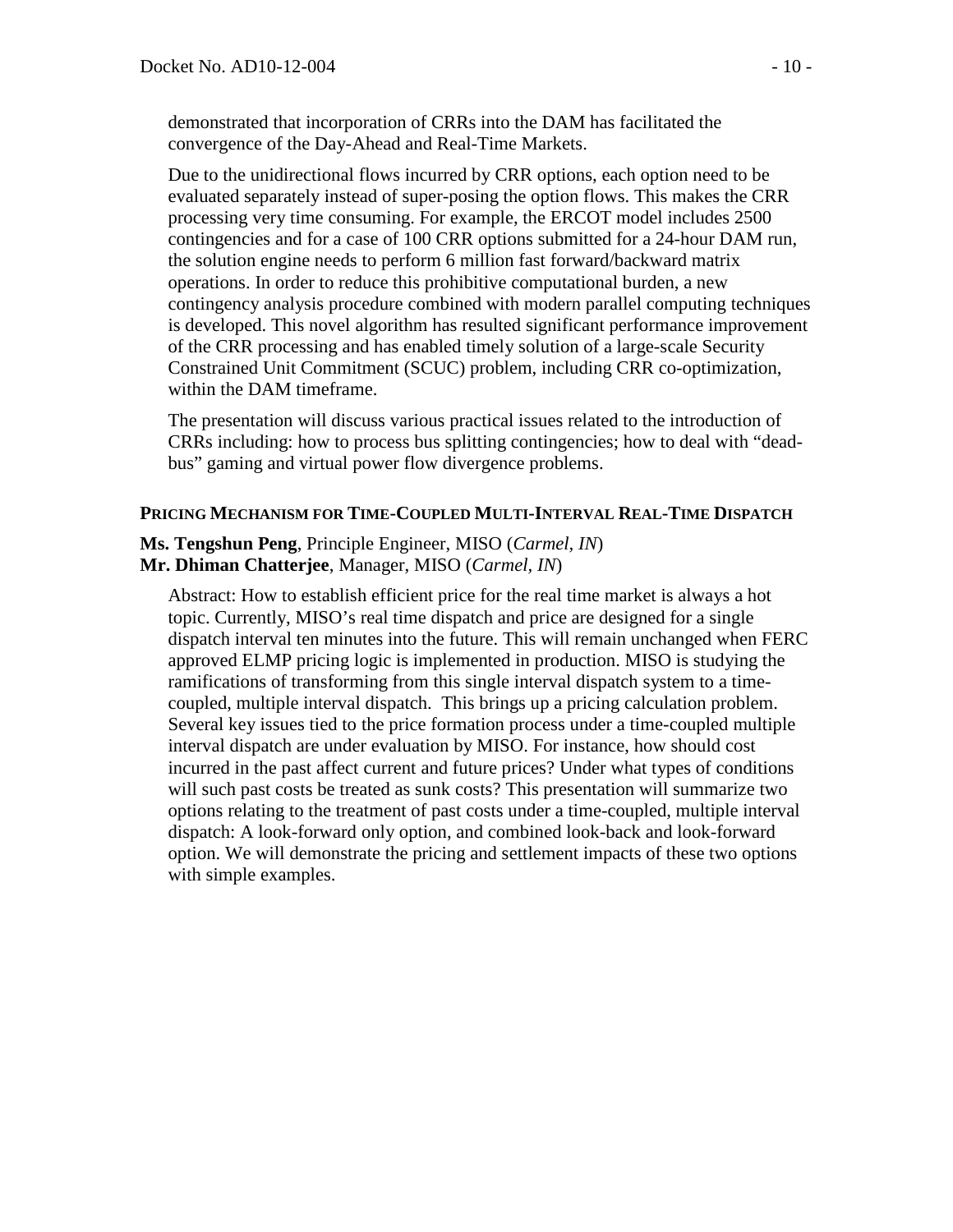## Session M3 (Monday, June 24, 1:45 PM, Meeting Room 3M-2)

#### **PRACTICAL EXPERIENCE DEVELOPING SOFTWARE FOR LARGE-SCALE OUTAGE COORDINATION**

**Dr. John Condren**, Lead Consultant, PowerGEM (*Clifton Park, NY*) **James David**, Market Applications Product Manager, PowerGEM (*Clifton Park, NY*) **Boris Gisin**, Vice President, PowerGEM (*Clifton Park, NY*)

Analysis of transmission outages is a challenging and critical task performed by every ISO and transmission owner to prepare the grid for reliable and economic performance, especially for ISO day ahead and real time markets.

Outage coordination requires analysis of hundreds of outages spanning multiple future time horizons, utilizing automatically created load flow models to represent these future time periods. Analysis results must clearly show the transmission constraints impacted by the outage for the particular time period evaluated. The order of outage evaluation as well as the method for applying and evaluating outages depends on ISO accepted practices. Given the large scope, software vendors face major challenges in implementation.

This presentation will address the mathematical and software implementation issues for assessing reliability and economic impact of outage schedules. It will present an overview of the common solutions used now, and it will review applications that PowerGEM has been developing for several major US ISOs and TOs including ISO-NE, PJM, MISO, and TVA. Longer-term development possibilities to improve current methods will also be presented including stochastic approaches, postcontingency corrective actions, and corrective switching.

#### **AUTOMATED TRANSMISSION OUTAGE ANALYSIS USING NODAL BASED MODEL**

**Ms. Nancy Huang**, Sr. Engineer, PJM Interconnection (*Norristown, PA*) **Mr. Dan Moscovitz**, Engineer, PJM Interconnection (*Norristown, PA*) **Mr. John Condren**, SR. Engineer, PowerGEM (*Clifton Park, NY*)

Outage Coordination impacts many facets of the PJM day ahead and real time markets and grid operations; congestion payments, FTR funding and grid reliability. With a footprint that covers  $13$  states  $+$  D.C. and a transmission system that exceeds 59 thousand miles, evaluating the transmission outages more efficiently and feeding the results to markets and customers on a timely manner is a challenge in PJM.

PJM has developed an automated process for Long Term and Short Term transmission outage studies based on a version of TARA software, created by PowerGEM LLC and customized for PJM outage study rules. The process is unique in that it runs automated powerflow outage analysis on top of PJM's full EMS nodal model. The process has resulted in time and manpower savings, and improvements in outage coordination with, and between, transmission owners; therefore improving the overall market efficiency.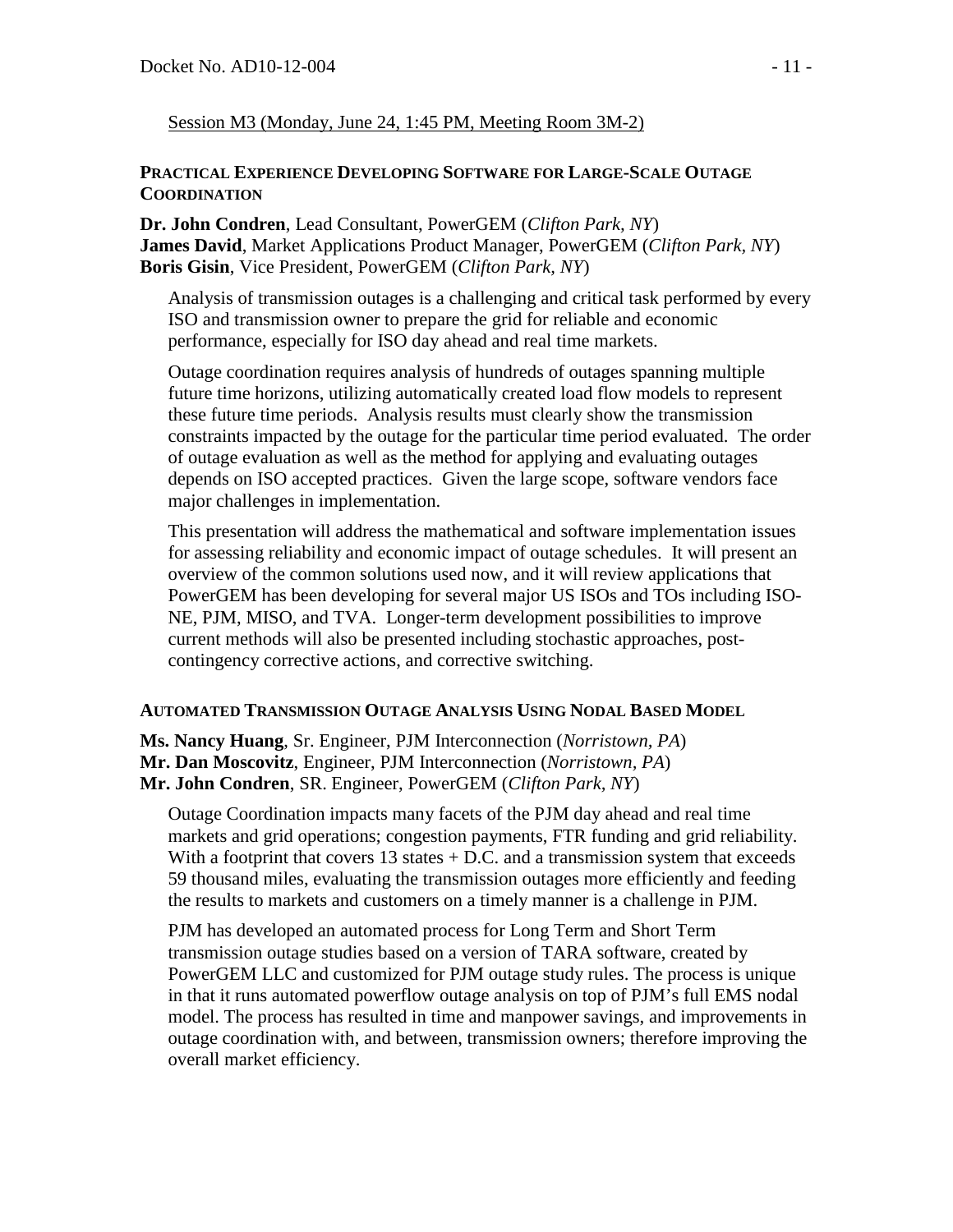This presentation will provide an overview of the project motivating factors, major milestones and the benefits achieved to date. It will also discuss the general study case set-up and implementation details. The concluding discussion will focus on further development needs and possible expanded applications.

## **PRICING SCHEME FOR TWO-STAGE MARKET CLEARING MODEL**

**Mrs. Jinye Zhao**, Senior Analyst, ISO New England (*Holyoke, MA*) **Mr. Eugene Litvinov**, Chief Technologist, ISO New England (*Holyoke, MA*) **Mr. Tongxin Zheng**, Technical Manager, ISO New England (*Holyoke, MA*) **Mr. Feng Zhao**, Senior Analyst, ISO New England (*Holyoke, MA*)

Although alternative scheduling and dispatch mechanisms based on two-stage models, such as two-stage stochastic programming and multi-interval look-ahead problems, have been extensively explored, little attention has been paid to the pricing issue. In this presentation, a general pricing framework is proposed for two-stage models, followed by two alternative pricing schemes. Under the first scheme, the 1ststage decision is settled at a marginal clearing price which contains all future information while the 2nd-stage decision is compensated in the pay-as-bid fashion. Under the second scheme, both the 1st and 2nd stage decisions are settled at marginal prices which reflect partial future information.

The proposed schemes are applied to a two-stage stochastic problem where energy and reserve are determined at the 1st stage and N-1 loss of generation contingencies are considered at the 2nd stage. This model resolves the reserve deliverability issue by explicitly modeling uncertainty instead of using reserve requirements. The first scheme leads to individual prices while the second one leads to nodal prices. Under truthfully bidding assumption, both schemes result in cost recovery for market participants and revenue reconciliation. Despite its price discrimination, the former is still deemed to be an attractive pricing scheme because market participants need no future information to make decentralized decisions while significant amount of information is needed under the latter.

## **STOCHASTIC UNIT COMMITMENT BY PROGRESSIVE HEDGING IN PARALLEL WITH DYNAMIC RESERVES**

**Mr. Garret LaBove**, Ph.D. Student, Arizona State University (*Tempe, AZ*) **Dr. Kory Hedman**, Professor, Arizona State University (*Tempe, AZ*)

As utilization of intermittent, renewable resources in power systems continues to grow, the complexities associated with integration of these resources grow as well. Currently, management of uncertain resources is handled through deterministic, proxy policies that do not effectively ensure reliability. However, as the cost of parallel and clustered computing environments declines, opportunities arise to improve operational decisions. This modern equipment can be leveraged by stochastic decomposition techniques, such as progressive hedging (PH), which possess thread-safe parallel computational properties. PH is an iterative process that decomposes stochastic programs by relaxing non-anticipativity constraints such that each scenario is analyzed as an independent, deterministic problem. These problems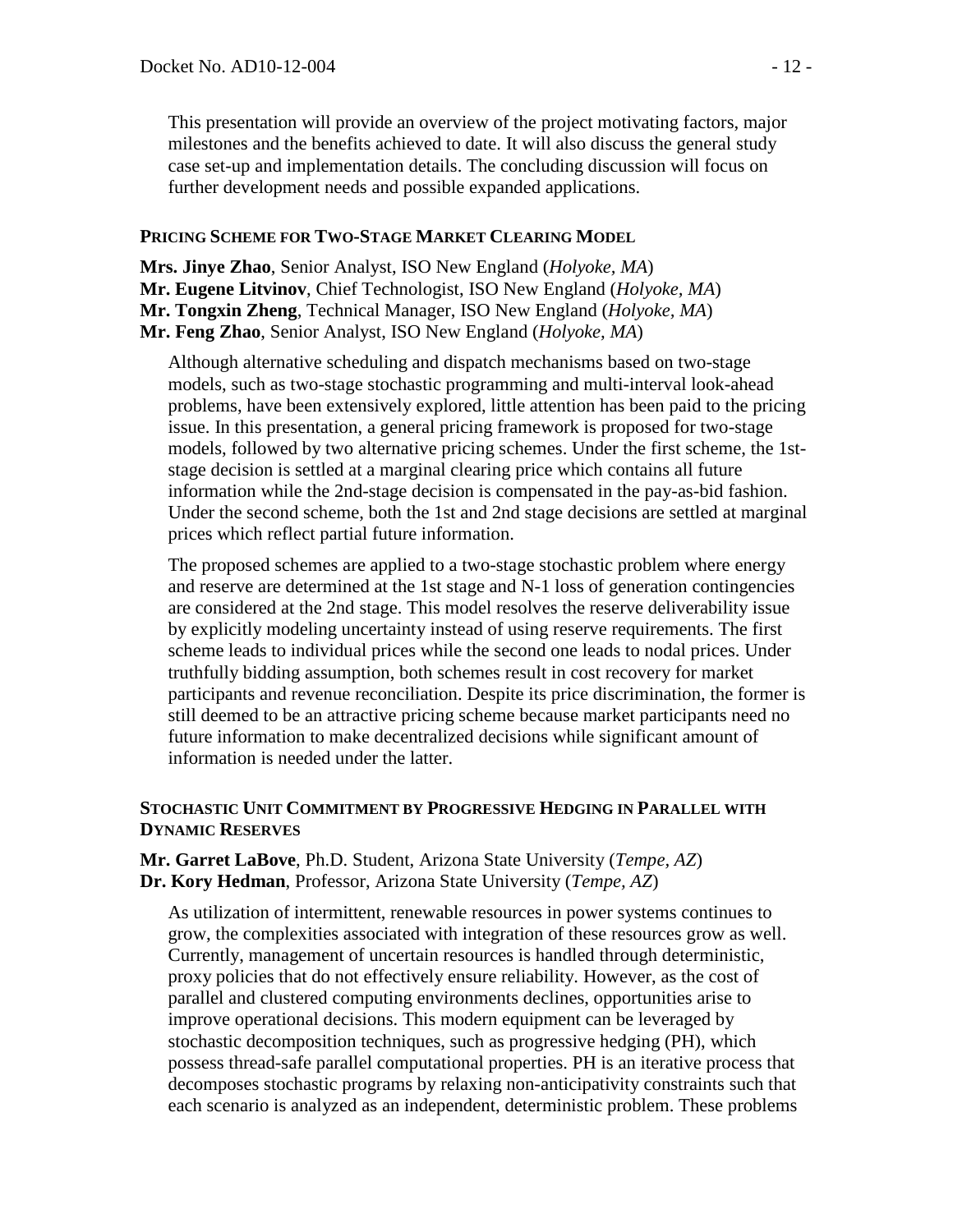are coupled together by penalizing solutions, which deviate from a mean decision vector at each iteration. This technique can be utilized with simultaneous contingency analysis through parallel computing to ensure sufficient spinning reserve capacity is procured to meet N-1 reliability standards. While there have been advances in the scalability of stochastic programming algorithms for large-scale mixed integer programs like unit commitment, there will continue to be a need to utilize a balanced approach between stochastic programming and deterministic reserve requirements. This work presents a modified PH algorithm with dynamic reserve policies for stochastic unit commitment.

Session M4 (Monday, June 24, 4:00 PM, Meeting Room 3M-2)

## **MULTI-AREA SECURITY CONSTRAINED ECONOMIC DISPATCH**

- **Ms. Raquel Lim**, Supervisor,Operations Regional Market Coordination, New York Independent System Operator (*Rensselaer, NY*)
- **Dr. Muhammad Marwali**, Manager, Energy Market Products, New York Independent System Operator (*Rensselaer, NY*)

One major goal of the power industry is to minimize production costs while maintaining a reliable power system. In recent years, there has been a shift from economically dispatching resources to solve for transmission constraints within one control area to joint dispatch coordination between neighboring control areas to address price convergence along the border. This presentation will describe the use of a Transmission Demand Curve (TDC) within the Security Constrained Economic Dispatch (SCED) to model transmission constraints that are located in a neighboring control area. We will describe how the SCED models of both control areas work in concert to decrease the regional production costs in both systems while providing a more consistent pricing profile across both control areas.

## **STOCHASTIC UNIT COMMITMENT: STOCHASTIC PROCESS MODELING FOR LOAD AND RENEWABLES**

- **Dr. David Woodruff**, Professor, University of California Davis (*Davis, CA*)
- **Dr. Sarah Ryan**, Professor, Iowa State University (*Ames, IA*)
- **Dr. Jean-Paul Watson**, Principal Member of Technical Staff, Sandia National Laboratories (*Albuquerque, NM*)

This talk describes work that is part of a large ARPA-e project on stochastic unit commitment that involves multiple researchers. The problem is to optimize day-ahead and intra-day electricity generation plans taking into account the uncertainty provided by both load and the high use of renewables. The large scale stochastic programming problem presents computational challenges. In addition, just as fish do not jump willingly into a frying pan, the world does not create data that jump willingly into a stochastic process model. We will discuss some optimization problems that result from creation of stochastic process models for load and available renewable energy. We will also discuss the extraction of probabilistic scenarios from the stochastic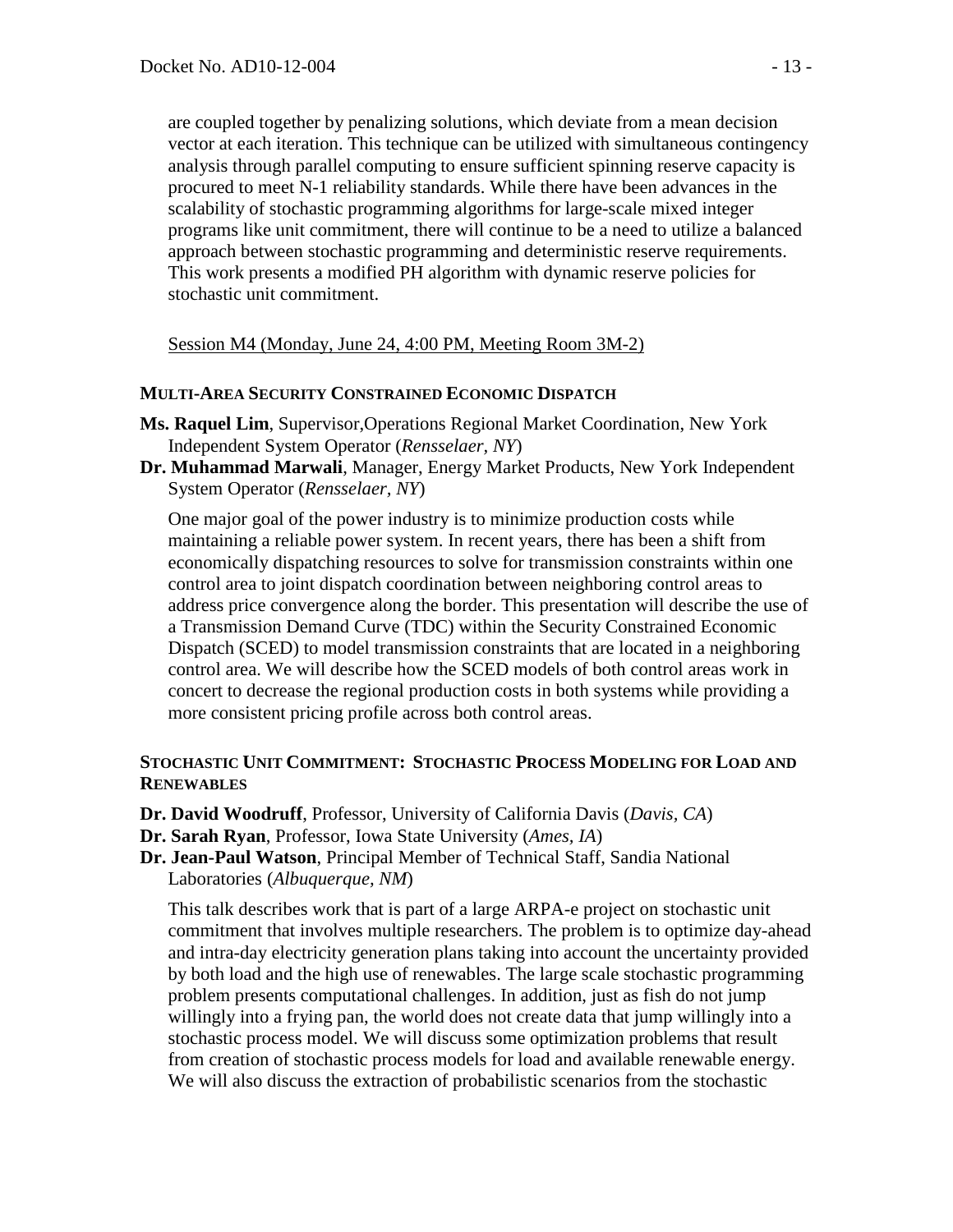process models and evaluation of those scenario sets for use in the stochastic programming model, which will be described in a companion talk.

## **STOCHASTIC UNIT COMMITMENT: SCALABLE COMPUTATION AND EXPERIMENTAL RESULTS**

- **Dr. Jean-Paul Watson**, Principal Member of Technical Staff, Sandia National Laboratories (*Albuquerque, NM*)
- **Dr. Sarah Ryan**, Professor, Iowa State University (*Ames, IA*)
- **Dr. David Woodruff**, Professor, University of California Davis (*Davis, CA*)

This talk is the second in a two-part series describing work that is part of a large ARPA-e project on stochastic unit commitment that involves multiple researchers and institutions, including Sandia National Laboratories, the University of California Davis, Iowa State University, Alstom Grid, 3-Tier, and ISO-NE. The problem is to optimize day-ahead and intra-day electricity generation plans taking into account the uncertainty provided by both load and the high use of renewables. The resulting large scale stochastic programming problem presents serious computational challenges. We address these challenges using scenario-based decomposition techniques and modest parallel computing resources, achieving tractable run-times on moderate-scale instances. Our solver is embedded in a stochastic simulation environment, which is used to validate the model and to quantify cost savings relative to a standard deterministic unit commitment model. We describe full experimental results on the WECC-240 instance, in addition to preliminary results associated with an ISO-NE test instance and the recently released FERC test instance.

# **AN APPLICATION OF HIGH PERFORMANCE COMPUTING TO TRANSMISSION SWITCHING**

**Ms. Zhu Yang**, Ph.D Student, University of California Berkeley (*Albany, CA*)

**Dr. Anthony Papavasiliou**, Assistant Professor, Catholic University of Louvain (*Louvain-La-Neuve, Belgium*)

- **Dr. Shmuel S. Oren**, Professor, University of California Berkeley (*Berkeley, CA*)
- **Dr. Kory Hedman**, Assistant Professor, Arizona State University (*Tempe, AZ*)

**Mr. Pranavamoorthy Balasubramanian**, Ph.D Student, Arizona State University (*Tempe, AZ*)

Topology control, or transmission switching, is the problem of optimizing the topology of an electric power network in order to achieve a certain goal such as the minimization of operating cost or load losses in an emergency event. The optimal transmission switching (OTS) problem which formulates the transmission switching as a mixed-integer program (MIP), usually takes a long time to solve in practice. In this paper we present a parallel implementation of three transmission switching algorithms. The first is to switch a line at a time and solve a sequence of linear programs. The second is similar to the first algorithm except for that the sequence of lines to be switched are prioritized by a dual criterion. The third heuristic is to partition the lines into exclusive groups and solve a MIP of a smaller size for each group. The proposed algorithms are implemented in parallel and tested on IEEE118 test case. The results show a great saving in computation time as well as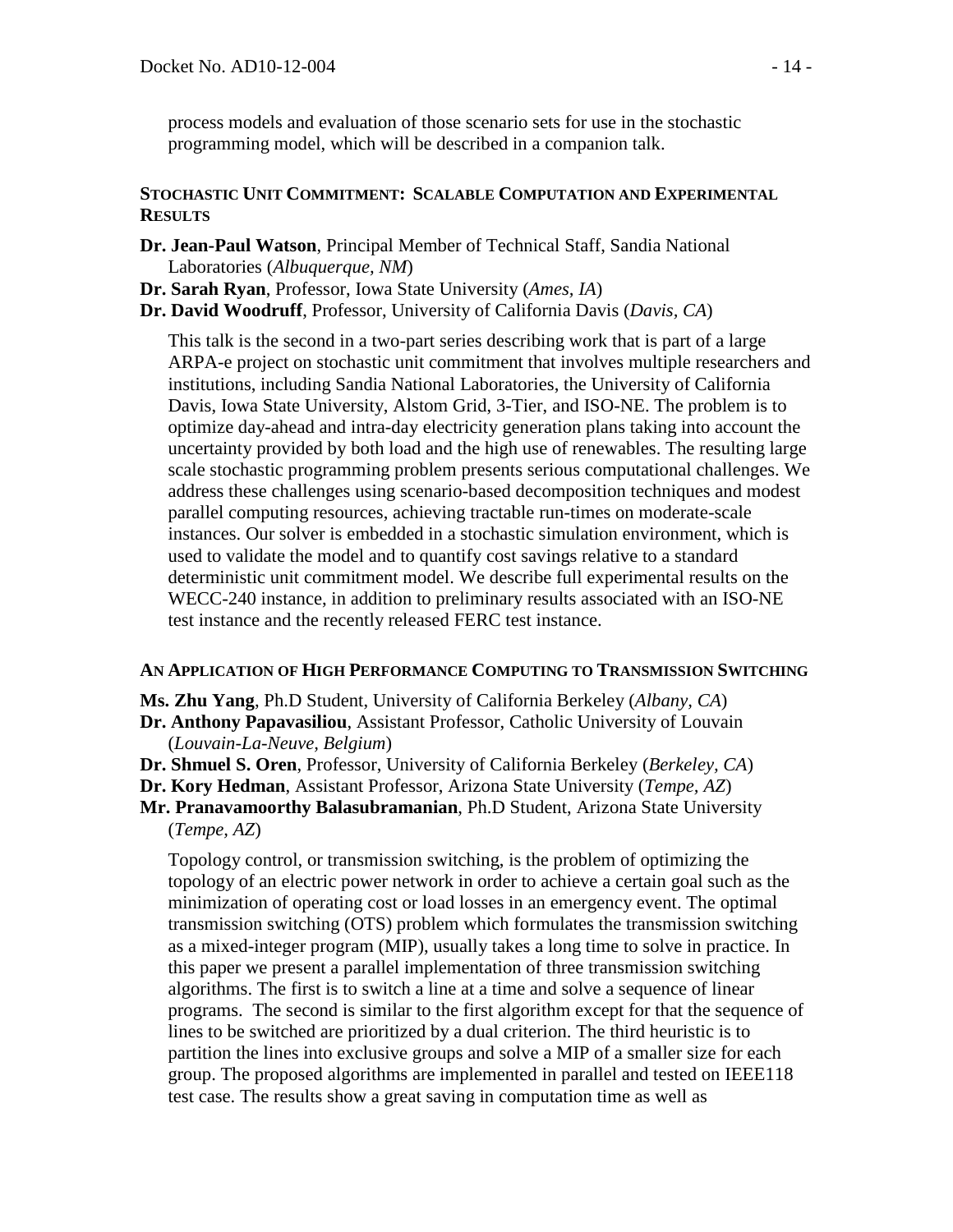approximately the same cost savings as solving OTS directly. The computation time reduction shows that solving OTS for practical networks become possible with the help of parallel computing.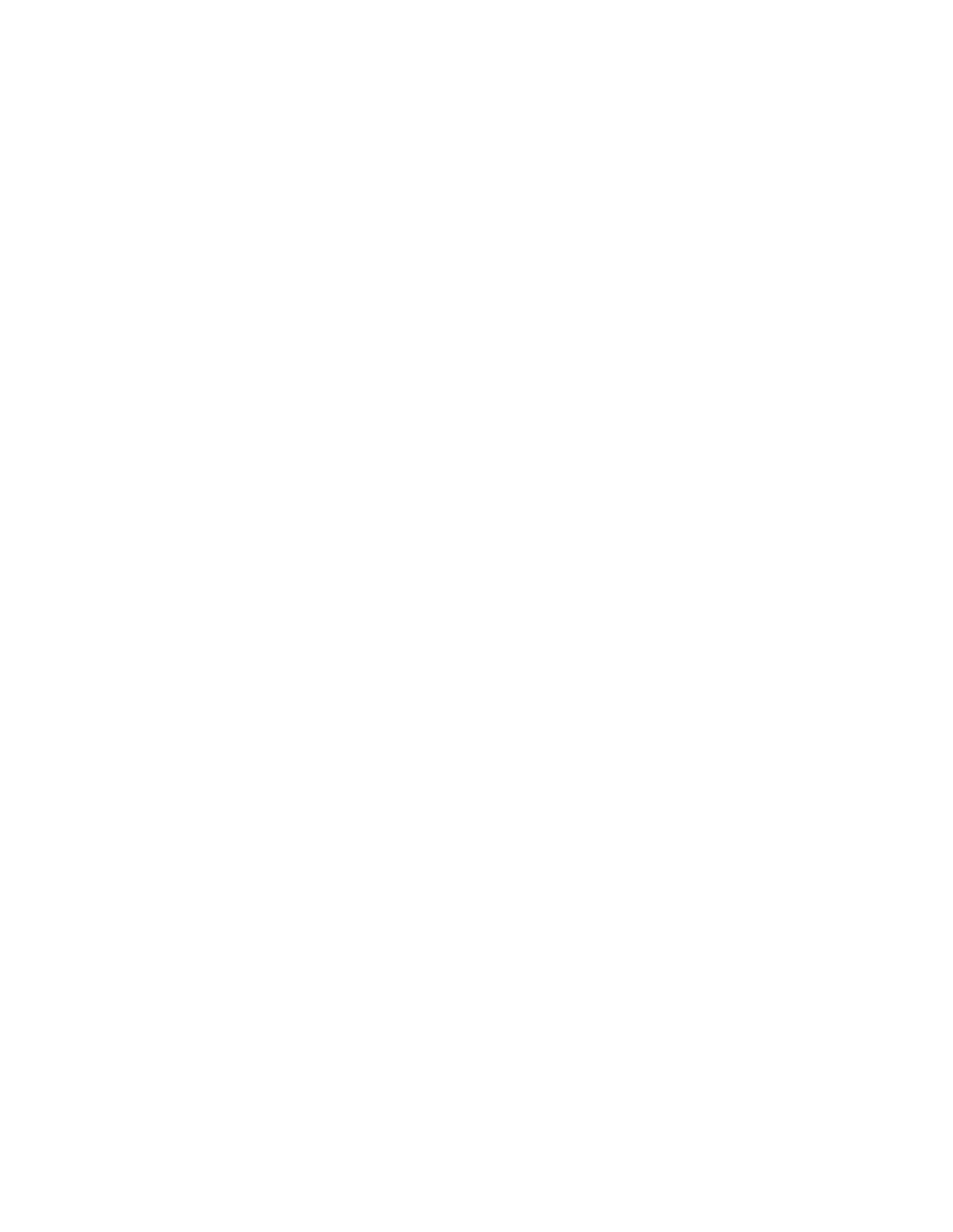## Tuesday, June 25

#### Session T1-A (Tuesday, June 25, 8:30 AM, Meeting Room 3M-2)

#### **SMART-ISO: MODELING UNCERTAINTY IN THE ELECTRICITY MARKETS**

**Dr. Hugo Simao**, Research Staff, Princeton University (*Princeton, NJ*)

**Dr. Warren Powell**, Professor, Princeton University (*Princeton, NJ*)

**Dr. Boris Defourny**, Postdoctoral Fellow, Princeton University (*Princeton, NJ*)

We present a stochastic modeling framework that allows for the analysis of the behavior of the electricity markets for PJM. It is comprised of three intertwined models: a day-ahead unit commitment, an hour-ahead unit commitment, and a realtime economic dispatch model. Particular emphasis is placed on the careful modeling of the flow of information and uncertainty. The day-ahead model is solved at noon of each day, to decide which slow generators (predominantly steam) to use on the following day. The hour-ahead model runs every hour, to decide which fast generators (predominantly gas turbines) to turn on during the hour after next. The day-ahead model uses hourly time intervals, while the hour-ahead model uses fiveminute intervals. The real-time economic dispatch problem is solved every five minutes. "Best-deterministic" policies produce solutions that are designed to accommodate uncertainty in forecasts. This allows for the study of the integration of high levels of renewable sources of energy (e.g. wind and solar), where sub-hourly variations may be significant. All models include approximations of the power flow in the grid, so that the impact of transmission congestion can be approximately evaluated. We will illustrate the application of the system through some preliminary results of a study on the integration of off-shore wind into the PJM market.

## **MULTIFACETED SOLUTION FOR MANAGING FLEXIBILITY WITH HIGH PENETRATION OF RENEWABLE RESOURCES**

**Dr. Nivad Navid**, Consultant Engineer, MISO (*Carmel, IN*)

High penetration of renewable generation and SMART Grid technologies introduces new challenges in scheduling and dispatching controllable resources to meet the system demand. It also increases level of variability and uncertainty forcing new trends in managing system flexibility:

- Increase reserve requirement
- Introduce new reserves
- Implement more complex operational procedures
- Enforce operational limits on renewable generation
- Involve renewable generation to provide system flexibility
- Market solutions incenting conventional generation and renewable resources to accommodate increased system flexibility needs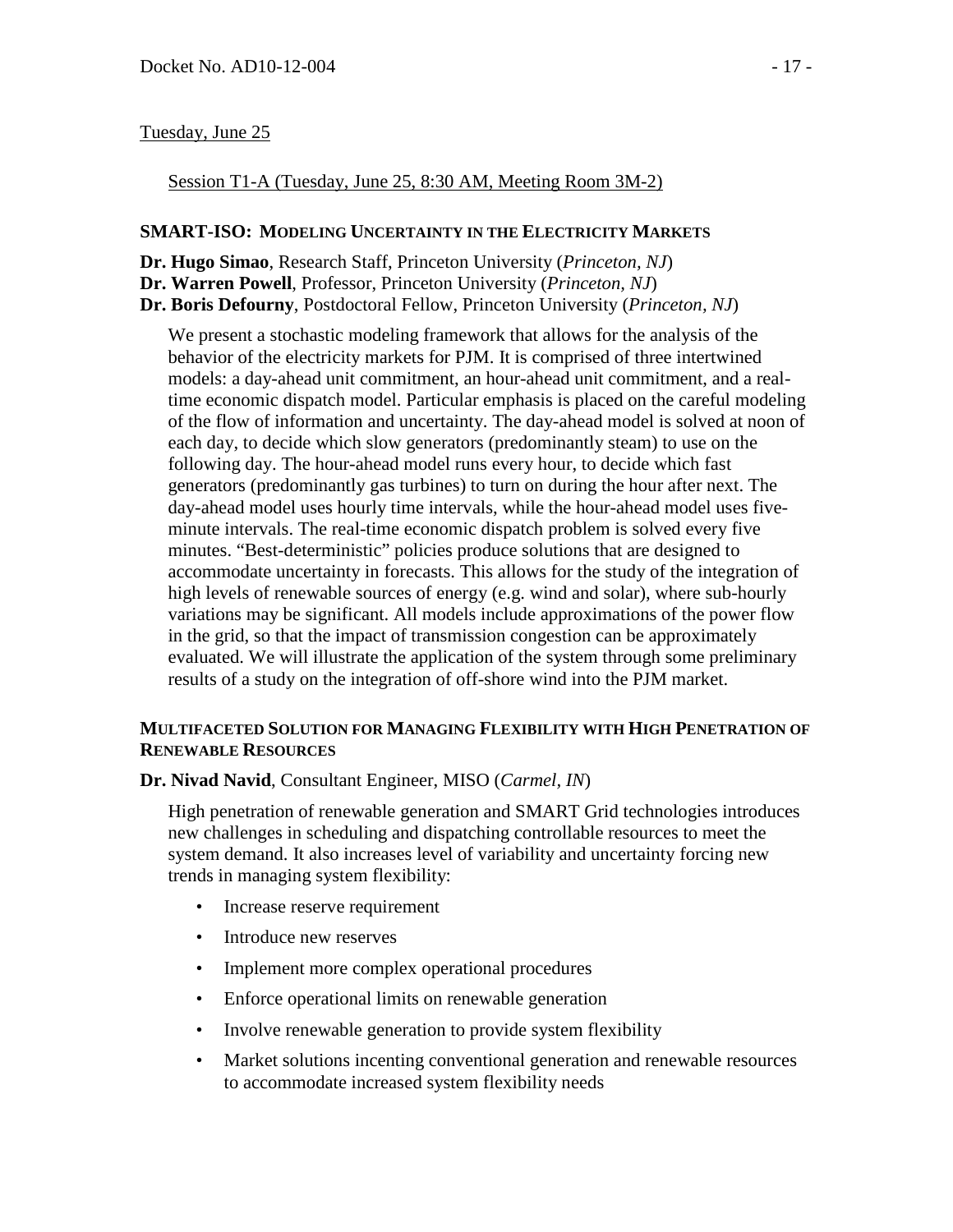One major factor in all these solutions is the overall system costs. One might be mindful of applicability of the solution in different horizons.

In this presentation we will look at multi fold solution introduced by MISO:

- The conventional reserve requirements are not increased
- By creating new class of resourcs "DI" (Dispatchable Intermittent Resources), involve them in the solution
- Introducing new set of reserves focusing on rampable capability
- Enhancing current market mechanism to accommodate the flexibility needs and incenting flexibility offered by all resources.

A study case focusing on economic impacts of the proposed solutions based on MISO actual production data will be presented. These simulations show that in near future we might expect even product cost savings and setting the stage to absorb more renewable resources in the system.

#### **SECURE PLANNING AND OPERATIONS OF SYSTEMS WITH STOCHASTIC SOURCES, ENERGY STORAGE AND ACTIVE DEMAND**

**Dr. Ray Zimmerman**, Senior Research Associate, Cornell University (*Ithaca, NY*)

- **Dr. Carlos Murillo-Sánchez**, Professor, National University of Colombia (*Manizales, Caldas, Colombia*)
- **Dr. C. Lindsay Anderson**, Assistant Professor, Cornell University (*Ithaca, NY*)
- **Dr. Robert J. Thomas**, Professor Emeritus, Cornell University (*Ithaca, NY*)

This work presents a stochastic optimization framework for operations and planning of an electricity network as managed by an Independent System Operator. The objective is to maximize the total expected net benefits over the planning horizon, incorporating the costs and benefits of electricity consumption, generation, ancillary services, load-shedding, storage and load-shifting.

The overall framework could be characterized as a secure, stochastic, combined unit commitment and AC optimal power flow problem, solving for an optimal statedependent schedule over a pre-specified time horizon. Uncertainty is modeled so as to expose the scenarios that are critical for maintaining system security, while properly representing the stochastic cost. The optimal amount of locational reserves needed to cover a credible set of contingencies in each time period is determined, as well as load-following reserves required for ramping between time periods. The models for centrally-dispatched storage and time-flexible demands allow for optimal tradeoffs between arbitraging across time, mitigating uncertainty and covering contingencies.

This paper details the proposed problem formulation and outlines potential approaches to solving it. An implementation based on a DC power flow model solves systems of modest size and can be used to demonstrate the value of the proposed stochastic framework.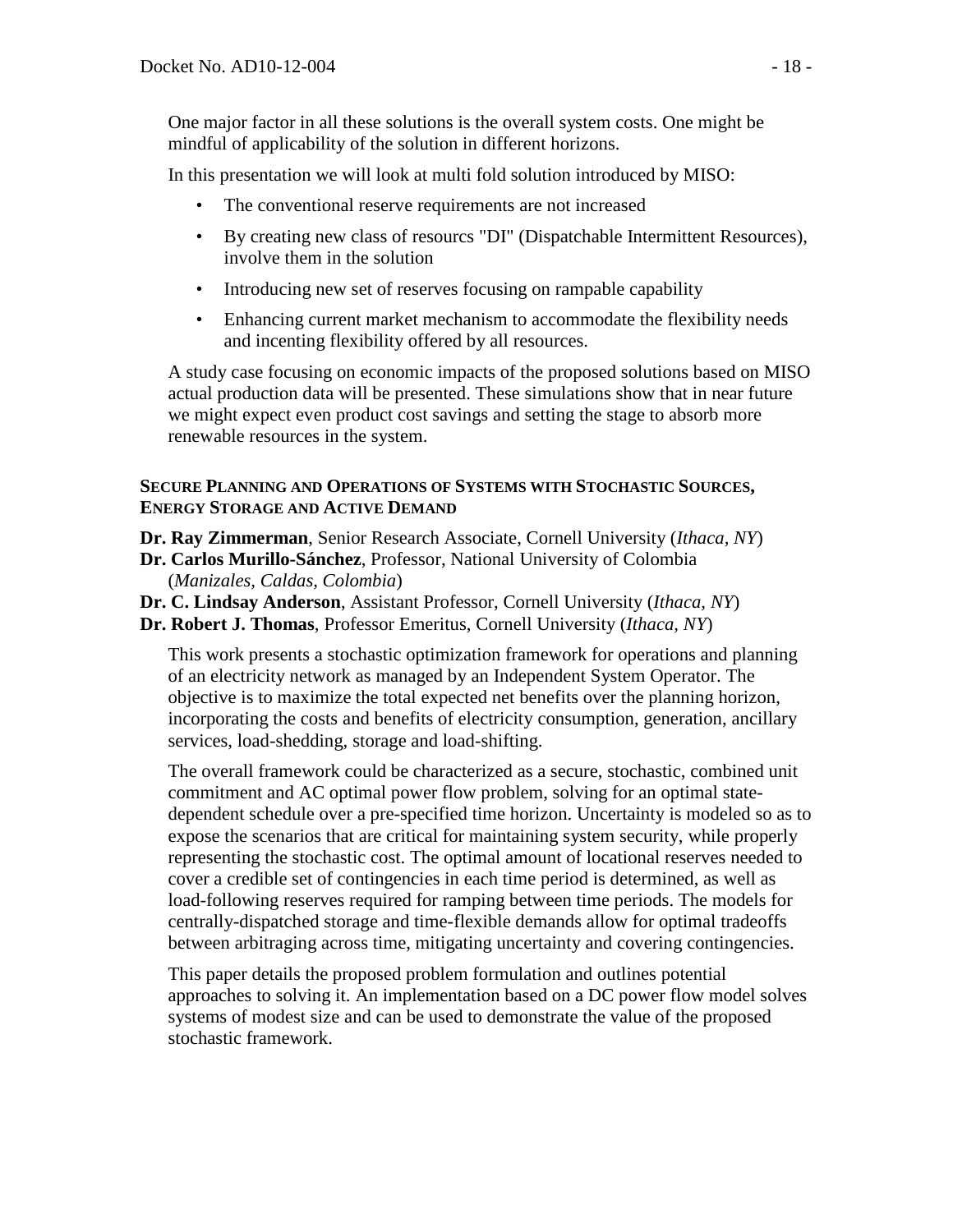# **CLUSTERING-BASED STRATEGIES FOR STOCHASTIC PROGRAMS**

**Dr. Victor M. Zavala**, Assistant Computational Mathematician, Argonne National Laboratory (*Lemont, IL*)

We present interior-point strategies for convex stochastic programs in which inexpensive inexact Newton steps are computed from compressed Karush-Kuhn-Tucker (KKT) systems obtained by clustering block scenarios. Using Schur analysis, we show that the compression can be characterized as a parametric perturbation of the full-space KKT matrix. This property enables the possibility of retaining superlinear convergence without requiring matrix convergence. In addition, it enables an explicit characterization of the residual and we use this characterization to derive a clustering strategy. We demonstrate that high compression rates of 50-90% are possible and we also show that effective preconditioners can be obtained.

Session T1-B (Tuesday, June 25, 8:30 AM, Meeting Room 3M-4)

## **APPLICATION OF SEMIDEFINITE PROGRAMMING TO LARGE-SCALE OPTIMAL POWER FLOW PROBLEMS**

**Mr. Daniel Molzahn**, Ph.D. Candidate, University of Wisconsin (*Madison, WI*)

- **Dr. Bernard Lesieutre**, Professor, University of Wisconsin (*Madison, WI*)
- **Dr. Christopher DeMarco**, Professor, University of Wisconsin (*Madison, WI*)
- **Dr. Michael Ferris**, Professor, University of Wisconsin (*Madison, WI*)

The application of semidefinite programming (SDP) to the optimal power flow (OPF) problem has recently attracted significant research interest. When a convex SDP relaxation of the OPF problem has a zero duality gap solution, the relaxation is "tight" and a globally optimal OPF solution is obtained. While the SDP relaxation often yields zero duality gap solutions for many small problems, non-zero duality gap solutions do occur for some problems of interest.

This talk describes extension of the SDP relaxation to large-scale OPF problems. Specifically considered are enhancements to modeling flexibility and improvements to computational methods for exploiting power system sparsity. This talk also describes a sufficient condition test for global optimality that can be applied to a candidate solution obtained using traditional OPF solution techniques.

Results for large OPF problems with non-zero duality gap solutions show small active and reactive power mismatches at the majority of load buses while only small subsets of the network exhibit significant mismatch. This suggests that the non-convexities causing non-zero duality gap solutions to these problems are isolated in small subsets of the network.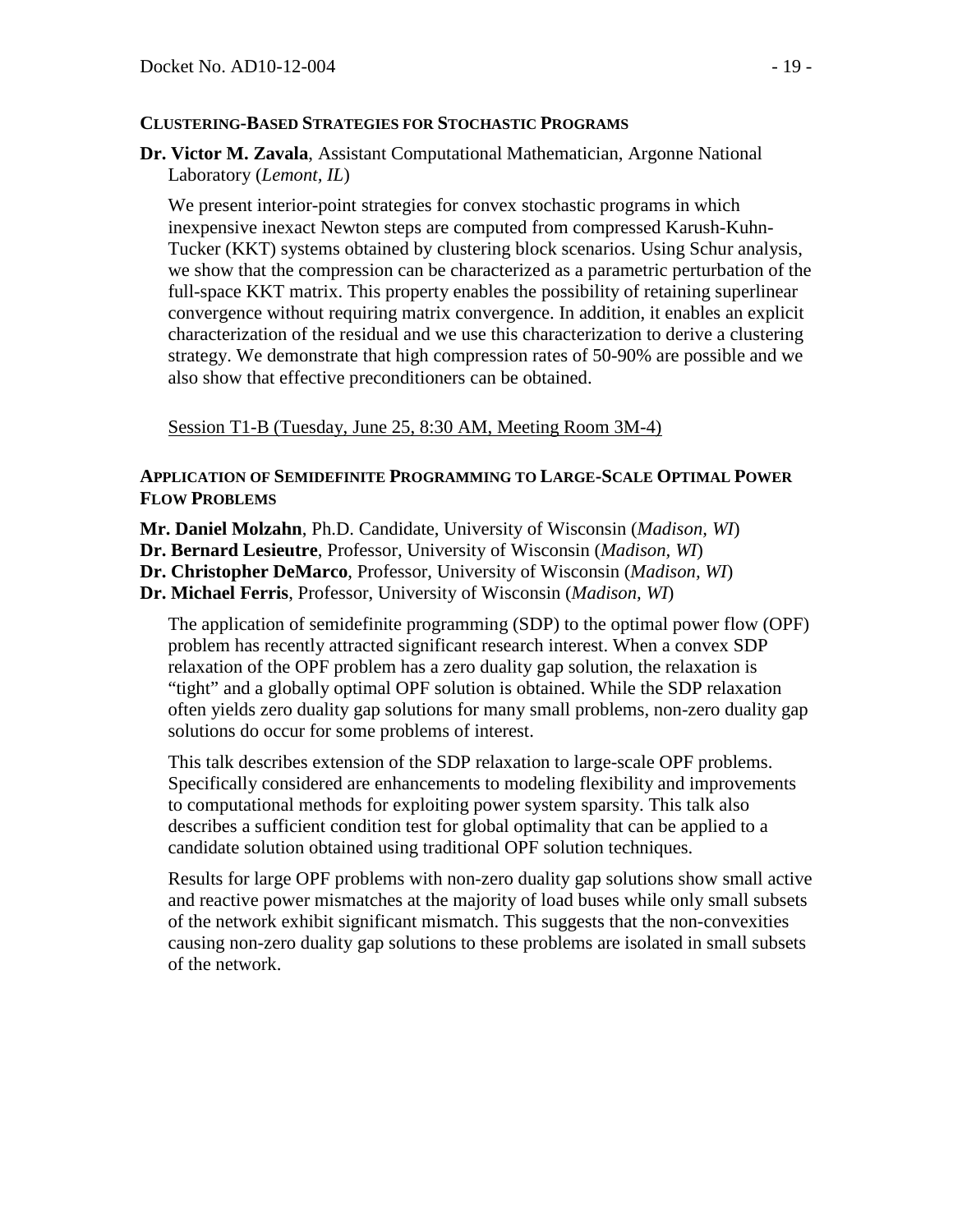# **AC-NONLINEAR CHANCE CONSTRAINED OPTIMAL POWER FLOW**

**Dr. Daniel Bienstock**, Professor, Columbia University (*New York, NY*)

**Dr. Michael Chertkov**, Scientist, Los Alamos National Laboratory (*Los Alamos, NM*)

**Dr. Russell Bent**, Scientist, Los Alamos National Laboratory (*Los Alamos, NM*)

Typical implementations of OPF minimize (convex) cost of generation, subject to linearized power flow balance constraints, thermal capacity constraints (on power lines), ramping constraints, security constraints, etc. In recent work we have developed a chance constraint OPF (CC-OPF) that generalizes standard OPF to include uncertainties from fluctuations in the output of wind farms. This model manages risk in a rigorous fashion by allowing physical constraints (such as line rating) to be violated with small probability. In fact one can construct a robust version of CC-OPF -- optimal within the set of power flows valid for a range of parameters describing the probability distribution of wind output. We also have developed a fast algorithm that can solve large instances ofCC-OPF, such as on the 2746 bus Polish network, in 20 seconds using a desktop computer.

OPF models frequently use the linearized DC equations. In this paper, we extend the our prior approach to model some of the currently ignored nonlinearities present in the more realistic AC power flow equations. Second, we develop a chance constrained version of this model that includes fluctuations from renewable energy sources. Third, we show how to build a version of the AC CC-OPF which is robust with respect to uncertainty in parameterized probability distribution function of the renewables. All three models we derive remain convex and are amenable to fast algorithmic solution.

## **PRICE RESPONSIVE DEMAND FOR OPERATING RESERVES IN CO-OPTIMIZED ELECTRICITY MARKETS WITH WIND POWER**

- **Dr. Audun Botterud**, Power Systems Engineer, Argonne National Laboratory (*Argonne, IL*)
- **Dr. Zhi Zhou**, Computational Engineer, Argonne National Laboratory (*Argonne, IL*)

We propose a probabilistic methodology to estimate a demand curve for operating reserves, where the curve represents the value of operating reserves to consumers from the perspective of the sustained level of system reliability that additionally dispatched capacity can provide, with associated expected costs that customers would save. The demand curve is quantified by the cost of unserved energy and the expected loss of load, accounting for uncertainty from generator contingencies, load forecasting errors, and wind power forecast uncertainty. The methodology addresses two key challenges in electricity market design: integrating wind power more efficiently and improving scarcity pricing.

In a case study, we apply the proposed operating reserve strategies in a twosettlement electricity market with centralized unit commitment and economic dispatch and co-optimization of energy and reserves. We compare the proposed probabilistic approach to price inelastic operating reserve rules. We use the Illinois power system to illustrate the efficiency of the proposed reserve market modeling approach when it is combined with probabilistic wind power forecasting. Specifically,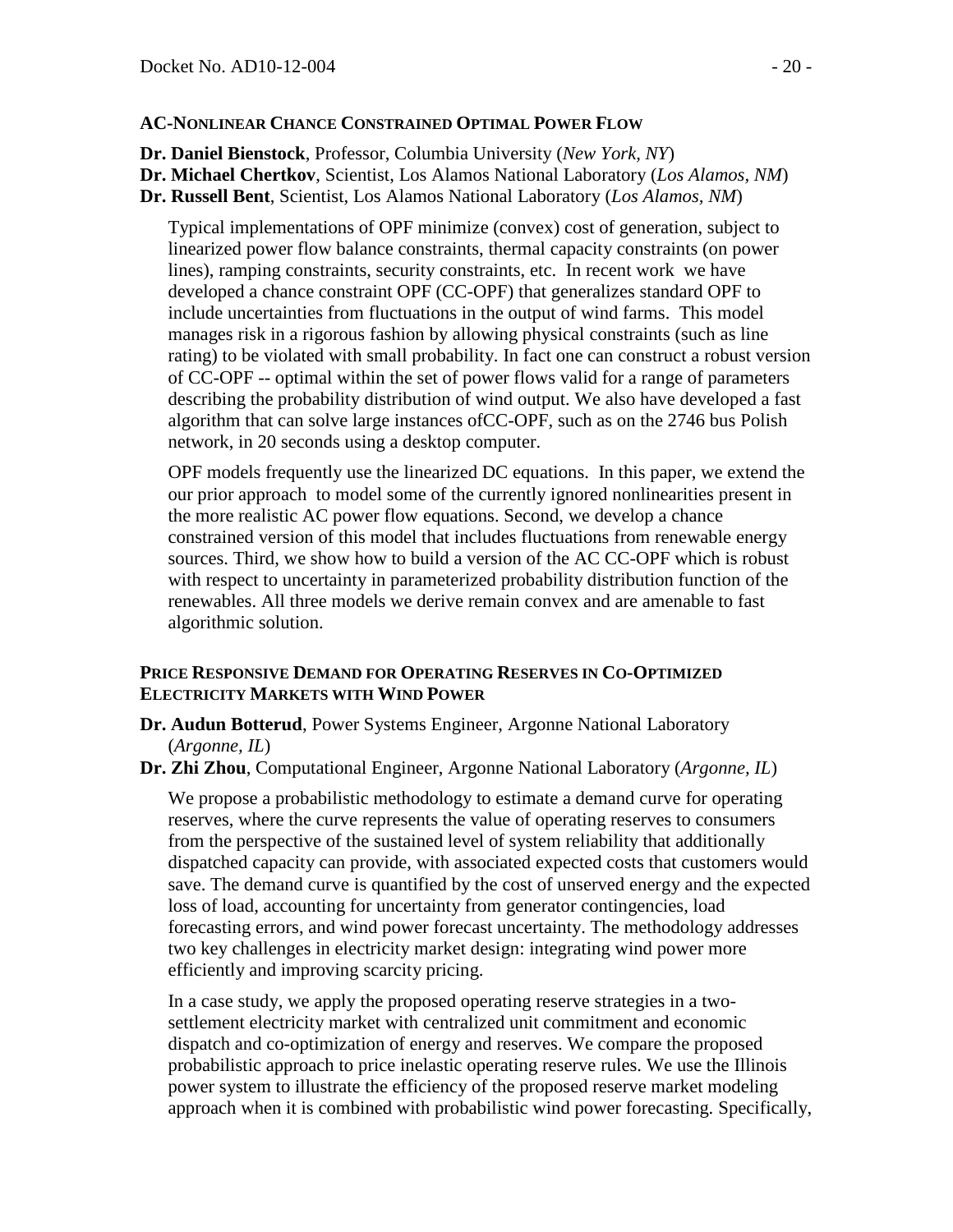the results show that the system operator tends to schedule more reserves with the proposed method. Moreover, the proposed demand curve results in more stable revenues to providers of operating reserves, which can contribute to cover their operational and investment costs.

## **A NOVEL PARALLEL APPROACH TO SOLVING CONSTRAINED LINEAR OPTIMIZATION PROBLEMS**

- **Dr. Stephen Elbert**, Manager, Pacific Northwest National Laboratory (*Richland, WA*)
- **Dr. Kurt Glaesemann**, Senior Research Scientist, Pacific Northwest National Laboratory (*Richland, WA*)
- **Dr. Karan Kalsi**, Research Engineer, Pacific Northwest National Laboratory (*Richland, WA*)

The Parallel Adaptive Dynamical System (PADS) approach has been demonstrated to be more scalable and computationally efficient than alternative approaches, including dual simplex, in solving large Financial Transmission Rights optimization problems. Here we explore the use of this approach in solving unit commitment and AC optimal power flow problems.

Session T2-A (Tuesday, June 25, 10:45 AM, Meeting Room 3M-2)

## **MULTI-STAGE ROBUST UNIT COMMITMENT CONSIDERING WIND AND DEMAND RESPONSE UNCERTAINTIES**

- **Dr. Yongpei Guan**, Associate Professor, University of Florida (*Gainesville, FL*)
- **Ms. Chaoyue Zhao**, Ph.D. Student, University of Florida (*Gainesville, FL*)
- **Dr. Jianhui Wang**, Computational Engineer, Argonne National Laboratory (*Argonne, IL*)
- **Dr. Jean-Paul Watson**, Principal Member of Technical Staff, Sandia National Laboratories (*Albuquerque, NM*)

With the increasing penetration of wind power into the power grid, maintaining system reliability has been a challenging issue for ISOs/RTOs, due to the intermittent nature of wind power. In addition to the traditional reserves provided by thermal, hydro, and gas generators, demand response (DR) programs have gained much attention recently as another reserve resource to mitigate wind power output uncertainty. However, the price-elastic demand curve is not exactly known in advance, which provides another dimension of uncertainty. To accommodate the combined uncertainties from wind power and DR, we allow the wind power output to vary within a given interval with the price-elastic demand curve also varying in this paper. We develop a robust optimization approach to derive an optimal unit commitment decision for the reliability unit commitment runs by ISOs/RTOs, with the objective of maximizing total social welfare under the joint worst-case wind power output and demand response scenario. The problem is formulated as a multistage robust mixed-integer programming problem. An exact solution approach leveraging Benders' decomposition is developed to obtain the optimal robust unit commitment schedule for the problem. Additional variables are introduced to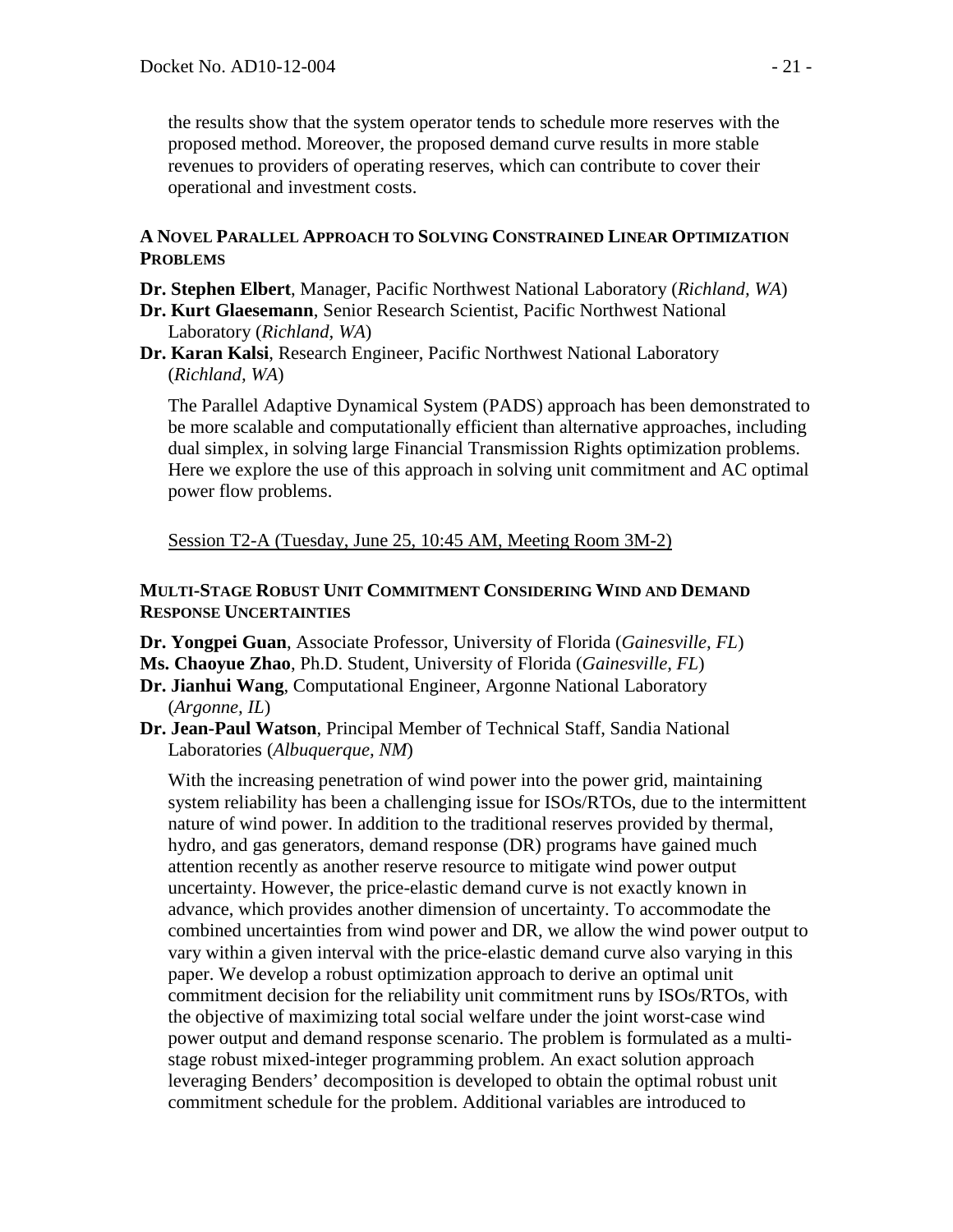parameterize the conservatism of our model and avoid over-protection. Finally, we test the performance of the proposed approach using a case study based on the IEEE 118-bus system. The results verify that our proposed approach can accommodate both wind power and demand response uncertainties, and demand response can help accommodate wind power output uncertainty by lowering the unit load cost.

#### **ROBUST AND DYNAMIC RESERVE POLICIES**

**Mr. Joshua Lyon**, Ph.D. Student, Arizona State University (*Tempe, AZ*) **Dr. Kory Hedman**, Professor, Arizona State University (*Tempe, AZ*) **Mr. Fengyu Wang**, Ph.D. Student, Arizona State University (*Tempe, AZ*) **Dr. Muhong Zhang**, Professor, Arizona State University (*Tempe, AZ*)

Operating reserves provide flexibility to restore frequency following random disturbances. However, transmission bottlenecks can limit reserve activation in ways that are difficult to predict. Conventional wisdom provides three general strategies to ensure system reliability: 1) ex ante definitions of zonal requirements to procure local reserves, 2) explicit modeling of transmission constraints over an uncertainty set, e.g., stochastic programming, and 3) ex post adjustments to egregious solutions, such as those that fail contingency analysis. These approaches are applied prior to, within, and after scheduling algorithms and are typically considered as independent problems. Stochastic programming is the most economical approach but is computationally burdensome; thus, it is worthwhile to develop a balanced approach between stochastic programming and reserve policies. This presentation will discuss and analyze new robust and dynamic reserve policies. We provide mathematical frameworks to determine reserve policies prior to, during (as part of a decomposition algorithm), or after scheduling algorithms. The methodology complements traditional reserve requirements and stochastic programming. This work is supported by the U.S. Department of Energy for The Future Grid to Enable Sustainable Energy Systems, an initiative of the Power Systems Engineering Research Center (PSERC), and by Sandia National Laboratory.

#### **STOCHASTIC PROGRAMMING FOR IMPROVED ELECTRICITY MARKET OPERATIONS WITH RENEWABLE ENERGY**

- **Dr. Audun Botterud**, Energy Systems Engineer, Argonne National Laboratory (*Argonne, IL*)
- **Dr. Canan Uckun**, Postdoctoral Fellow, Argonne National Laboratory (*Argonne, IL*)
- **Dr. John Birge**, Professor, University of Chicago (*Chicago, IL*)

The rapid expansion of renewable resources creates more uncertainty and variability in the operation of the power grid. The goal of this project is to develop novel stochastic formulations for commitment and dispatch of supply and demand resources in the power grid, considering the uncertainty in renewable energy along with stochastic elements in load and thermal power plants. We investigate the potential benefits of stochastic programming compared to deterministic formulations at different stages of electricity market operations. Our objective is to develop a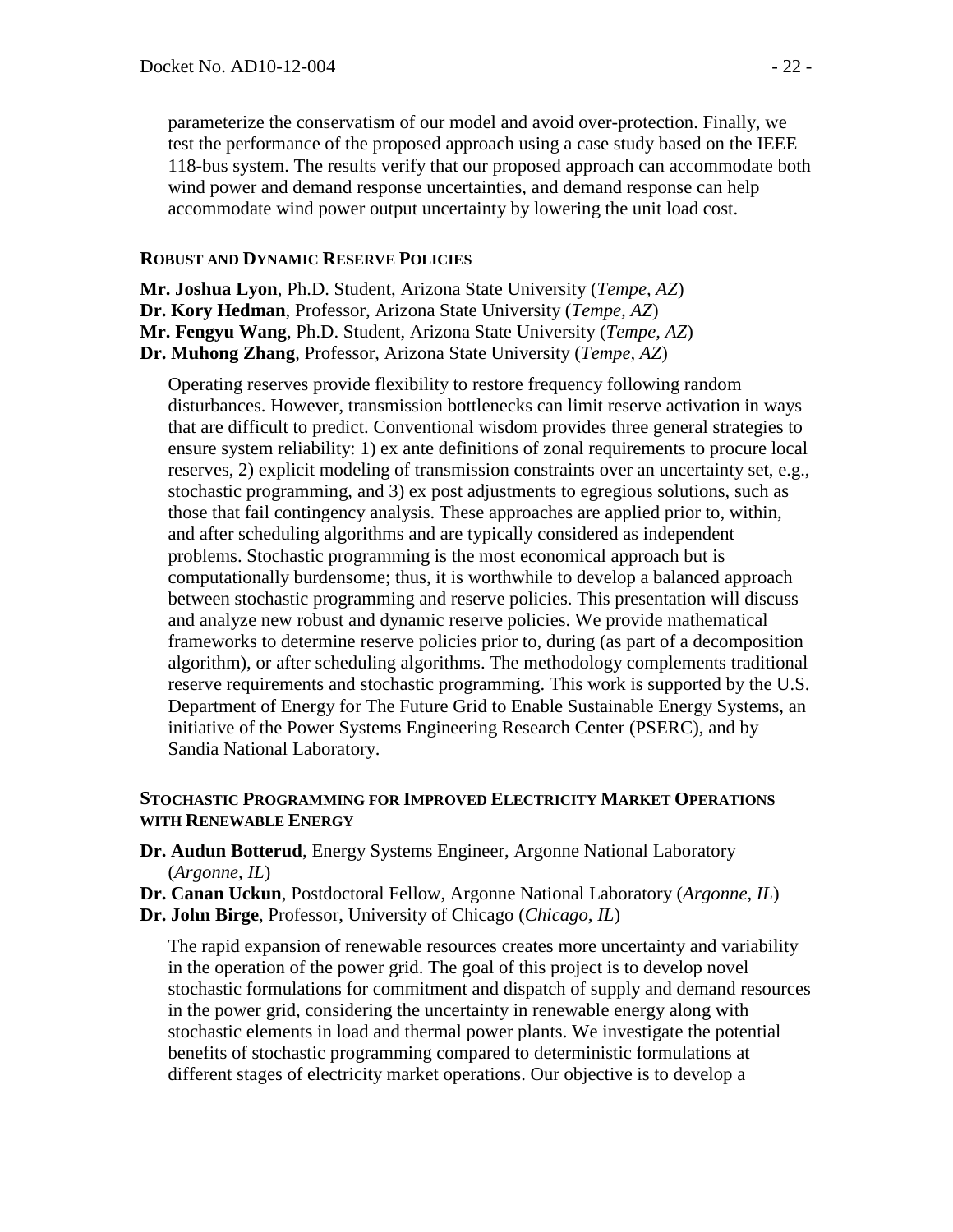stochastic programming framework, with appropriate decomposition methods, which is capable of solving real-world problems efficiently.

We present initial work on scenario generation from probabilistic wind power forecasts and potential representations of decision stages in the unit commitment problem for the day-ahead market. Most stochastic unit commitment models are twostage formulations, but in reality power plant scheduling is a multi-stage decision process. We investigate the challenges of developing accurate scenarios for forecast uncertainty combined with a realistic representation of the relevant decision stages. We also discuss potential implications for day-ahead prices of applying a stochastic scheduling approach. We illustrate the concepts on small-scale test networks.

## **TIGHT AND COMPACT MIP FORMULATIONS FOR UNIT COMMITMENT PROBLEMS**

- **Mr. Germán Morales-España**, Ph.D. Student, Universidad Pontificia Comillas (*Madrid, Spain*)
- **Dr. Jesus M. Latorre**, Research Assistant, Universidad Pontificia Comillas (*Madrid, Spain*)
- **Dr. Javier García-González**, Assistant Professor, Universidad Pontificia Comillas (*Madrid, Spain*)
- **Dr. Andres Ramos**, Professor, Universidad Pontificia Comillas (*Madrid, Spain*)

The computational performance of an MIP formulation is mainly influenced by its tightness and compactness. The tightness defines the search space (relaxed feasible region) that the solver needs to explore in order to find the solution. The compactness refers to its size (data to process) and defines the searching speed that the solver takes to find the solution. Creating tight or compact computationally efficient MIP formulations is a non trivial task because the obvious formulations are very weak (not tight) or very large, and trying to improve the tightness (compactness) usually means harming the compactness (tightness).

We present an MIP reformulation of a "standard" UC problem that is simultaneously tight and compact. In fact, we provide the convex hull of a set of constraints; so an MIP-based UC, constrained by this set, can be solved as an LP, since each vertex of the feasible region is an integer point and hence optimal solution. Consequently, the proposed formulation significantly reduces the computational burden in comparison with analogous UC formulations; overall speedup above 10x compared with traditional UC. Furthermore, the computational advantage becomes more significant by using this tight and compact formulation as the core of further extended UC problems. We provide numerical experiments for the following cases: 1) stochastic UC; 2) startup and shutdown power trajectories; and 3) ramp-based simultaneous scheduling of energy and operating reserves.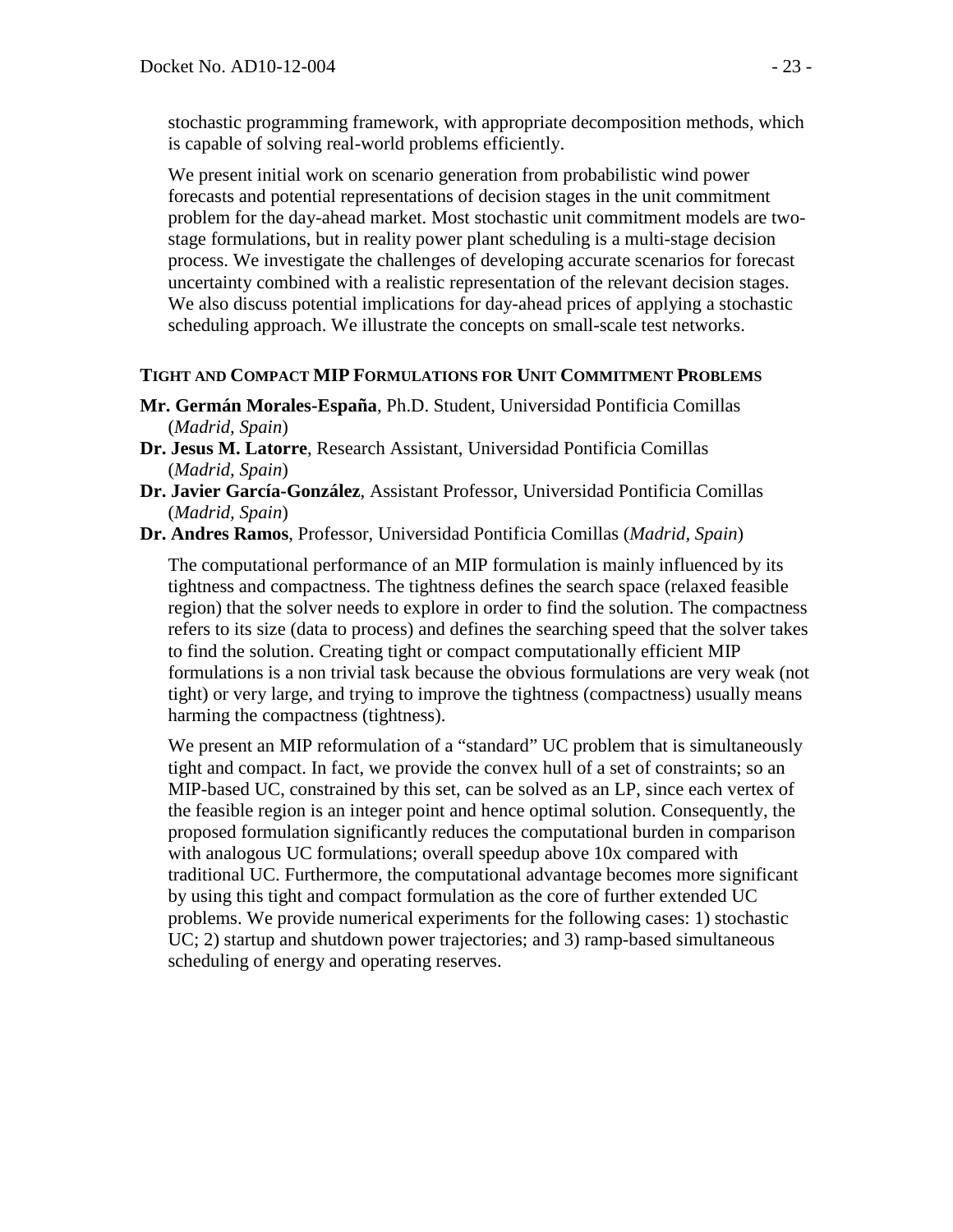Session T2-B (Tuesday, June 25, 10:45AM, Meeting Room 3M-4)

#### **COMPUTATIONAL PERFORMANCE OF SOLUTION TECHNIQUES APPLIED TO THE ACOPF**

- **Ms. Anya Castillo**, Operations Research Analyst, Fenderal Energy Regulatory Commission (*Washington, DC*)
- **Dr. Richard P. O'Neill**, Chief Economic Advisor, Federal Energy Regulatory Commission (*Washington, DC*)

In the over fifty years of studying ACOPF, there has been a lack of rigorous benchmarking of proposed solution approaches. In an effort to motivate better benchmarking and reporting standards, we report numerical results from testing the nonlinear solvers Conopt, Ipopt, Knitro, Minos, and Snopt on various sized test problems in which we apply various mathematically equivalent ACOPF formulations. We run simulations on numerous recorded starting points that include starting from a previous solution, randomized starting points, and the solution to a linearized model as an initialization. In this presentation we will discuss prior benchmarking studies, our experimental framework with main results. Our conclusions indicate a clear advantage to employing a multistart strategy, which leverages parallel processing in order to solve the ACOPF on large-scale networks for time-sensitive applications.

# **MODELING OF HARDWARE- AND SYSTEMS-RELATED TRANSMISSION LIMITS: THE USE OF AC OPF FOR RELAXING TRANSMISSION LIMITS TO ENHANCE RELIABILITY AND EFFICIENCY**

**Dr. Marija Ilic**, Professor, NETSS, Inc (*Sudbury, MA*) **Dr. Jeffrey Lang**, Professor, NETSS, Inc (*Sudbury, MA*)

In this talk we consider two qualitatively different causes of transmission limits. One type of transmission limit is thermal line flow limit, which mainly changes when the wind conditions and ambient conditions change. We refer to these as the transmission limits of the first kind. More complicated are systems conditions-related transmission limits, such as: (1) limits related to the inability to deliver power scheduled; (2) small signal instability problems; and/or (3) transient stability problems. We refer to these as the transmission line limits of the second kind. We illustrate how a combined use of: (1) on-line updates of thermal line flow limits of the first kind; and (2) the use of AC OPF for optimizing controllable equipment for relaxing the transmission limits of the second kind can be done to achieve more optimal performance than otherwise possible. The findings of on-line updating of transmission limits for the case of New York Control Area are used to illustrate potential benefits.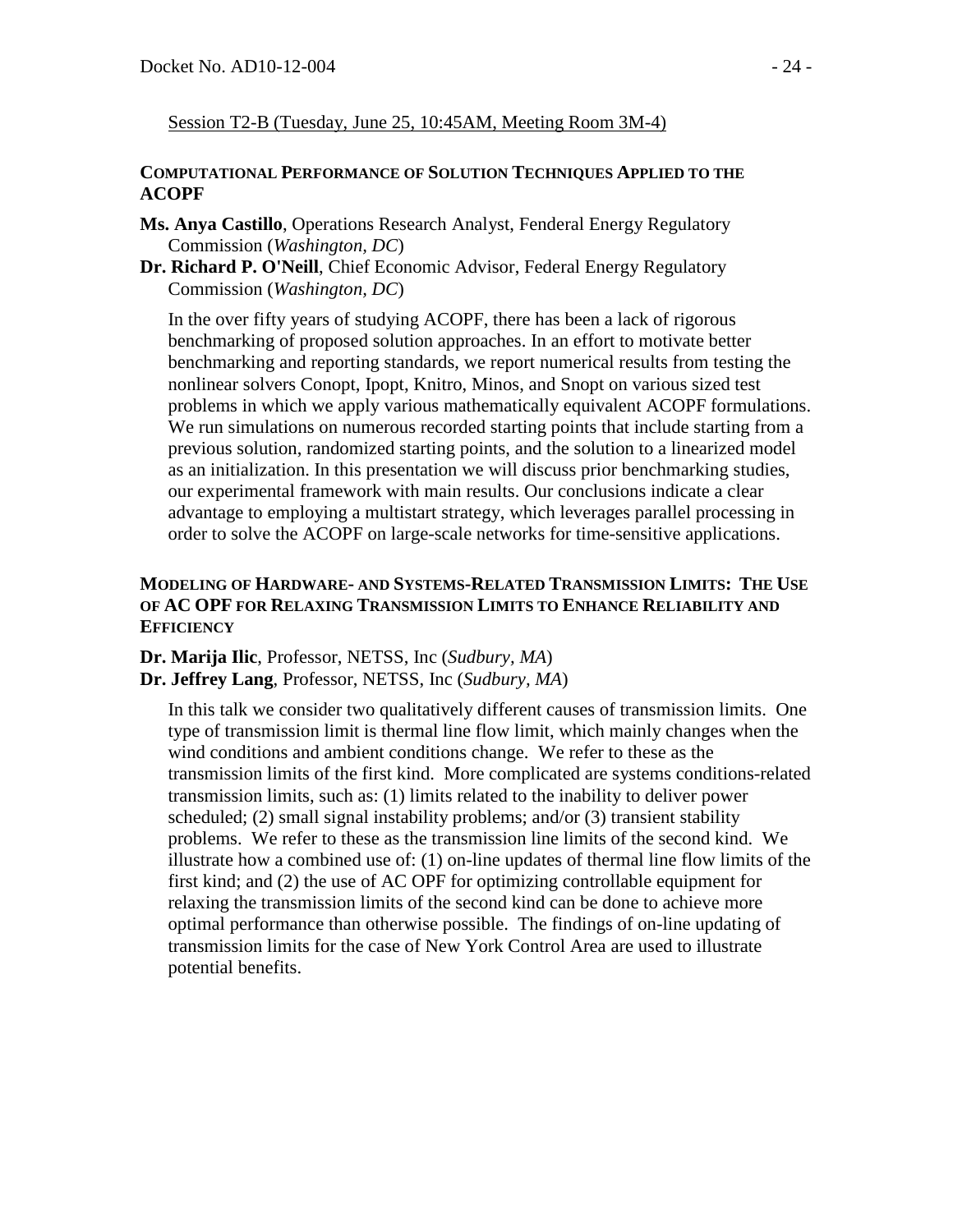#### **LOW-RANK SOLUTION FOR NONLINEAR OPTIMIZATION OVER AC TRANSMISSION NETWORKS**

**Dr. Javad Lavaei**, Assistant Professor, Columbia University (*New York, NY*) **Mr. Ramtin Madani**, Ph.D. Student, Columbia University (*New York, NY*) **Dr. Somayeh Sojoudi**, California Institute of Technology (*Pasadena, CA*)

We have previously proposed a convex relaxation technique based on semidefinite programing (SDP) for solving nonlinear optimization problems (such as optimal power flow) over power networks. Although this method was shown to be very effective in simulations and was supported by rigorous theories for distribution networks, the capabilities of the SDP relaxation for transmission networks have not been fully understood. This talk aims to investigate this problem. First, we show that the SDP relaxation works for weakly cyclic networks with loops of size 3 and 4, implying that the previous counterexample of the SDP relaxation for a three-bus system was due to a bad formulation of the problem. Second, we prove that the SDP relaxation always has a low-rank solution for a "mostly" planar power network. Third, we show that there is a simple penalty method to enforce the SDP relaxation to produce a rank-1 solution. The main conclusion of this talk is that the SDP relaxation works well over AC transmission networks if the constraints of the optimization problem of interest are reformulated carefully. This talk demonstrates the huge potentials of the convex relaxation techniques and the benefits of replacing the existing local-search and approximation methods for solving optimal power flow and its variants.

# **VALID INEQUALITIES FOR THE ALTERNATING CURRENT OPTIMAL POWER FLOW PROBLEM**

**Mr. Chen Chen**, Ph.D. Candidate, University of California Berkeley (*Berkeley, CA*)

**Dr. Richard O'Neill**, Chief Economic Advisor, Federal Energy Regulatory Commission (*Washington, DC*)

- **Dr. Shmuel Oren**, Professor, University of California Berkeley (*Berkeley, CA*)
- **Dr. Alper Atamturk**, Professor, University of California Berkeley (*Berkeley, CA*)

We develop valid inequalities for a positive semidefinite matrix constraint, which also apply to the Alternating Current Optimal Power Flow (ACOPF) problem and its dual. Motivating this research is evidence that numerous instances of ACOPF can be solved exactly with its Lagrangian dual. The dual can be formulated as a Semidefinite Program and thus its global optimum can be approximated in polynomial time. However, a basic implementation will result in medium-scale problems with an impractically large decision matrix. Even without this issue, extending this conic power flow approach to problems such as Topology Control and Unit Commitment would result in a mixed-integer semidefinite program, for which there are limited tools. To address these issues we present valid inequalities for the positive semidefinite constraint. We implement these inequalities as cuts in a cutting plane algorithm, which approximates a semidefinite program by iterating over either convex quadratic or second-order cone programs. Sparse cuts that exploit network topology are employed to improve convergence times. On IEEE test cases, the cutting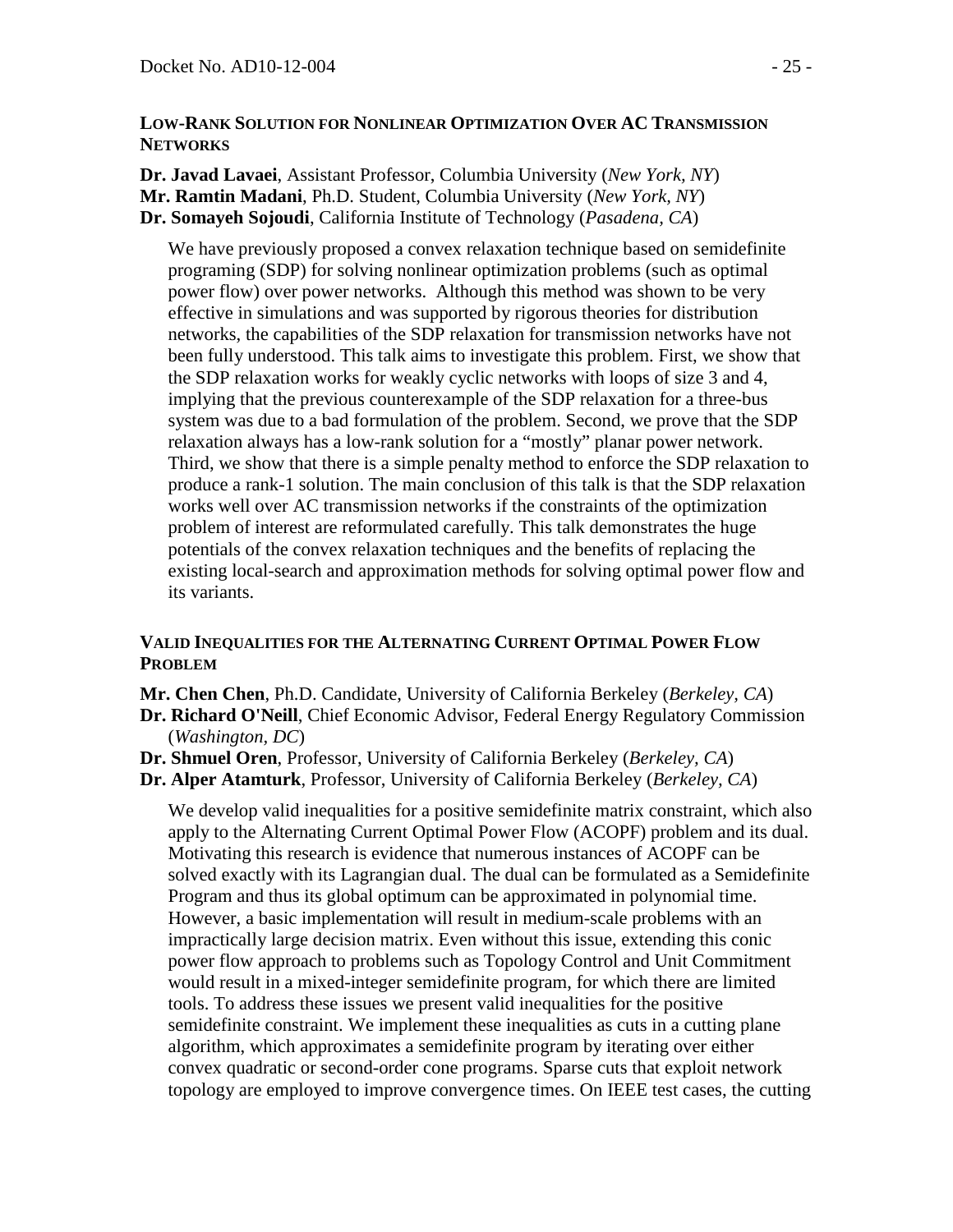plane algorithm can take a copper-plate model and converge to the Lagrangian dual solution.

Session T3-A (Tuesday, June 25, 1:30 PM, Meeting Room 3M-2)

# **FLEXIBILITY MANAGEMENT IN DAY-AHEAD UNIT COMMITMENT**

**Dr. Daniel Kirschen**, Professor, University of Washington (*Seattle, WA*) **Mr. Yury Dvorkin**, PhD Student, University of Washington (*Seattle, WA*) **Dr. Hrvoje Pandzic**, Research Associate, University of Washington (*Seattle, WA*)

This presentation will discuss a new method to optimize day-ahead hourly flexibility requirements for a power system with substantial wind power production. First, the presentation will define flexibility requirements in terms of their capacity, ramp rate, and ramp duration. It will also discuss how historical and forecasted data can be processed to assess the intra- and inter-hour flexibility requirements and allocate them between primary, secondary, and tertiary regulation intervals. Second, the presentation will describe a new Hybrid Unit Commitment (HUC), which combines the cost-effective solution of stochastic optimization and the robust solution of interval programing optimization. This HUC optimally schedules inter-hour flexibility at least cost. Third, a novel non-parametric statistical approach to account for intra-hour flexibility is presented and embedded into the HUC. The effectiveness of the proposed methodology has been extensively tested on the IEEE Reliability Test System using Monte Carlo simulations. The results suggest that capacity, ramp rate, and ramp duration requirements have different values for the system operator and thus should be remunerated accordingly.

# **INCORPORATING VARIABILITY AND UNCERTAINTY INTO RESERVE REQUIREMENT METHODOLOGIES**

- **Mr. Erik Ela**, Acting Group Manager, Senior Engineer, National Renewable Energy Laboratory (*Golden, CO*)
- **Dr. Michael Milligan**, National Renewable Energy Laboratory (*Golden, CO*)
- **Dr. Bri-Mathias Hodge**, National Renewable Energy Laboratory (*Golden, CO*)
- **Mr. Brendan Kirby**, National Renewable Energy Laboratory (*Golden, CO*)
- **Mr. Ibrahim Krad**, National Renewable Energy Laboratory (*Golden, CO*)
- **Dr. Mark O'Malley**, National Renewable Energy Laboratory (*Golden, CO*)

The National Renewable Energy Laboratory is collaborating with the WECC Operating Committee, along with other utilities, ISOs, and balancing area authorities in the United States to understand how variability and uncertainty of load, and variable energy resources will impact the requirements needed for various categories of operating reserves. Operating reserves, in a definition we have taken, are active power capacity above and below a specific energy dispatch schedule that is reserved now, and are set aside with the ability to be deployed some time in the future. They are used for instantaneous events, noninstantaneous events, and during normal conditions to ensure frequency is at nominal schedule, and area control error is reduced to zero. The requirements are determined via simulation and statistics to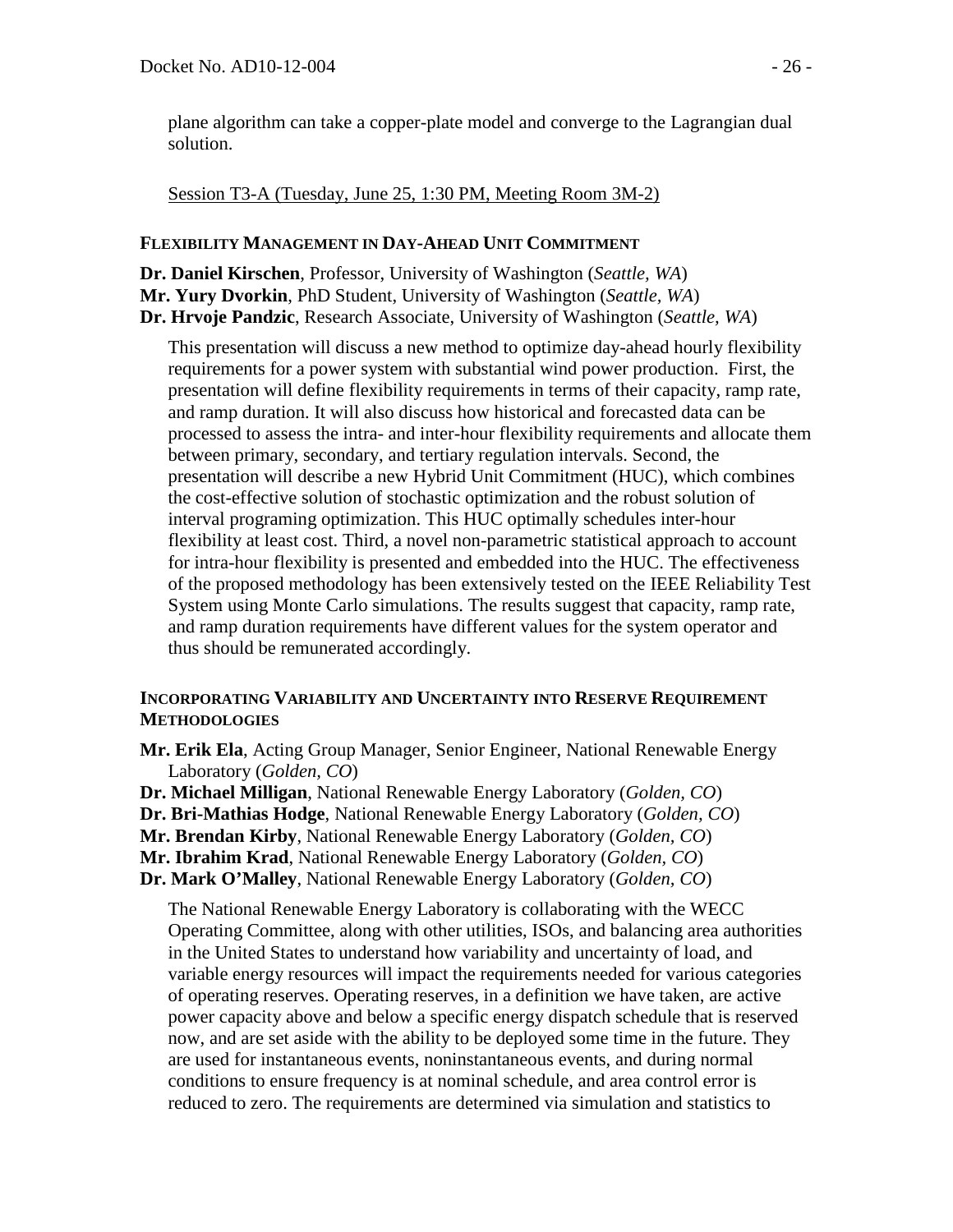ensure maintained reliability at some risk level, while still minimizing costs. The presentation will (1) show a brief literature review of operating reserve requirement methods in both academic literature and an industry background, (2) some results of the study and (3) important concepts in this regard which we believe will better prepare regions for increasing renewable penetrations.

## **OPTIMAL UNIT COMMITMENT UNDER UNCERTAINTY IN ELECTRICITY MARKETS**

- **Dr. Fernando Alvarado**, Professor Emeritus, University of Wisconsin, Senior Consultant, Chistensen Associates (*Madison, WI*)
- **Dr. Rajesh Rajaraman**, Vice President, Christensen Associates (*Madison, WI*)

The generalized unit commitment problem under stochastic uncertainty for a large practical power system can result in enormous computational complexity. In this paper, we suggest a way of handling the uncertainty parameters based on Lagrangian relaxation (LR) ideas. Specifically, we propose that the uncertain stochastic parameters should be translated into an equivalent set of uncertain energy and reserve prices. However, since the energy and reserve prices are themselves the outputs of the unit commitment problem (the shadow values of the constraints), we propose that the translation could be an iterative LR-type process that starts off with an initial guess of the energy and reserve prices along with an associated probability distribution; the process would then iteratively refine estimates of energy and reserve prices and the associated probability distribution until convergence to a solution is reached. Specifically, we suggest the following iterative method. We start with an initial guess of the probability distributions of the price of energy and reserves for the electricity market. Then, given these probabilities of price distributions, there is an optimal strategy that any generator can follow to optimize its profits in an expected value sense. This self-commitment optimal strategy differs from the one based on certainty of prices. The optimal self-commitment schedules for every generator in the system will then be aggregated and compared to system requirements of energy and reserves. Then, the prices of reserves and energy and their associated probability distributions will be appropriately adjusted based both on the mismatch between aggregated generation schedules and system requirements as well as on the probability distribution of the given stochastic parameters, and this will be used as input in the next iteration of the optimal self-commitment process.

This presentation will not attempt to solve the generalized stochastic unit commitment problem. It will only formulate it and outline a method to solve it. The idea of self-commitment under uncertain prices has been described and demonstrated earlier by the authors. The presentation will be organized along the following lines:

- We will briefly present the general theme of unit commitment bLR.
- We will describe the optimal self-commitment problem under uncertainty, and describe how to solve it.
- We will then propose a method for integrating LR and optimal self dispatch under uncertainty to create an optimal integrated environment for unit commitment under uncertainty.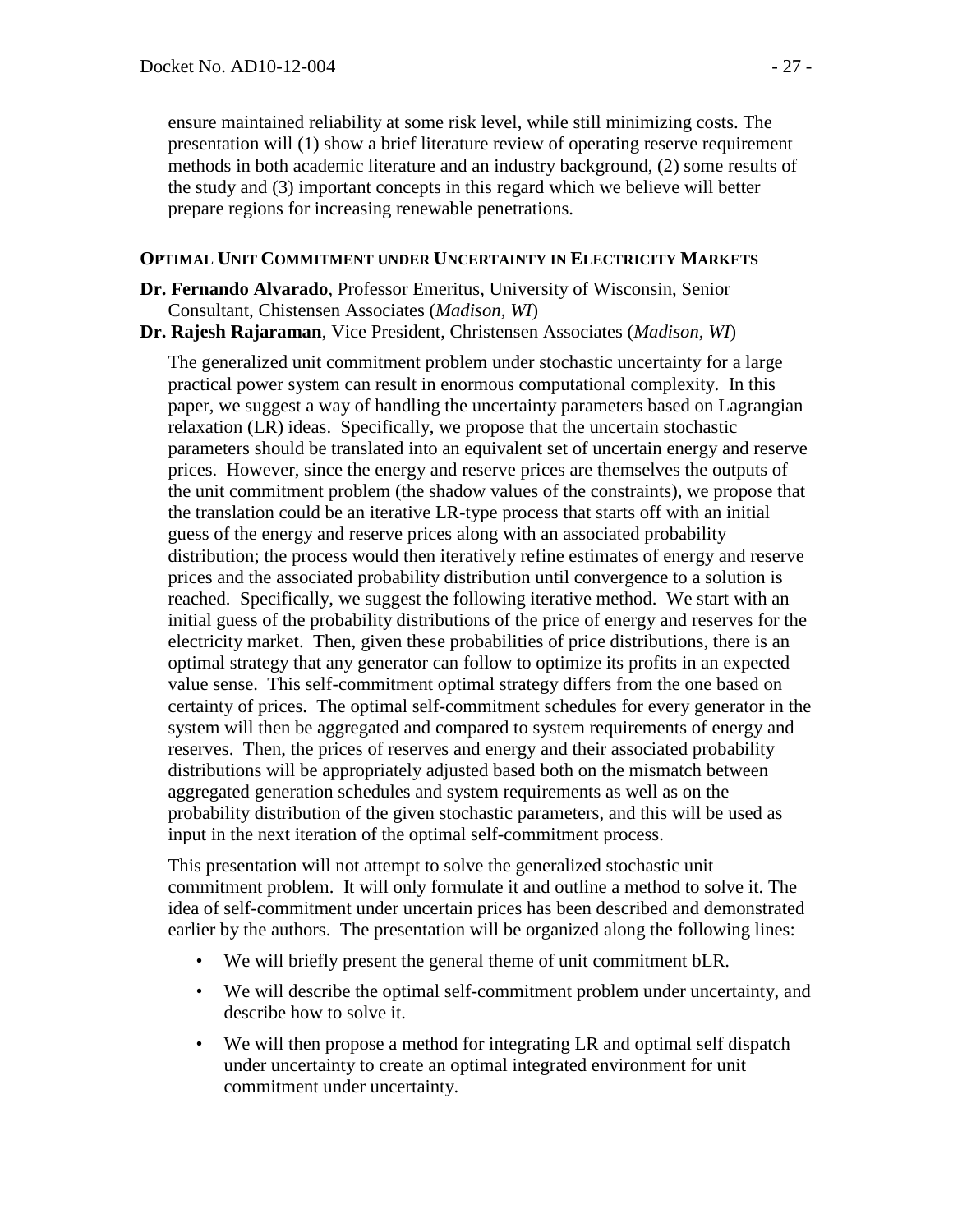• Finally, we will show that if the above method converges, the solution has a number of desirable properties; e.g., at the optimal solution, all generators will be maximizing their expected profit.

## **MIP BASED SYSTEM FLEXIBLE CAPACITY REQUIREMENTS DETERMINATION**

#### **Dr. Alex Papalexopoulos**, President & CEO, ECCO International (*San Francisco, CA*)

The high penetration of RES resources has created substantial market and operational challenges that require immediate attention. The following issues are at the center of the current debate. How many MW of dispatchable resources are needed to meet load and to simultaneously meet capacity flexibility requirements on several time scales? What is the optimal mix of new resources, given the characteristics of the existing fleet? What capacity of RES resources can be added without causing flexibility problems with the existing mix of thermal and hydro plants?

In this presentation well present a key breakthrough related to incorporation of the endogenous ramp and reserve policies directly into the MIP-based optimization engine. This approach makes it computationally feasible to consider the impact of operational constraints within long-term reliability studies. This is accomplished through the introduction of an Expected Flexibility Deficiency (EFD) function, to determine the anticipated amount of un-served energy caused by a lack of flexibility in the generating fleet. The EFD is computed before executing the unit commitment, and it is derived from historical system load/renewable data.

The proposed methodology allows us to simulate loss of loss events where the generation fleet is unable to follow the variations of the net load throughout the entire study period.

Session T3-B (Tuesday, June 25, 1:30 PM, Meeting Room 3M-4)

#### **SCALABLE STRATEGIES FOR LARGE-SCALE AC-SCOPF PROBLEMS**

- **Mr. Nai-Yuan Chiang**, Postdoctoral appointee, Argonne National Laboratory (*Lemont, IL*)
- **Dr. Andreas Grothey**, Senior Lecturer, University of Edinburgh (*Edinburgh, UK*)
- **Dr. Victor M. Zavala**, Assistant Computational Mathematician, Argonne National Laboratory (*Lemont, IL*)

The aim of this research is to demonstrate some more efficient approaches to solve the n-1 security constrained optimal power flow (SCOPF) problems by using structure-exploiting primal-dual interior point methods (IPM). We focus on the standard AC-SCOPF problem, which is a nonlinear and nonconvex optimization problem. A new contingency generation algorithm is presented, which starts with solving the basic OPF problem and then generates contingency scenarios dynamically during the solution process. It shows that this approach can detect all the active scenarios and signifficantly reduce the number of scenarios one needs to contain in the model. Additionally, we also apply graph partitioning techniques to analyze the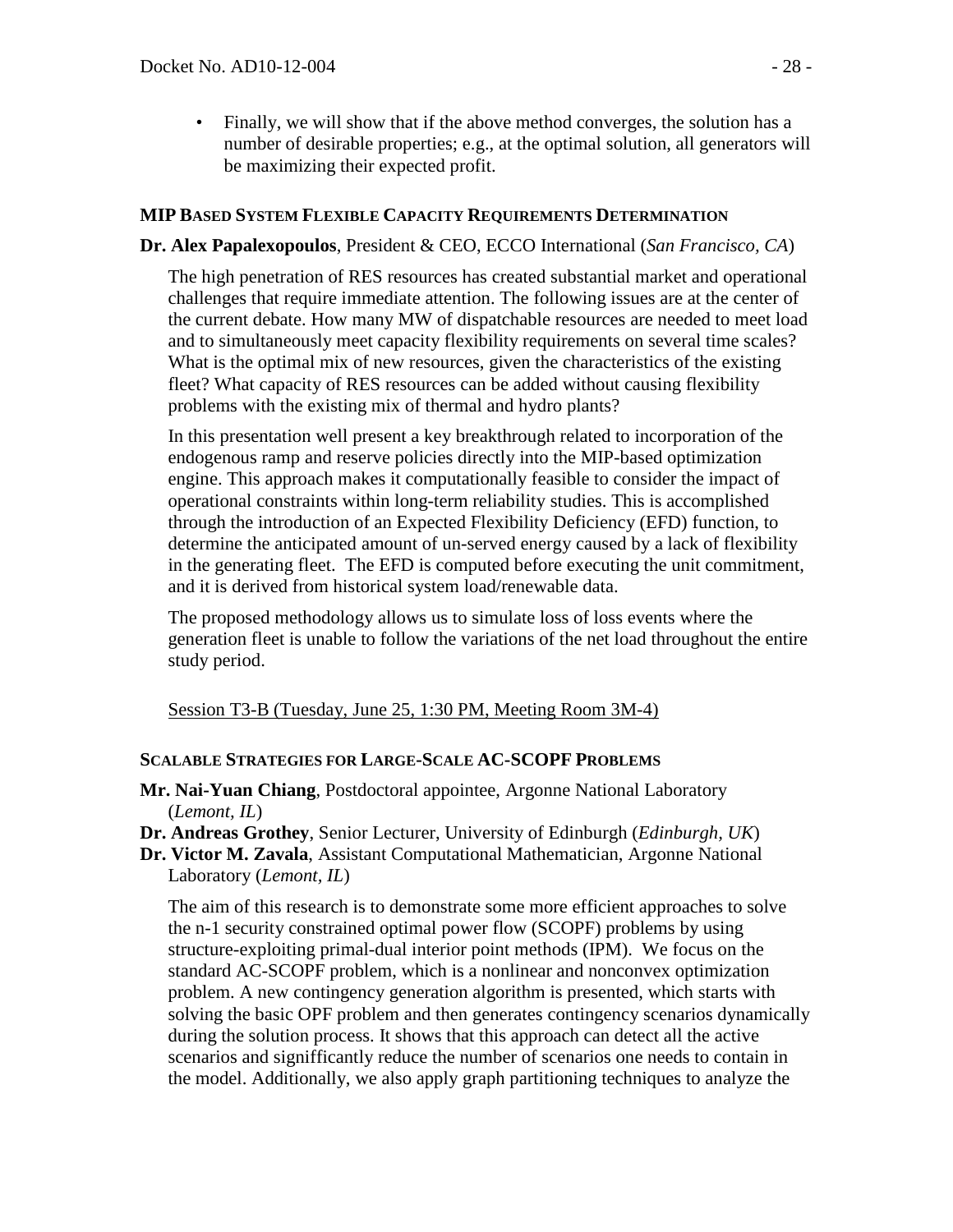network behavior and to decompose the network. This approach is designed to solve very large-scale network problem while it is able to speed up the parallel efficiency.

## **AN AC-FEASIBLE LINEAR APPROXIMATION APPROACH TO FINDING THE OPTIMAL POWER FLOW**

- **Ms. Paula Lipka**, Graduate Student Researcher, University of California Berkeley (*Berkeley, CA*)
- **Dr. Shmuel Oren**, Professor, University of California Berkeley (*Berkeley, CA*)
- **Dr. Richard P. O'Neill**, Chief Economic Advisor, Federal Energy Regulatory Commission (*Washington, DC*)
- **Mr. Mehrdad Pirnia**, Ph.D. Candidate, University of Waterloo (*Waterloo, Canada*)
- **Mr. Clay Campaigne**, Graduate Student Researcher, University of California Berkeley (*Berkeley, CA*)

The solution of the optimal power flow problem is used by large regional energy markets to determine wholesale energy prices and dispatch of generators. However, the full alternating current optimal flow problem (ACOPF) is nonlinear, nonconvex, and very time-consuming to solve. We use a direct linear approximation of the voltage-current ACOPF formulation to find an AC-feasible solution. This approximation method finds solutions faster than the nonlinear formulation with total power costs very close to the nonlinear benchmark. We also explore how the linear approximation can be combined with transmission switching to produce transmission switching solutions that are AC feasible.

# **SECURITY CONSTRAINED AC OPTIMAL POWER FLOW (SC-OPF): CURRENT STATUS, IMPLEMENTATION ISSUES AND FUTURE DIRECTIONS**

**Dr. Guorui Zhang**, Executive Advisor, Quanta Technology (*Raleigh, NC*) **Dr. Xiaoming Feng**, Corporate Research Fellow, ABB USCRC (*Raleigh, NC*)

The AC Security Constrained Optimal Power Flow (SC-OPF) has been deployed to many Energy Management System (EMS) controls in North America and elsewhere. However, the utilization of the SC-OPF has been so far quite limited and its potential benefits have not been fully realized due to limited use. This presentation will review the current status and the main factors limiting the utilization of the AC SC-OPF applications in the EMS control centers based on our experiences in the R&D, deployment, commissioning and customer training of the SC-OPF in the control center environment. This presentation will also discuss the critical requirements and the practical expects of the R&D, demonstration and implementation for the AC SC-OPF in the next generation control center applications in the next 5 to 10 years.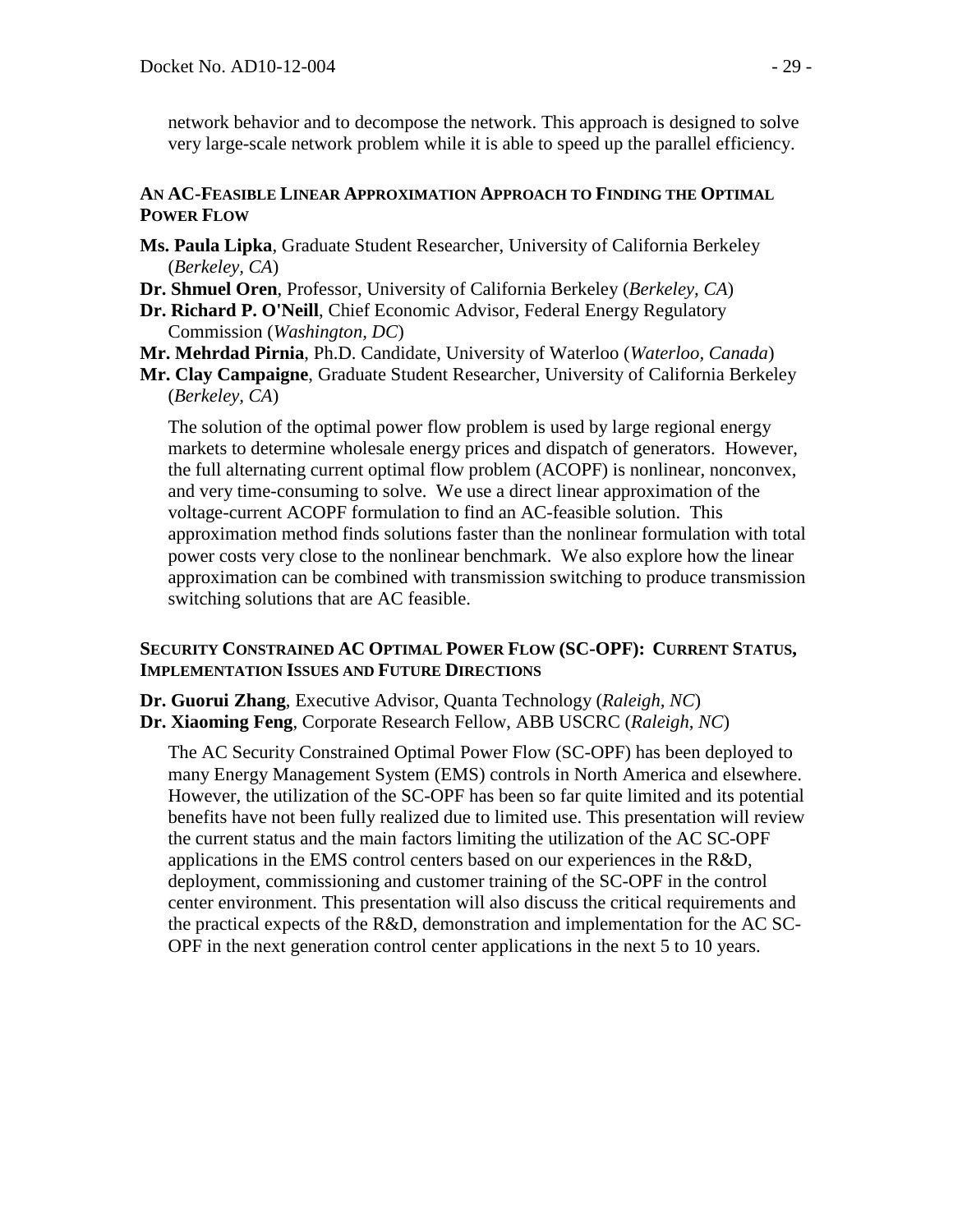## **LARGE-SCALED OPTIMAL POWER FLOW WITH NO GUARANTEE ON FEASIBILITY**

**Mr. Sylvain Mouret**, Artelys (*Paris, France*) **Mr. Arnaud Renaud**, CEO, Artelys (*Paris, France*) **Mr. Manuel Ruiz**, Optimization Consultant, Artleys (*Paris, France*) **Mr. Pierre Girardeau**, Optimization Consultant, Artelys (*Paris, France*) **Mr. Jean Maeght**, Research Engineer, RTE (*Paris, France*) **Mr. Stéphane Fliscounakis**, Research Engineer, RTE (*Paris, France*) **Mr. Patrick Panciatici**, Research Engineer, RTE (*Paris, France*)

In the scope of the iTesla European project (www.itesla-project.eu), large-scaled OPF with no guarantee on feasibility are under study. They will be embedded in Monte-Carlo simulations so it is necessary to assess reliable computation time and results.

A large set of instances of real European-wide high voltage network is used for this experiment, including a whole week of day-ahead (24 files per day) and snapshots (96 files per day), from five to ten thousand buses each. Modeling includes constraints on the intensity level on all branches (thermal limits), voltage and reactive bounds, and several tolerances criterions specified by TSOs. The goal is to flag each file: feasibility OPF leads either to a feasible point, to a point where load shedding or production curtailment are needed, or to an unfeasible point.

Computational experiments are done with KNITRO 8.1.1 and AMPL. Fine choices of KNITRO's options will be presented; these choices are of major importance with interior point methods.

Modeling will be detailed; ways of handling thermal limits will be discussed, together with slacks variables. One key point was to force the solver to respect TSOs precision requirements but not to spend too much time for unnecessary precision.

As a conclusion, together with fine modeling and fine tuning of solver, interior point method behaves very well and their robustness could be assessed on a large set of real-world data.

Session T4-A (Tuesday, June 25, 3:45 PM, Meeting Room 3M-2)

#### **MULTI-SETTLEMENT SIMULATION OF STOCHASTIC RESERVE DETERMINATION**

**Mr. Aidan Tuohy**, Senior Project Engineer, EPRI (*Palo Alto, CA*) **Mr. Taiyou Yong**, Consultant, Eversource Consulting (*Folsom, CA*) **Mr. Russ Philbrick**, Principal, Power System Optimization (*Shoreline, WA*) **Robert Entriken**, Senior Project Manager, EPRI (*Palo Alto, CA*)

With significant levels of renewable generation to be integrated in the future electric power systems, new balancing techniques and better forecasting are needed for system operators to maintain power system security. The impact of uncertainty and variability associated with renewable generation motivates the introduction of stochastic methods when determining reserve requirements. These methods enable operators to make better use of system flexibility in order to maintain system reliability and improve economic performance. In this study, a scenario-based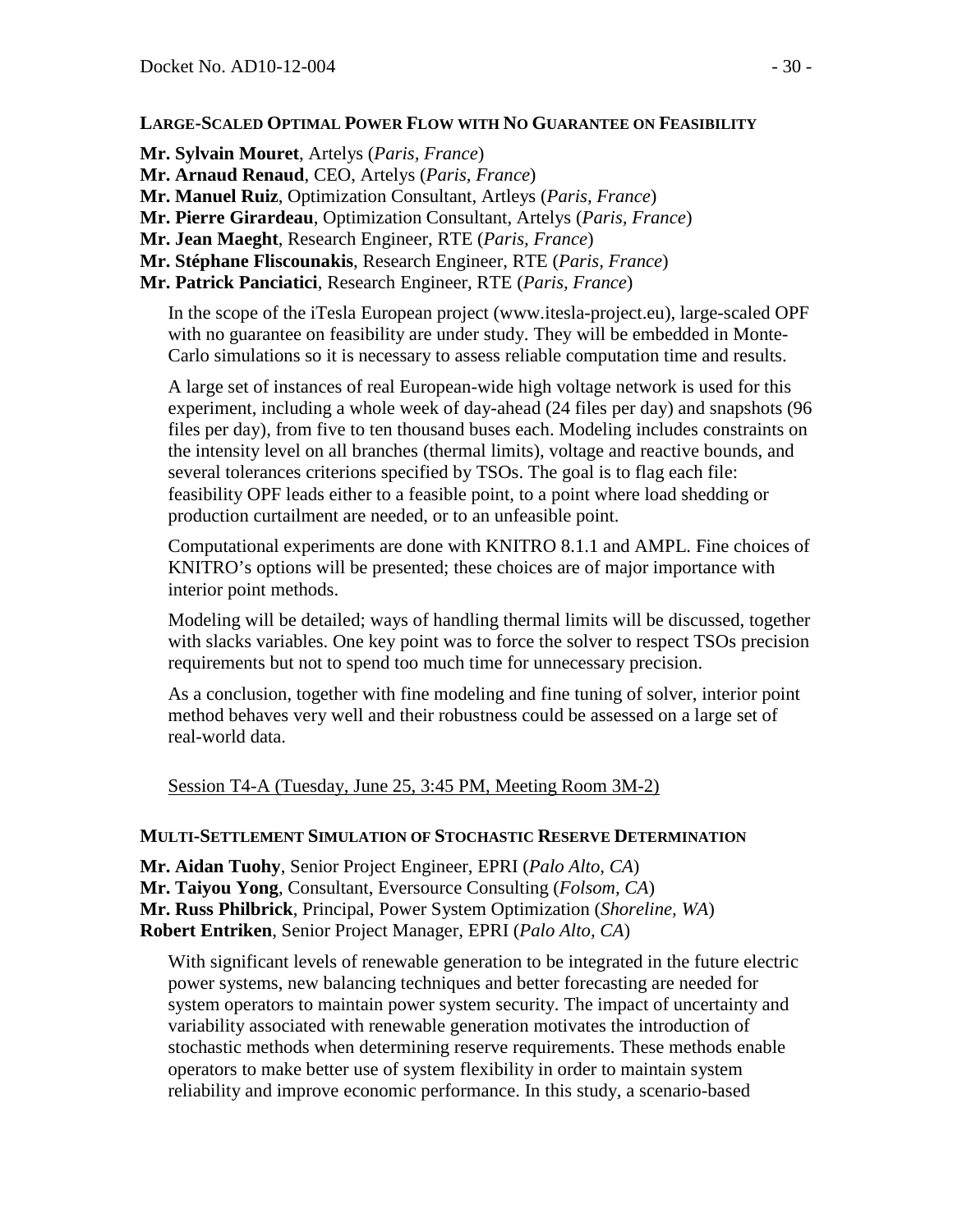stochastic unit commitment and energy scheduling tool was utilized to determine the reserve requirement dynamically. This presentation describes enhancements made to improve the tool's realism and usability as well as simulations performed with data adopted from the California 2020 renewable integration study.

#### **STOCHASTIC UNIT COMMITMENT WITH INTERMITTENT DISTRIBUTED WIND GENERATION VIA MARKOVIAN ANALYSIS AND OPTIMIZATION**

**Mr. Yaowen Yu**, Research Assistant, University of Connecticut (*Storrs, CT*) **Dr. Peter B. Luh**, Professor, University of Connecticut (*Storrs, CT*) **Dr. Eugene Litvinov**, Senior Director, ISO New England (*Holyoke, MA*) **Dr. Tongxin Zheng**, Technical Manager, ISO New England (*Holyoke, MA*) **Mr. Mikhail A. Bragin**, Research Assistant, University of Connecticut (*Storrs, CT*) **Dr. Feng Zhao**, Senior Analyst, ISO New England (*Holyoke, MA*) **Dr. Jinye Zhao**, Senior Analyst, ISO New England (*Holyoke, MA*)

To accommodate uncertain wind generation in unit commitment, stochastic programming models uncertainties as scenarios. However, it is difficult to balance computational requirements and the ability to manage high-impact rare events by selecting an appropriate number of scenarios. In this presentation, a new Markovbased stochastic unit commitment approach is presented based on wind states instead of scenarios. With congestion, wind generation at different locations is spatially modeled. To avoid the large number of possible power flow levels caused by various combinations of local states, our idea is to approximate the line flow by only using the voltage phase angles of the two nodes connecting the line. The difference between approximations and actual flow levels is handled by setting aside small amounts of capacity for conventional generators and transmission lines. To effectively solve the problem, branch-and-cut is synergistically embedded within our new Surrogate Lagrangian relaxation framework. The method guarantees convergence through a novel stepsizing formula without the need to know the optimal dual value in advance, and the relaxed problem can be approximately solved. Through extensive numerical testing, the approach is demonstrated to be efficient, scalable, and more robust against high-impact rare events as compared to conventional stochastic models. It thus represents a new and effective way to address stochastic problems without scenario analysis.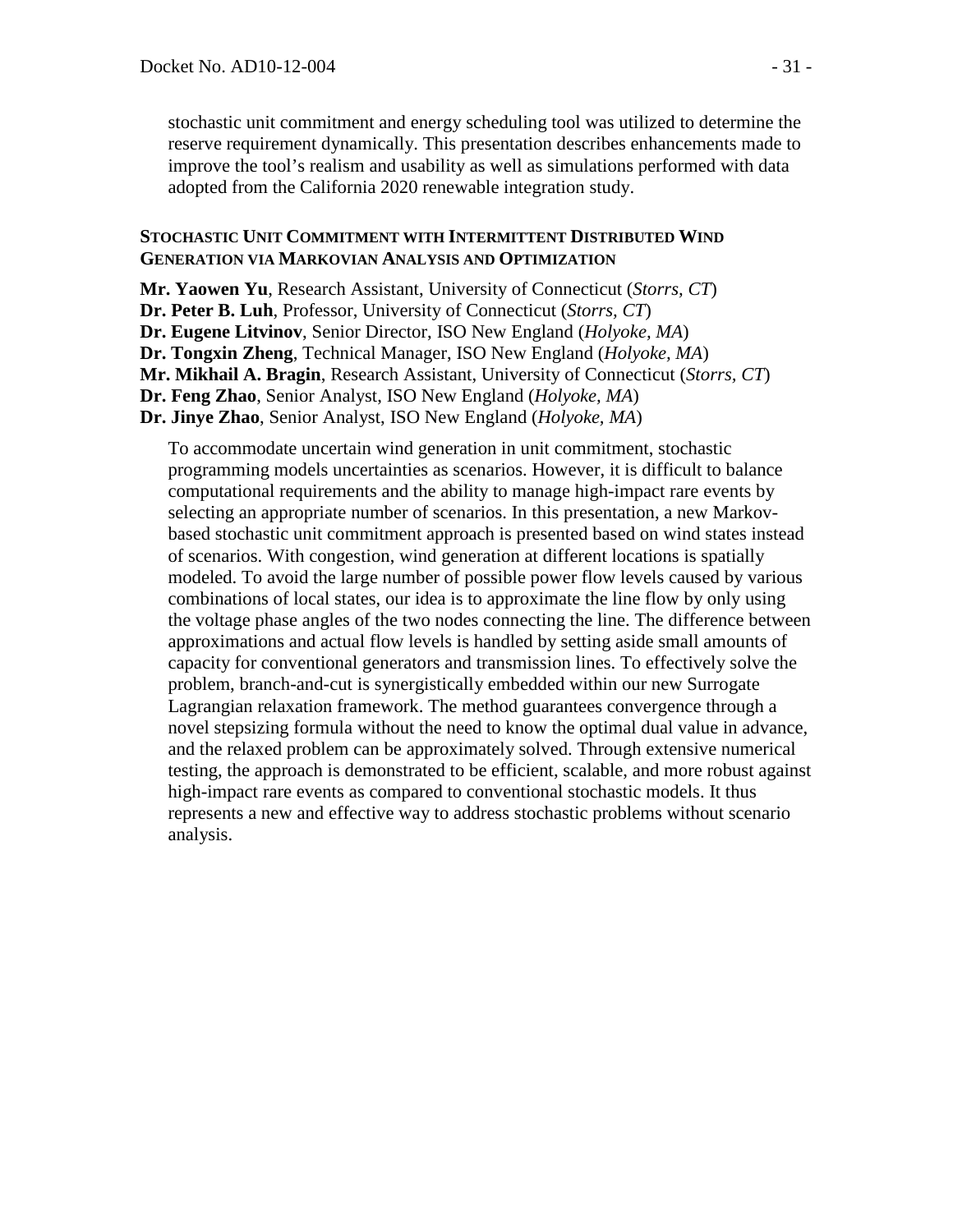#### **A SYNERGISTIC COMBINATION OF SURROGATE LAGRANGIAN RELAXATION AND BRANCH-AND-CUT FOR MIP PROBLEMS IN POWER SYSTEMS**

**Dr. Peter Luh**, Professor, University of Connecticut (*Storrs, CT*)

- **Dr. Joseph Yan**, Principal Manager, Southern California Edison (*Rosemead, CA*)
- **Dr. Gary Stern**, Director, Southern California Edison (*Rosemead, CA*)
- **Mr. Mikhail A. Bragin**, Research Assistant, University of Connecticut (*Storrs, CT*)
- **Dr. Nanpeng Yu**, Senior Power System Planner, Southern California Edison (*Rosemead, CA*)

**Mr. Yaowen Yu**, Research Assistant, University of Connecticut (*Storrs, CT*)

Mixed-integer programming problems are prevalent in power systems/markets planning and operation processes. Historically, they were solved by a combination of lagrangian relaxation and subgradient method. This approach exploits problem separability but convergence can be slow and computation can be expensive since the relaxed problem should be fully optimized to obtain a subgradient. The recent trend is to solve these problems by using the branch-and-cut method. Branch-and-cut exploits linearity of the problem, but its efficiency may be low for certain class of problems. We recently developed an innovative Surrogate Lagrangian relaxation approach and the corresponding stepsizing formula that guarantees convergence without the need to know optimal dual value in advance. The idea is to make sure that distances between multipliers at consecutive iterations decrease while keeping stepsizes sufficiently large to avoid premature convergence. This approach is generic, and the relaxed problem can be approximately solved by using branch-and-cut with a warm re-start. It is powerful as it makes the best use of problem structures. In addition, local constraints can be efficiently handled locally. Numerical results on Stochastic Unit Commitment and Payment Cost Minimization demonstrated that the new approach is not only computationally efficient but also generates near-optimal solutions. The approach thus opens up a new direction for optimizing MIP problems in power systems and beyond.

#### **N-1-1 CONTINGENCY-CONSTRAINED GRID OPERATIONS**

- **Mr. Richard Chen**, Principal Member Technical Staff, Sandia National Laboratories (*Livermore, CA*)
- **Mr. Jean-Paul Watson**, Principal Member Technical Staff, Sandia National Laboratories (*Livermore, CA*)
- **Mr. Neng Fan**, Assistant Professor, University of Arizona (*Tuscon, AZ*)

An N-1-1 contingency refers to the consecutive loss of two elements in a power system, with intervening time for system adjustments. In this talk we will describe the underlying contingency analysis and unit-commitment problems, the models, and the main components of our algorithms. Computational results for several IEEE test systems are reported.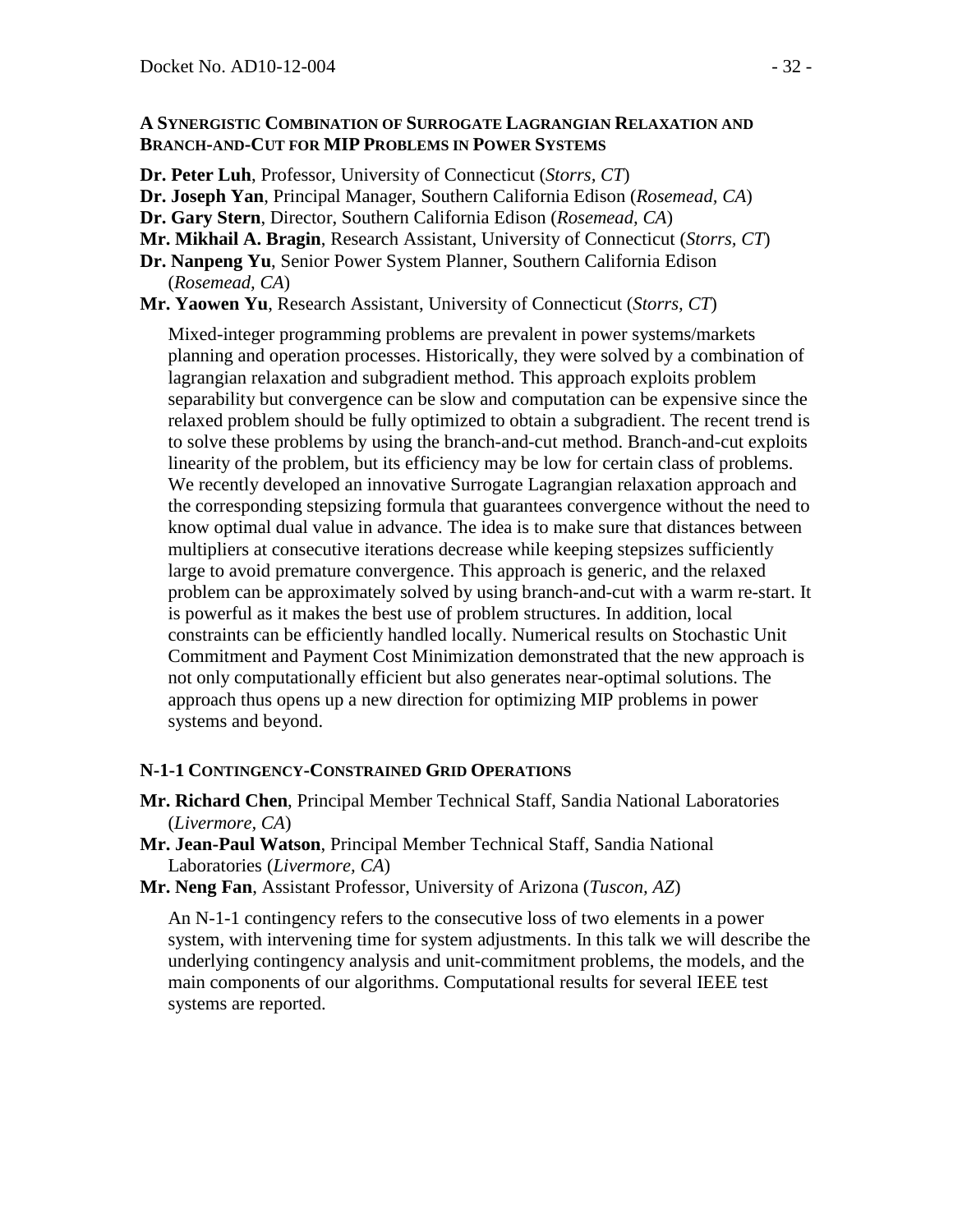Session T4-B (Tuesday, June 25, 3:45 PM, Meeting Room 3M-4)

## **OPTIMAL LOAD CONTROL FOR FREQUENCY REGULATION**

**Dr. Steven Low**, Professor, California Institute of Technology (*Pasadena, CA*)

- **Mr. Changhong Zhao**, Ph.D. Student, California Institute of Technology (*Pasadena, CA*)
- **Dr. Lina Li**, California Institute of Technology (*Pasadena, CA*)

**Dr. Ufuk Topcu**, Professor, University of Pennsyvlania (*Philladelphia, PA*)

Frequency regulation has traditionally relied more on generation control than on load control. We explore the possibility of supplementing existing mechanisms for frequency regulation with a large network of intelligent loads where a centralized approach will be difficult not only because of scalability issues, but more importantly, because of the lack of accurate and timely network data. Such a large-scale distributed resource must exploit information inherent in the system dynamics for global control.

We formulate an optimal load control (OLC) problem where the objective is to minimize the cost of tracking an operating point subject to power balance over the network. We prove that the swing dynamics and the branch power flows, together with active frequency-based load control, serve as a distributed primal-dual algorithm to solve OLC. It supplements automatic generation control (AGC) and improves the transient dynamics of the overall system.

The result confirms that the local frequency deviations at local buses convey exactly the right information about the global power imbalance for the loads to make local decisions that turn out to be globally optimal. It allows a completely decentralized solution without explicitly communication among the buses. It illustrates the possibility of exploiting system dynamics for scalability, simplicity, and robustness.

# **ADVANCES IN TOPOLOGY CONTROL ALGORITHMS (TCA)**

**Dr. Pablo Ruiz**, Senior Associate, The Brattle Group (*Cambridge, MA*) **Dr. Michael C. Caramanis**, Professor, Boston University (*Boston, MA*) **Dr. Justin M. Foster**, Boston University (*Boston, MA*) **Mr. Evgeniy A. Goldis**, Boston University (*Boston, MA*) **Mr. Xiaoguang Li**, Boston University (*Boston, MA*) **Dr. C. Russ Philbrick**, Polaris Systems Optimization (*Shoreline, WA*) **Dr. Aleksandr M. Rudkevich**, President, Newton Energy Group (*Newton, MA*) **Dr. Richard D. Tabors**, Across The Charles (*Cambridge, MA*) **Mr. T. Bruce Tsuchida**, The Brattle Group (*Cambridge, MA*) Transmission topology control (line switching) is currently employed by power

system operators on an ad-hoc basis, relying on either the operators' previous experience or on a set of fixed procedures linking congestion and topology changes, and fully depending on manual operator intervention. While the co-optimization of network topology and generation resources has been shown to provide significant congestion cost reduction, the problem is intractable even for moderate-size systems.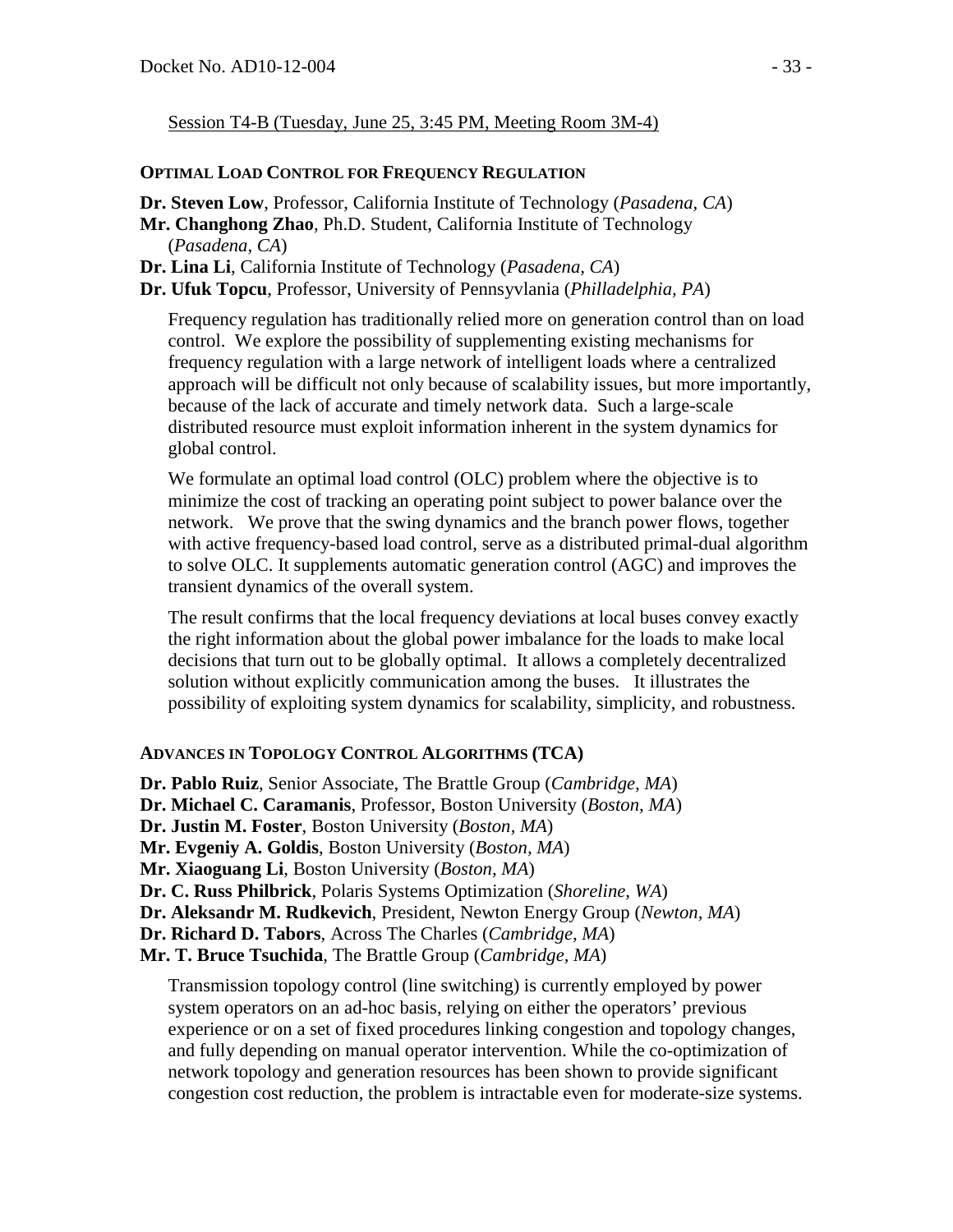Our previous work developed near-optimal and yet tractable topology control algorithms (TCA) that employ sensitivity information readily available from the standard ED solution to determine candidate lines for disconnection. This presentation will report on advances to TCA since our last report, including the development of a reduced MIP formulation using shift factor power flow models, and its properties including computational performance. A comparison will be made with the B-theta MIP formulation, employed in most publications on the subject. Current TCA activities, funded by DOE ARPA-E, include developing tractable policies that can be used in large systems such as PJM, and that meet the current thermal, stability and voltage reliability criteria.

#### **INCLUSION OF POST-CONTINGENCY ACTIONS IN SECURITY CONSTRAINED SCHEDULING**

**Mr. Peng Peng**, Manager of Market Applications, ABB/Ventyx (*Santa Clara, CA*) **Dr. Show Chang**, Sr. Principal Engineer, ABB/Ventyx (*Santa Clara, CA*)

Security constrained scheduling applications have been implemented in power system operations and competitive electricity markets for more than a decade. In order to satisfy the operational security requirements, transmission constraints are generally secured in a preventive manner in these applications. Long-term post-contingency ratings are directly imposed on the transmission network such that no postcontingency actions are needed should any contingency occur. As post-contingency correct capabilities of the controls are discounted, the scheduling would under-utilize the transmission capacity and, consequently, result in higher operating cost. In this presentation well describe an integrated process of including post-contingency actions in security constrained scheduling. The incorporation of post-contingency actions improves the scheduling efficiency by operating the transmission network based on short-term post-contingency ratings. The security criteria on which post-contingency actions are based and the formulation of deriving the actions will be described. Results obtained from an actual system will be presented to demonstrate the computational efficiency of the implementation.

# **AN AFFINE ARITHMETIC METHOD TO SOLVE STOCHASTIC OPTIMAL POWER FLOW PROBLEMS**

- **Mr. Mehrdad Pirnia**, Ph.D. Candidate, University of Waterloo (*Waterloo, Canada*)
- **Dr. Claudio Canizares**, Professor, University of Waterloo (*Waterloo, Canada*)
- **Dr. Kankar Bhattacharya**, Professor, University of Waterloo (*Waterloo, Canada*)
- **Dr. Alfredo Vaccaro**, Professor, University of Sannio (*Benevento, Italy*)

An affine arithmetic (AA) method is proposed to solve an optimal power flow problem with uncertain generation sources. In the AA-based OPF problem, all the state and control variables are treated in affine form, comprising a center value and the corresponding noise magnitudes, to represent forecast, model error, and other sources of uncertainty. The proposed AA-based OPF problem is applied to the determination of operational margins of thermal generators in grids with wind and solar uncertain generation dispatch. The AA-based approach is benchmarked against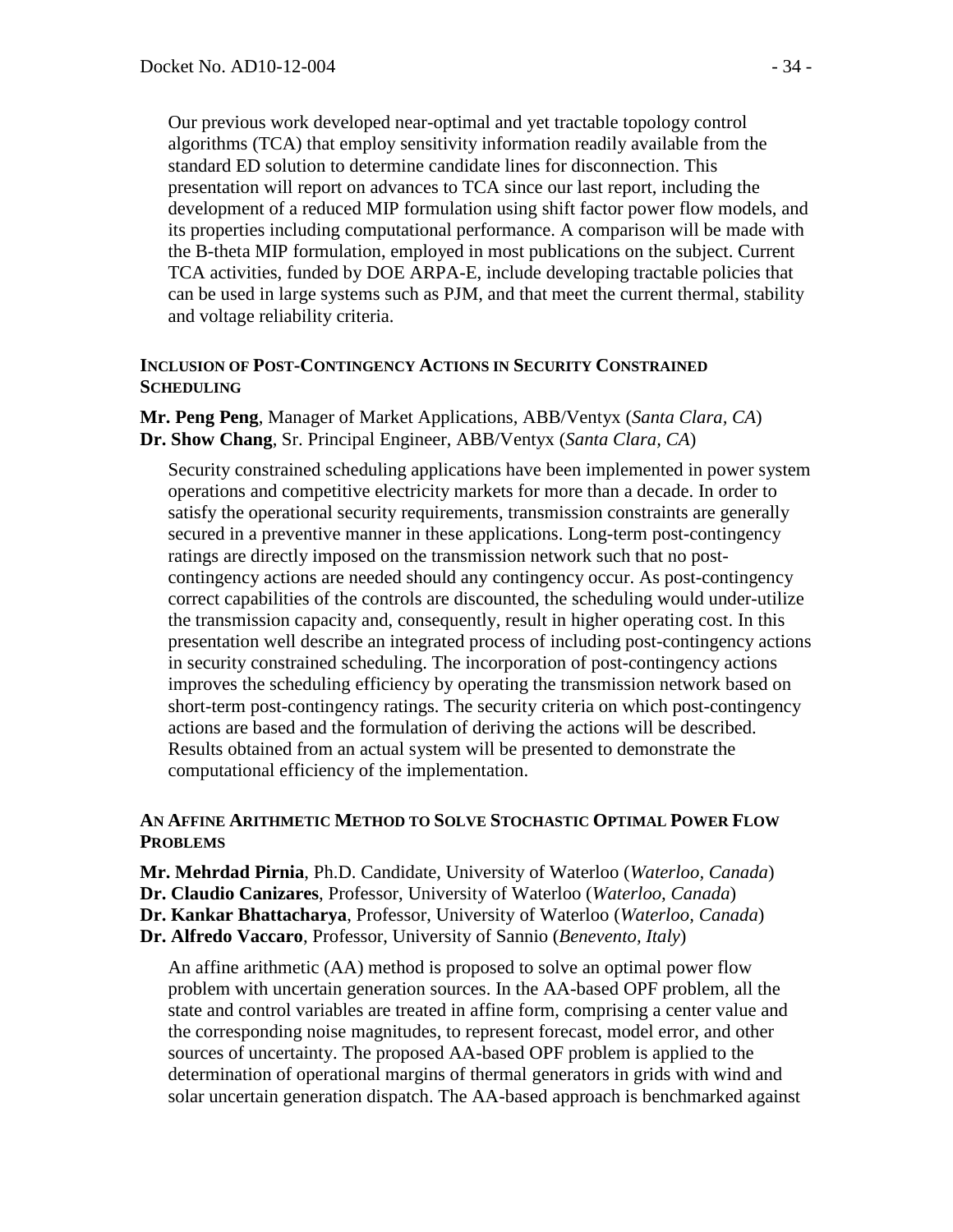Monte-Carlo Simulations (MCS) to test and validate the proposed method using the IEEE-30 bus benchmark system and a real 1211-bus system.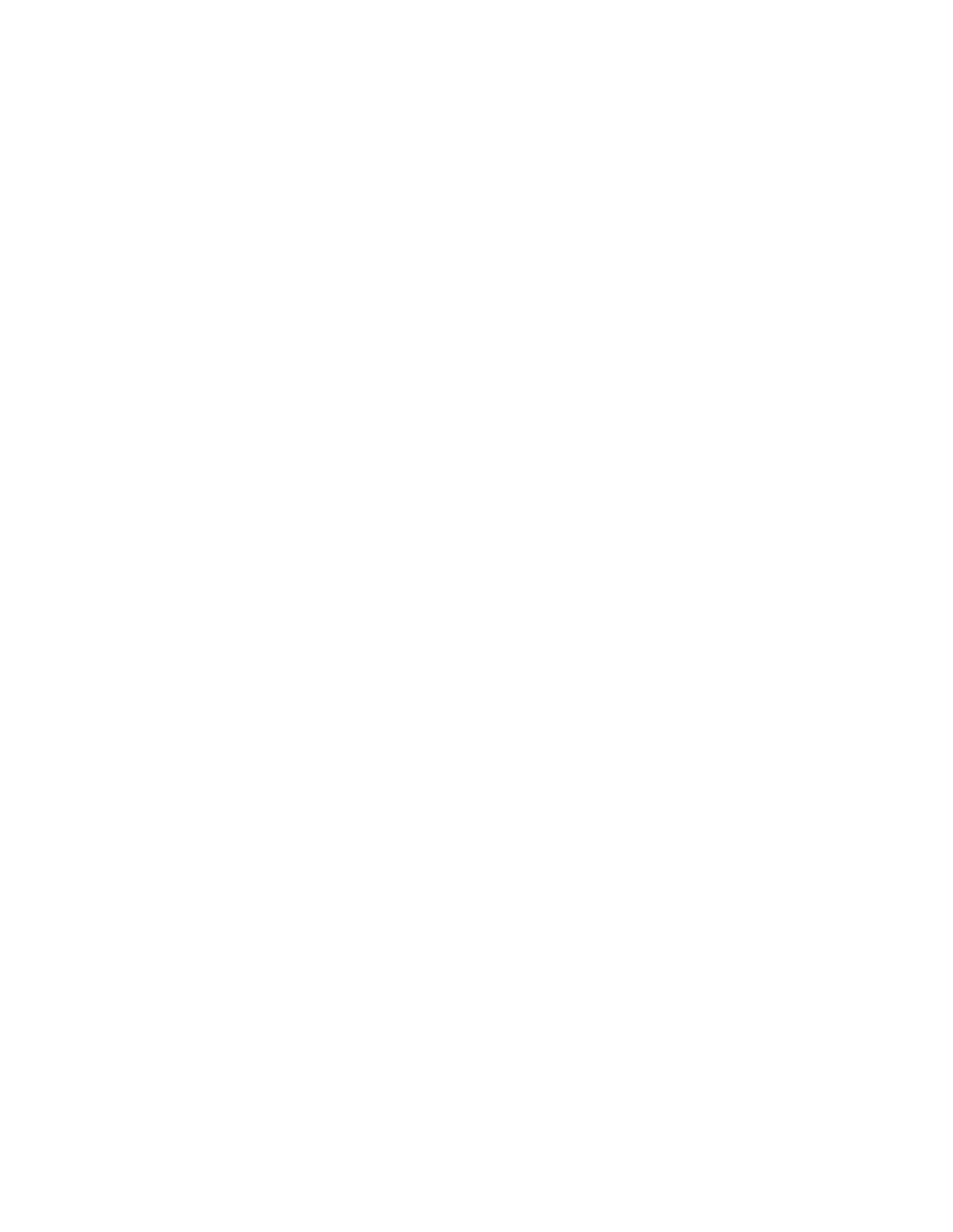## Wednesday, June 26

Session W1-A (Wednesday, June 26, 8:30 AM, Meeting Room 3M-2)

#### **STUDY OF TRANSMISSION SWITCHING UNDER CONTINGENCIES: FORMULATIONS AND ALGORITHMS**

**Dr. Bo Zeng**, Assistant Professor, University of South Florida (*Tampa, FL*) **Mr. Long Zhao**, University of Southern Florida (*Tampa, FL*) **Mr. Wei Yuan**, University of Southern Florida (*Tampa, FL*)

Existing study has shown that transmission switching is a cost-effective approach to improve system reliability and dispatch capabilities. However, it has not been analytically investigated or fully adopted in system planning or operations under the N-k contingency reliability criterion, mainly because conventional scenario-based models fail to handle (i) a very large number of contingency scenarios; and (ii) MIP recourse programs employed to model binary switching decisions.

To provide a set of computationally tractable tools for planning and operations, (i) first we capture all contingency scenarios algebraically as mixed integer set(s) to avoid enumerations; (ii) then we build compact two-stage robust optimization formulations with DCOPF and switching as recourse operations under contingencies. Our formulations include a grid vulnerability analysis model, a capacity expansion model, and a reliable Unit Commitment model; (iii) further, given there is no exact algorithm (only heuristics) to solve robust model with a MIP recourse, we design and implement Nested Column-and-Constraint Generation method to efficiently derive optimal solutions for those two-stage formulations; (iv) also, we generalize and present a set of enhancement techniques for faster computing; (v) finally, through a set of numerical experiments, we not only verify the effectiveness of switching but also demonstrate that our algorithm performs an order of magnitude faster than many existing ones.

## **SECURITY-CONSTRAINED OPTIMAL POWER FLOW WITH SPARSITY CONTROL AND EFFICIENT PARALLEL ALGORITHMS**

- **Dr. Dzung Phan**, Research Staff Member, IBM T.J. Watson Research Center (*Yorktown Heights, NY*)
- **Dr. Andy Sun**, Assistant Professor, Georgia Institute of Technology (*Atlanta, GA*)

In this talk, we propose a new model for security-constrained optimal power flow problem (SCOPF), which can find post-contingency corrective actions with a minimum number of adjustments. The minimal reschedule feature is particularly desired by the system operator since it is more reliable to clear a contingency by adjusting only a few number of generators. To achieve this, we introduce the l1 regularization technique to the corrective SCOPF model. We develop an efficient decomposition scheme using an accelerated first-order algorithm for solving the new model.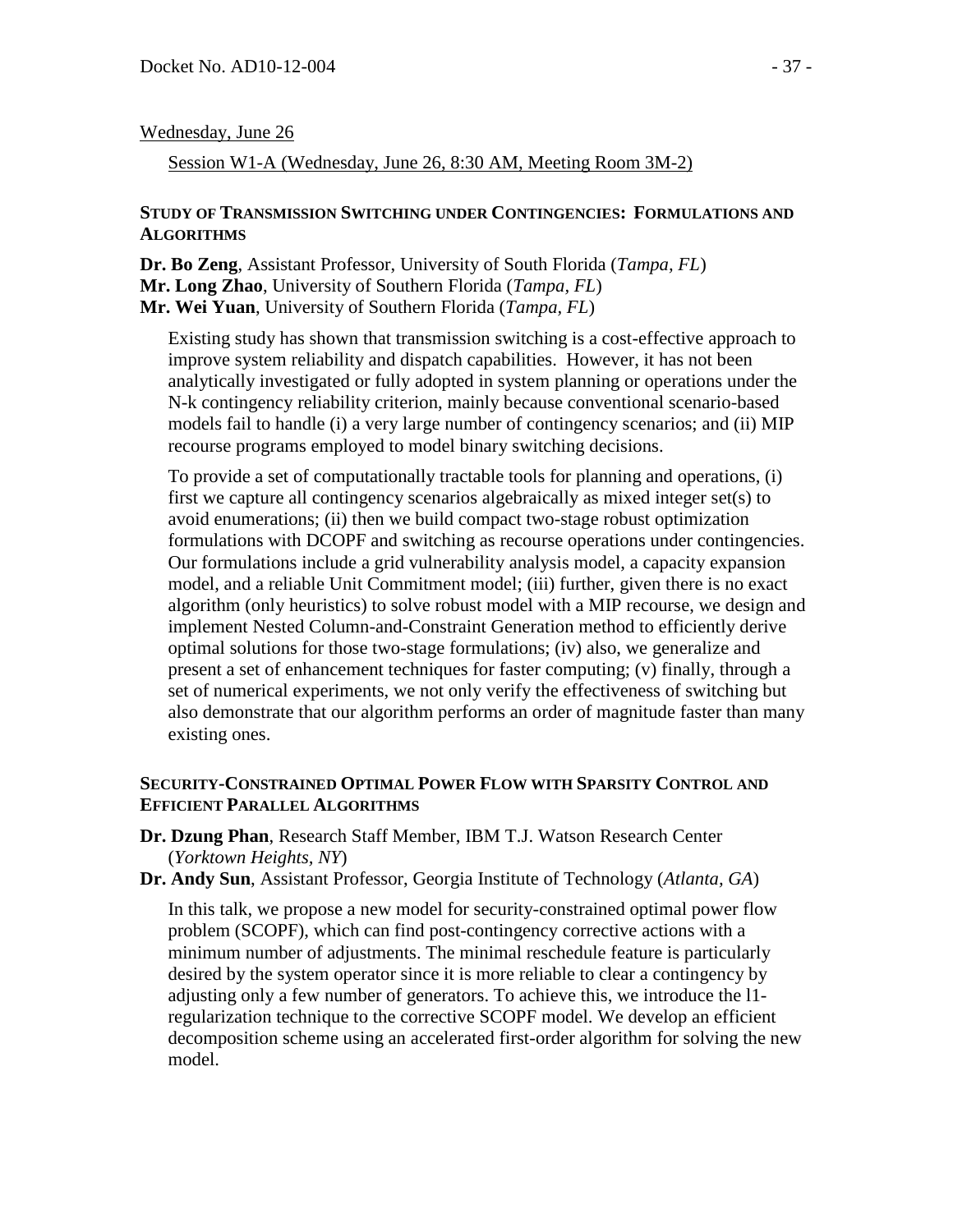Computational results comparing with the traditional SCOPF corrective model show that the l1-regularization model significantly reduces the number of rescheduled generators for post contingencies. This sparsification of the re-dispatch is always observed for large-scale electrical power test systems with a large number of contingencies. The sparse solutions obtained by the l1-regularization model also achieve essentially the same level of generation cost efficiency as the traditional corrective model. The proposed algorithm shows promising computational performance comparing to state-of-the-art interior-point solvers in terms of solution speed. The algorithm can be partially parallelized which will further improve the computation time, especially for large-scale power systems.

#### **CANDIDATE SELECTION FOR TRANSMISSION SWITCHING IN LARGE POWER NETWORKS**

#### **Dr. Kwok Cheung**, R&D Director, Alstom Grid (*Redmond, WA*) **Mrs. Jun Wu**, Power Systems Engineer, Alstom Grid (*Redmond, WA*)

Transmission lines are traditionally treated as non-dispatchable assets by electric utilities and regional transmission organizations. Co-optimizing transmission topology and generation dispatch could be a viable way to improve economic efficiency of market and system operations. Optimal transmission switching (OTS) can leverage grid controllability for enhancing system performance. This paper discusses the enhancement of mathematical model for optimal transmission switching within the context of a security-constrained economic dispatch algorithm, and present several criteria for selecting candidates for transmission-line switching to achieve better market surplus within a reasonable time frame. Using a combined set of selection criteria, our approach focuses on reducing production cost, congestion and violation penalties of transmission based on the model of Locational Marginal Pricing (LMP). The proposed method is tested using a large-scale power system. Simulation results will be presented to demonstrate the effectiveness of the proposed methods to select transmission line candidates for OTS.

#### **TRANSMISSION SWITCHING FOR IMPROVING WIND POWER UTILIZATION**

**Dr. Feng Qiu**, Postdoctoral Appointee, Argonne National Laboratory (*Argonne, IL*) **Dr. Jianhui Wang**, Computational Engineer, Argonne National Laboratory (*Argonne, IL*)

Due to the significant variation of wind power over short time scales, high utilization of wind power can be problematic to power system operations. How to keep increasing wind penetration without jeopardizing the security and reliability of the power grid is critical in wind power integration. This study explores the possibility of changing transmission network topology, by transmission switching, to accommodate higher utilization of wind power and reduce the generation costs of thermal units. We assume that the uncertain wind power resources at every node are correlated and follow a certain probabilistic distribution. We model this transmission switching problem under uncertainty as a two-stage stochastic integer program, where the first stage determines which transmission line is switched and the second stage determines a feasible generation production schedule which satisfies the wind utilization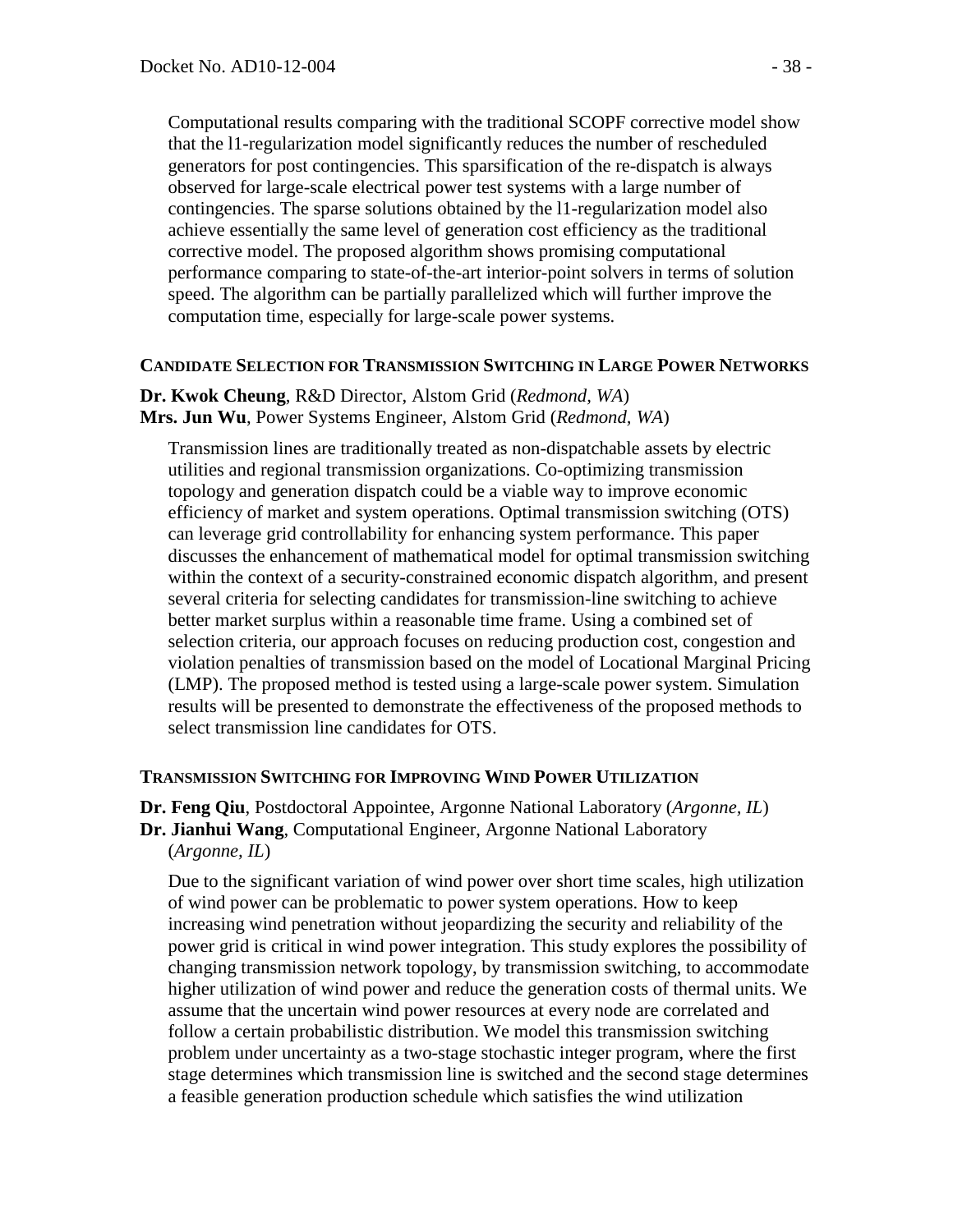requirement and a probabilistic risk constraint. We develop a deterministic approximation for this stochastic optimization problem using sample average approximation and formulate it as a mixed-integer linear program (MILP). We solve the MILP with cutting planes and branch-and-bound. We perform cost analysis and the results show that the proposed transmission switching has the potential to achieve the pre-specified wind utilization goal and reduce the power generation costs of thermal units.

Session W1-B (Wednesday, June 26, 8:30 AM, Meeting Room 3M-3)

# **ACOPF MODELS: EXTENDING DATA, FORMULATIONS, AND SOLUTION METHODOLOGY**

**Dr. Michael Ferris**, Professor, University of Wisconsin (*Madison, WI*) **Mr. Zev Friedman**, Graduate Student, University of Wisconsin (*Madison, WI*) **Mr. Daniel Molzahn**, Ph.D. Candidate, University of Wisconsin (*Madison, WI*) **Dr. Christopher DeMarco**, Professor, University of Wisconsin (*Madison, WI*) **Dr. Bernard Lesieutre**, Professor, University of Wisconsin (*Madison, WI*)

We consider extending simple ACOPF models to augment for missing limit (generator and line) data based on known physical and engineering characteristics, extended formulations that allow restorations over time, solution methods that exploit state-of-the-art nonlinear programming codes, and collections of models that improve validation, quality and system operation. Specific issues related to large scale computation and robustness will be addressed.

# **DECOMPOSITION APPROACHES TO TRANSMISSION SWITCHING UNDER N-1 RELIABILITY REQUIREMENTS**

- **Dr. John Siirola**, Principal Member of Technical Staff, Sandia National Laboratories (*Albuquerque, NM*)
- **Dr. Jean-Paul Watson**, Principal Member of Technical Staff, Sandia National Laboratories (*Albuquerque, NM*)

While optimal (DC) transmission switching appears to be a tractable problem, combining transmission switching with explicit N-1 reliability requirements dramatically expands both the model size and the solution time. In this presentation, we explore approaches for decomposing the combined transmission switching with explicit N-1 reliability problem in order to obtain optimal or near-optimal solutions in a tractable time. Our decomposition approach is motivated by the block structure of unit commitment with N-1 reliability models, where the model can be thought of as a T-by-(N+1) grid of optimal power flow models with additional linking constraints. We observe that this block structure can be recast as a series of N single-contingency scenarios by combining the no-contingency unit commitment model with optimal power flow blocks representing a single contingency. This decomposition readily lends itself to (parallel) solution through approaches like Progressive Hedging. Finally, we demonstrate how a modified dynamic scenario bundling approach can improve both the overall solution time and the final solution quality, without loss of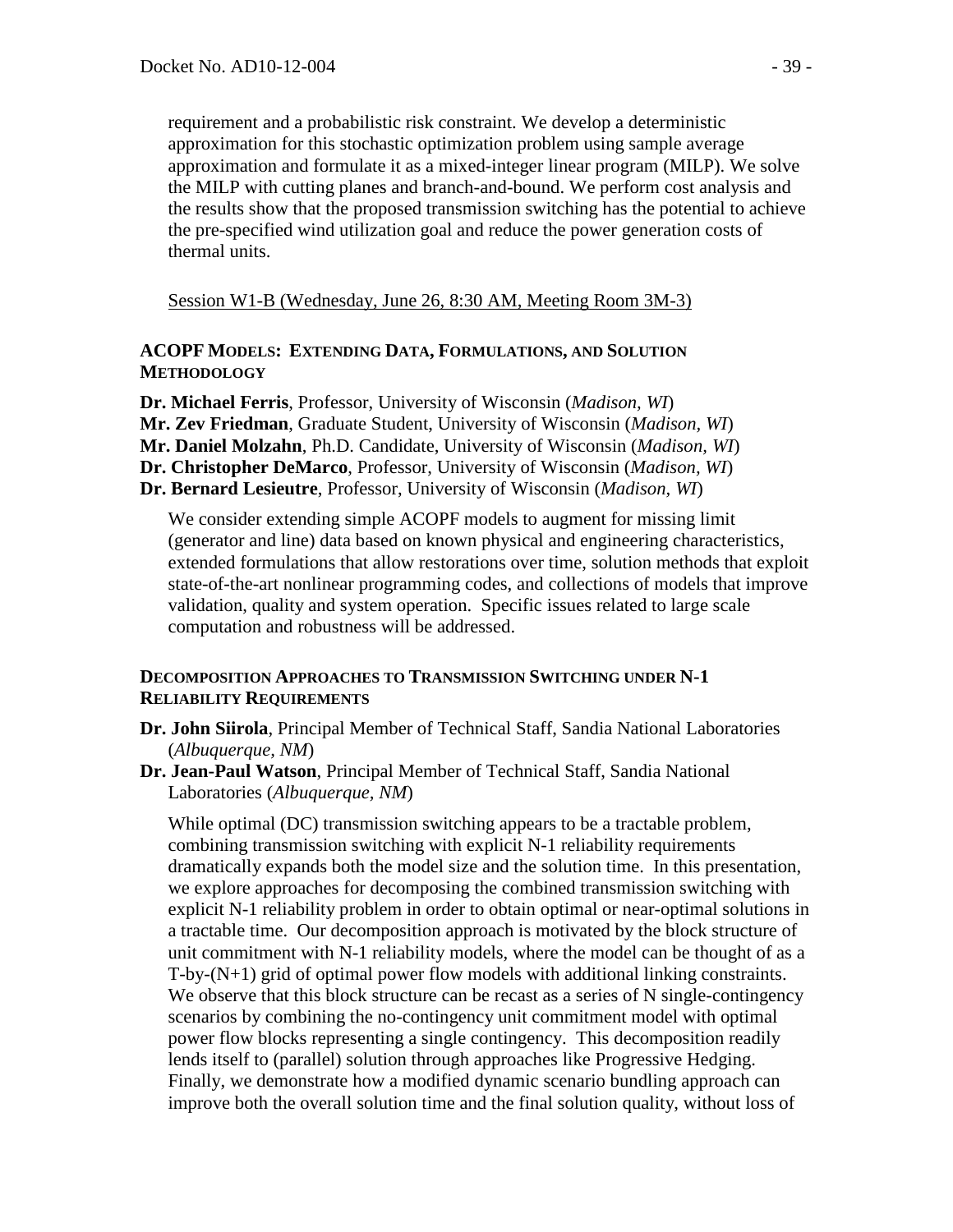generality. We implement the model decomposition within the Pyomo modeling library and solve it using extensions to the PySP Progressive Hedging solver, both distributed within the open-source Coopr project for optimization developed by researchers at Sandia National Laboratories, Texas A&M University, and the University of California, Davis.

## **DECOMPOSITION METHODS FOR STOCHASTIC UNIT COMMITMENT PROBLEMS**

**Dr. Suvtrajeet Sen**, Professor, University of Southern California (*Los Angeles, CA*)

Stochastic unit commitment models are a class of stochastic mixed-integer programs (SMIP). While deterministic mixed-integer programming (MIP) software has been very successful at solving the deterministic unit commitment problems, standard MIP solvers do not scale up in the stochastic setting. In this presentation, the speaker will first provide an overview of general purpose decomposition-based SMIP algorithms. These are not based on Lagrangian decomposition, but rather on results of combining Benders decomposition with Polyhedral Combinatorics - the same tools that have delivered tremendous progress in MIP solvers. He will also discuss how one can specialize these approaches to the case of stochastic unit commitment models. Computational experience comparing the deterministic equivalent, and the SMIP approach will be reported on instances with thousands of scenarios. In addition, the speaker will also describe how electricity prices can be predicted using these types of models.

# **NEW METHODS FOR MEASURING VOLTAGE STABILITY LIMITS UTILIZING HELM TOOLS**

**Mr. Stephen Krak**, Open Innovation Manager, Battelle (*Columbus, OH*) **Dr. Jason Black**, Research Leader, Battelle (*Columbus, OH*)

To increase reliability and simultaneously uitilization of transmission capacity, improved methods for calculating voltage stability limits are needed. This talk will present several case studies demonstrating the use of Holomorphic Embedding Load Flow (HELM) tools to identify voltage limits for complex models and scenarios. HELM tools provide new visualization capabilities that allow for identification of specif nodes or sets of nodes that are closest to collapse for very large models. These tools also allow for exploration of any potential operational and contingency scenarios without the need for an initial solution seed. The case studies presented will illustrate the use of HELM tools to identify the collapse point for several complex scenarios, along with the specifc nodes responsible for collapse.

Session W2-A (Wednesday, June 26, 10:45 AM, Meeting Room 3M-2)

# **SMART WIRE GRID: PROVIDING ADVANCED POWER FLOW CONTROL FOR THE GRID**

**Mr. Stewart Ramsay**, CEO, Smart Wire Grid, Inc. (*Oakland, CA*)

Smart Wire Grid provides advanced transmission control. Combining hardware, distributed series reactors (DSRs), software, and communications SWG's technology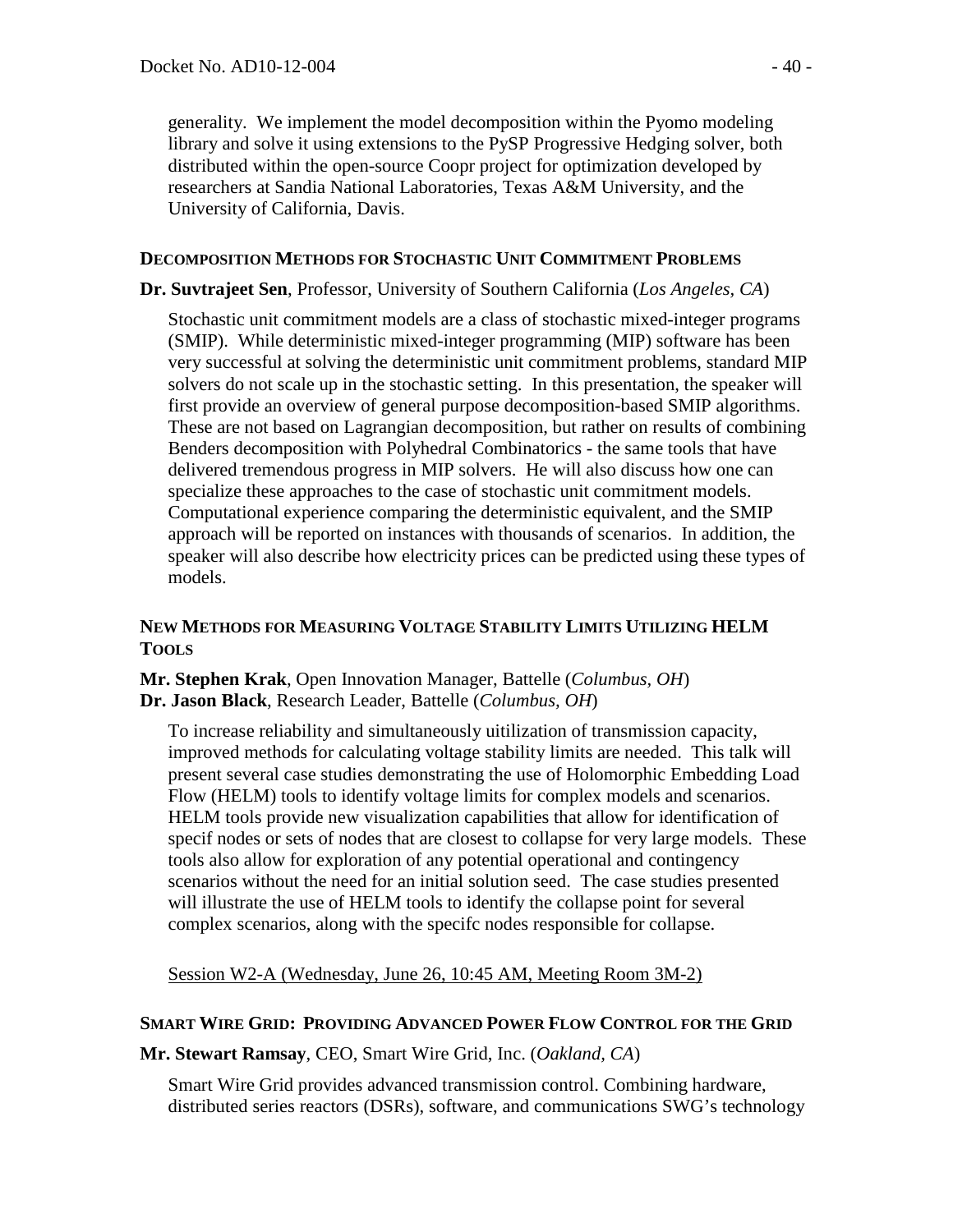provides the means to actively monitor and control flows on transmission lines. Through deployment of DSRs along transmission or sub-transmission lines, SWG provides enhanced, precise and granular transmission switching by introducing impedance to divert power flow away from loaded lines. The devices report back to a stand-alone or EMS-integrated server for continuous updating of allowable flow ratings. The device settings can be updated dynamically so their control is based on realistic system representation. DSRs can be used to reduce wear on mechanical switching devices and can be configured to provide optimal transmission flows to maintain reliability and increase system stability margin. DSRs allow phase balancing and increased ATC, can be installed or removed quickly, and can be redeployed as load patterns change. DSRs can defer expensive infrastructure investments or help grid operators manage system conditions while infrastructure additions are being built. Future versions will be adapted to not only push flow from loaded lines but also to pull power as desired. The evolution of the technology will provide active, selfcontrolling, self-organizing DSRs, enhancing dynamic system control. Through integration into EMS/MMS or SCADA, SWG enables greater system reliability, congestion management, and reduced losses.

#### **HVDC GRID TECHNOLOGY - BENEFITS OF HYBRID AC/DC GRIDS AND OPTIMAL POWER FLOW MODELING CONSIDERATIONS**

**Dr. Xiaoming Feng**, Corporate Research Fellow, ABB (*Raleigh, NC*)

Multi terminal HVDC grid based on voltage source converter is a fast developing technology. The advantage of DC transmission and flexibility in power flow control makes it a very attractive choice to connect large renewable power projects with multiple AC grids. The independent control of real power and reactive power of voltage source converters enables more optimal operation of the hybrid grids. The modeling considerations of HVDC grids for OPF will be discussed.

# **TRES AMIGAS: UNITING THE ELECTRIC POWER GRID**

**Ms. Laura Manz**, Consultant, L J Manz Consulting (*San Diego, CA*) **Mr. Kenneth Laughlin**, Exectuve Director, Tres Amigas, LLC. (*Santa Fe, NM*)

Tres Amigas is a first-of-its-kind HVDC project to connect three power grids in the United States through asynchronous connections. A key success factor for the wholly-merchant transmission project is optimized deployment of power among the three grids and dynamic voltage support to interconnection points based on telemetered grid requirements. Using voltage sourced conversion (VSC) technology the connection allows rapid switching of power on a bidirectional basis and provides dynamic reactive support to maintain voltage levels in weak areas on a real-time basis. This technology, coupled with improved AC power flow optimization allows for fast and efficient deployment of energy and reactive support, helps the grids support each other and allows for integration of renewable energy from resource-rich areas. The ability for Tres Amigas to optimize the use of energy (primarily renewable solar and wind energy) between the three interconnects will depend significantly upon the transmission capabilities of the interconnections. Tres Amigas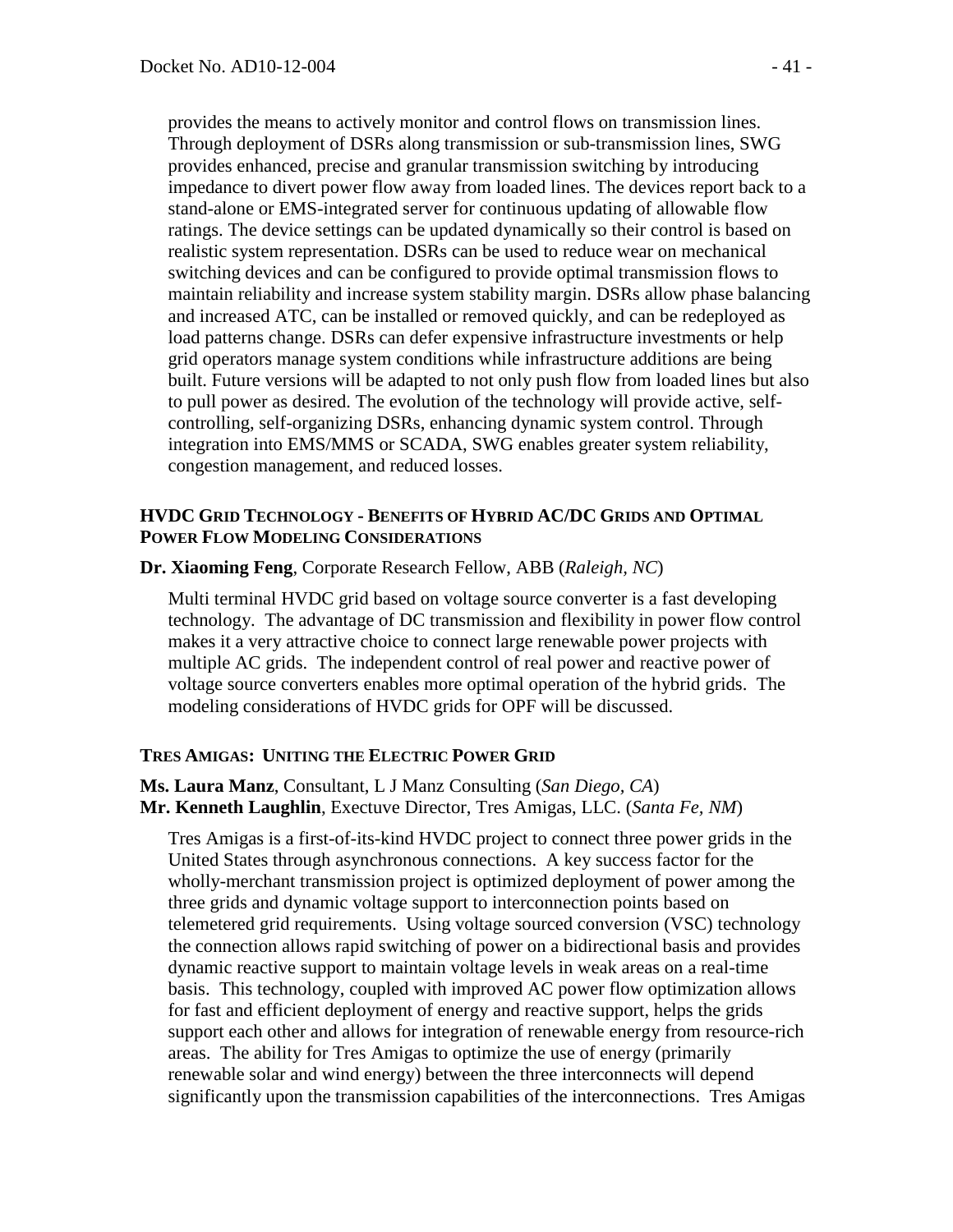will provide further benefit with the integration of dynamic line ratings into the market operations in order to maximize the use of the existing transmission infrastructure and the proposed expansions.

# **BEYOND REAL TIME: THE COMPUTATIONAL CHALLENGES OF FORECASTING DYNAMIC LINE RATINGS**

**Mr. Eric Hsieh**, Director, Market and Business Development, Nexans (*Bethel, CT*) **Mr. Stuart Malkin**, DLR Forecasting Manager, Nexans (*Portland, OR*)

Dynamic Line Ratings (DLRs) have been shown to reduce congestion, improve market efficiency through increased usable transmission capacity and reliability through increased situational awareness. However, their usefulness can extend beyond real time operations to "Day of" operations and "day ahead" operations and markets. This presentation presents a pilot project for a forecasting mechanism on a short term (30 minutes to 6 hours) and long term (up to 48 hours) time frame. A forecasting engine incorporates commercially available weather, specific information about the corridor and analytics to create both binary and continuously variable forecasts of future transmission capacity. The pilot project has demonstrated a very high usability rate, which can be adapted and used for both day-ahead and intra-hour scheduling.

Session W2-B (Wednesday, June 26, 10:45 AM, Meeting Room 3M-3)

# **SCALABLE PARALLEL ANALYSIS OF POWER GRID MODELS USING SWIFT**

- **Mr. Ketan Maheshwari**, Postdoctoral Appointee, Argonne National Laboratory (*Argonne, IL*)
- **Mr. Victor M Zavala**, Fellow, Argonne National Laboratory (*Argonne, IL*)

**Mr. Justin Wozniak**, Assistant Scientist, Argonne National Laboratory (*Argonne, IL*)

**Mr. Mark Hereld**, Senior Fellow, Argonne National Laboratory (*Argonne, IL*)

**Mr. Michael Wilde**, Senior Fellow, Argonne National Laboratory (*Argonne, IL*)

We present a scalable framework to analyze the behavior of optimization models arising in power grid applications using the parallel scripting language Swift.

Swift is a scripting language designed for composing ordinary programs into parallel applications that can be executed on clusters, clouds and supercomputers. Swift can transparently interface to one or more computing systems, move data and results from a local submit machine such as a laptop.

Critical features that Swift offers to optimization modelers is the ability to exploit non-obvious concurrencies arising in complex computational workflows and the ability to automatically manage load balancing issues in heterogeneous architectures.

We demonstrate that Swift enables nearly perfect scalability in several applications such as power flow analysis, benchmarking of optimization solvers, and inference analysis of stochastic unit commitment models. In addition, we demonstrate that these desirable features can be obtained with minimal programming effort from the user.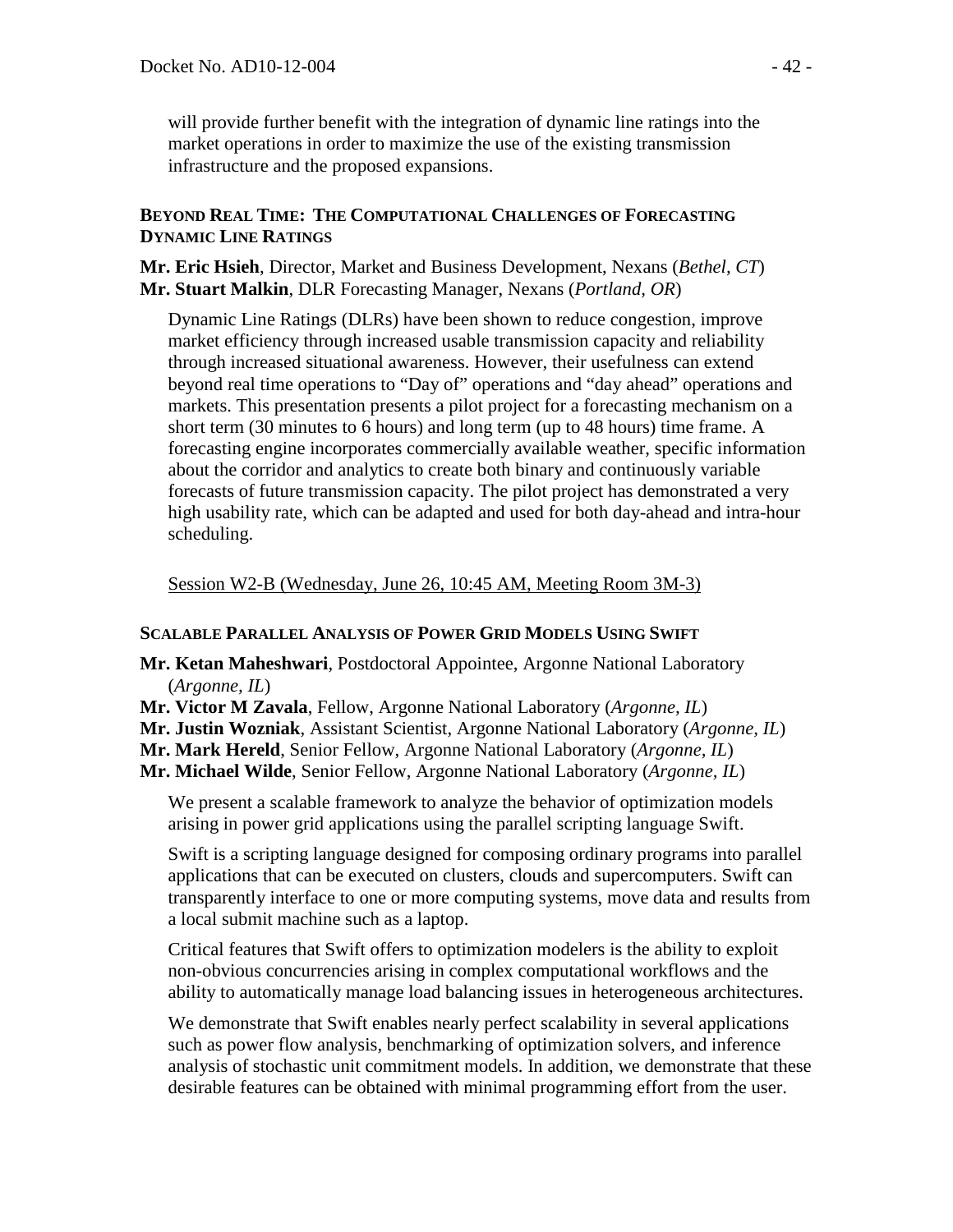## **IMPROVING MARKET PLANNING AND EFFICIENCY SOFTWARE THROUGH DYNAMIC INTEGRATION OF HIGH QUALITY DATA**

# **Mr. Christopher Vizas**, Chairman, SmartSenseCom, Inc. (*Washington, DC*)

SmartSenseCom will present on improving the power and capabilities of market planning and efficiency software through the dynamic integration of attainable real world data. To achieve grid automation, and realize associated reliability and efficiency improvements, the acquisition of timely and accurate data is critical. FERC, using the regulatory tools available to it, must seek to improve the quality of the data upon which enhanced software solutions can be developed.

FERC should encourage adoption of technologies that will provide the reliable, dynamic data needed to: (a) develop optimal transmission switching approaches within reliability limits; (b) optimize AC power flows and models; and (c) realize efficiencies in transmission networks by dynamically integrating real time load data with transmission line-rating software.

SmartSenseCom will focus on specific examples in which improvements in the underlying data may materially enhance existing software-based modeling approaches by decreasing system uncertainty and associated rates of error. Attention will be paid to the potential for integrated hardware and software based technologies to provide the data necessary to address issues associated with the widespread integration of distributed resources and improve system reliability. FERC's regulatory authority to encourage the adoption of data-driven technologies will also be explored.

SmartSenseCom will be represented by Chris Vizas and Jack Barker.

# **HIGHLY DISPATCHABLE AND DISTRIBUTED DEMAND RESPONSE FOR THE INTEGRATION OF DISTRIBUTED GENERATION**

**Mr. Chris Knudsen**, CTO, AutoGrid Systems (*Palo Alto, CA*) **Dr. Amit Narayan**, Founder and CEO, AutoGrid Systems (*Palo Alto, CA*)

AutoGrid will discuss how DROMS-RT, a highly distributed Demand Response Optimization and Management System for Real-Time (DROMS-RT) power flow control, can support large scale integration of distributed renewable generation into the grid. Such a communications platform can provide ancillary services to the transmission grid, and once implemented, are significantly more cost effective that other forms of ancilliary service options.

We will demonstrate how DROMS-RT leverages Automated Demand Response (ADR) by fundamentally re-thinking the architecture of the DR platform from the ground up and by developing innovative new technologies in a number of areas related to DR. In addition, OpenADR which is a low-cost, open, interoperable DR signaling technology that can lower the cost of hardware. This allows DROMS-RT to provide dynamic price signals to millions of OpenADR clients.

• Traditional price-based DR missed vs. real-time DROMS and how DROMS-RT leverages target loads with load aggregation points to manage congested electric grids